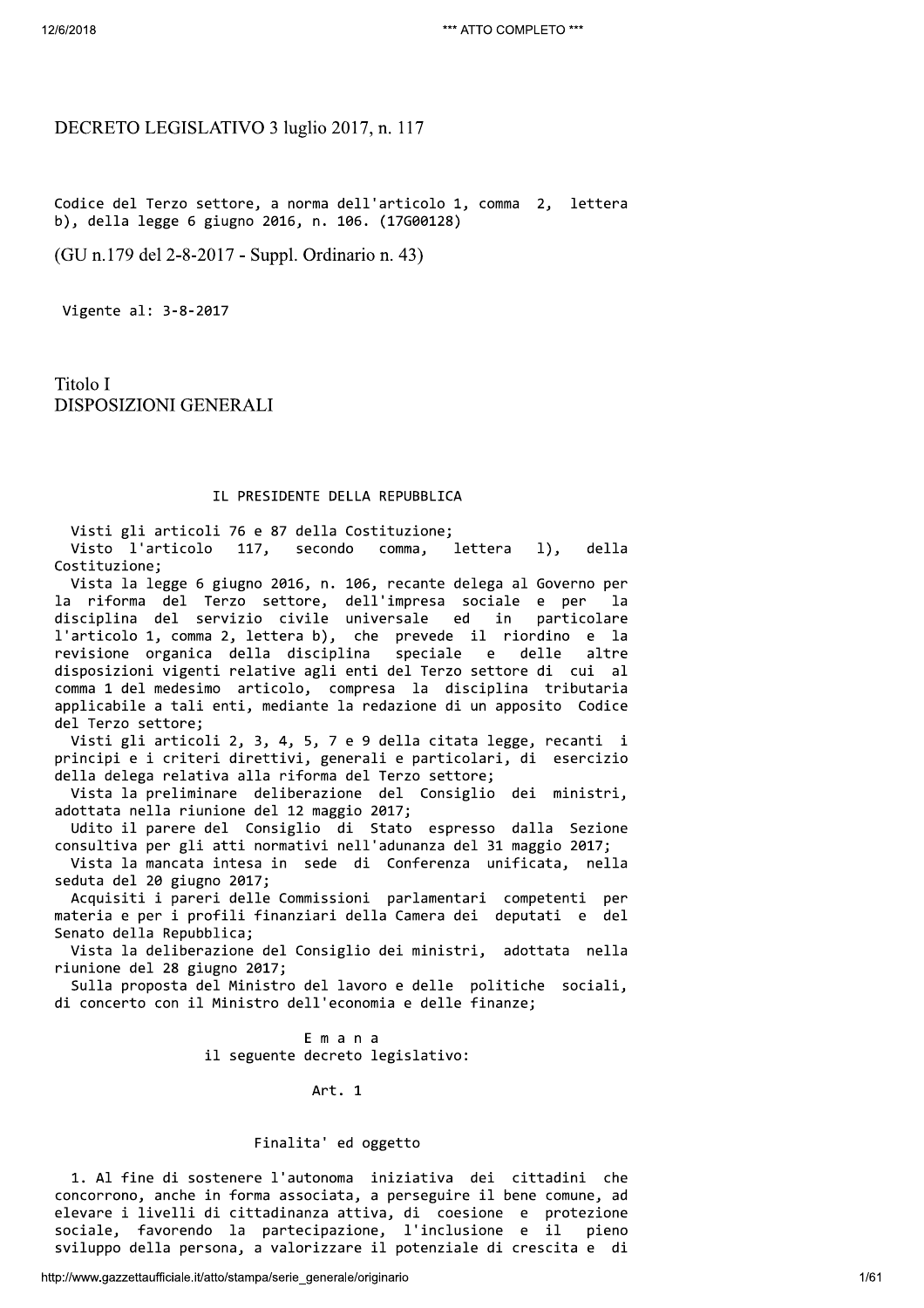occupazione lavorativa, in attuazione degli articoli 2, 3, 4, 9, 18 e 118, quarto comma, della Costituzione, il presente Codice provvede al riordino e alla revisione organica della disciplina vigente in materia di enti del Terzo settore.

Art. 2

# Principi generali

1. E' riconosciuto il valore e la funzione sociale degli enti del Terzo settore, dell'associazionismo, dell'attivita' di volontariato e della cultura e pratica del dono quali espressione di partecipazione, e pluralismo, ne solidarieta'  $e'$ promosso  $1<sub>o</sub>$ sviluppo salvaguardandone la spontaneita' ed autonomia, e ne e' favorito l'apporto originale per il perseguimento di finalita' civiche,<br>solidaristiche e di utilita' sociale, anche mediante forme di collaborazione con lo Stato, le Regioni, le Province autonome e gli enti locali.

Art. 3

#### Norme applicabili

1. Le disposizioni del presente Codice si applicano, ove non derogate ed in quanto compatibili, anche alle categorie di enti del Terzo settore che hanno una disciplina particolare.

2. Per quanto non previsto dal presente Codice, agli enti del Terzo settore si applicano, in quanto compatibili, le norme del Codice civile e le relative disposizioni di attuazione.

3. Salvo quanto previsto dal Capo II del Titolo VIII, disposizioni del presente Codice non si applicano agli enti di cui al decreto legislativo 17 maggio 1999, n. 153.

# Titolo II

# DEGLI ENTI DEL TERZO SETTORE IN GENERALE

# Art. 4

## Enti del Terzo settore

1. Sono enti del Terzo settore le organizzazioni di volontariato,<br>le associazioni di promozione sociale, gli enti filantropici, le<br>imprese sociali, incluse le cooperative sociali, le reti associative, le societa' di mutuo soccorso, le associazioni, riconosciute o non riconosciute, le fondazioni e gli altri enti di carattere privato diversi dalle societa' costituiti per il perseguimento, senza scopo<br>di lucro, di finalita' civiche, solidaristiche e di utilita' sociale mediante lo svolgimento di una o piu' attivita' di interesse generale in forma di azione volontaria o di erogazione gratuita di denaro,<br>beni o servizi, o di mutualita' o di produzione o scambio di beni o servizi, ed iscritti nel registro unico nazionale del Terzo settore.

2. Non sono enti del Terzo settore le amministrazioni pubbliche di cui all'articolo 1, comma 2, del decreto legislativo 30 marzo 2001, n. 165, le formazioni e le associazioni politiche, i sindacati, le associazioni professionali e di rappresentanza di categorie economiche, le associazioni di datori di lavoro, nonche' gli enti sottoposti a direzione e coordinamento o controllati dai suddetti enti, ad esclusione dei soggetti operanti nel settore della protezione civile alla cui disciplina si provvede ai sensi dell'articolo 32, comma 4. Sono esclusi dall'ambito di applicazione del presente comma i corpi volontari dei vigili del fuoco delle Province autonome di Trento e di Bolzano e della Regione autonoma della Valle d'Aosta.

3. Agli enti religiosi civilmente riconosciuti le norme del presente decreto si applicano limitatamente allo svolgimento delle attivita' di cui all'articolo 5, a condizione che per tali attivita'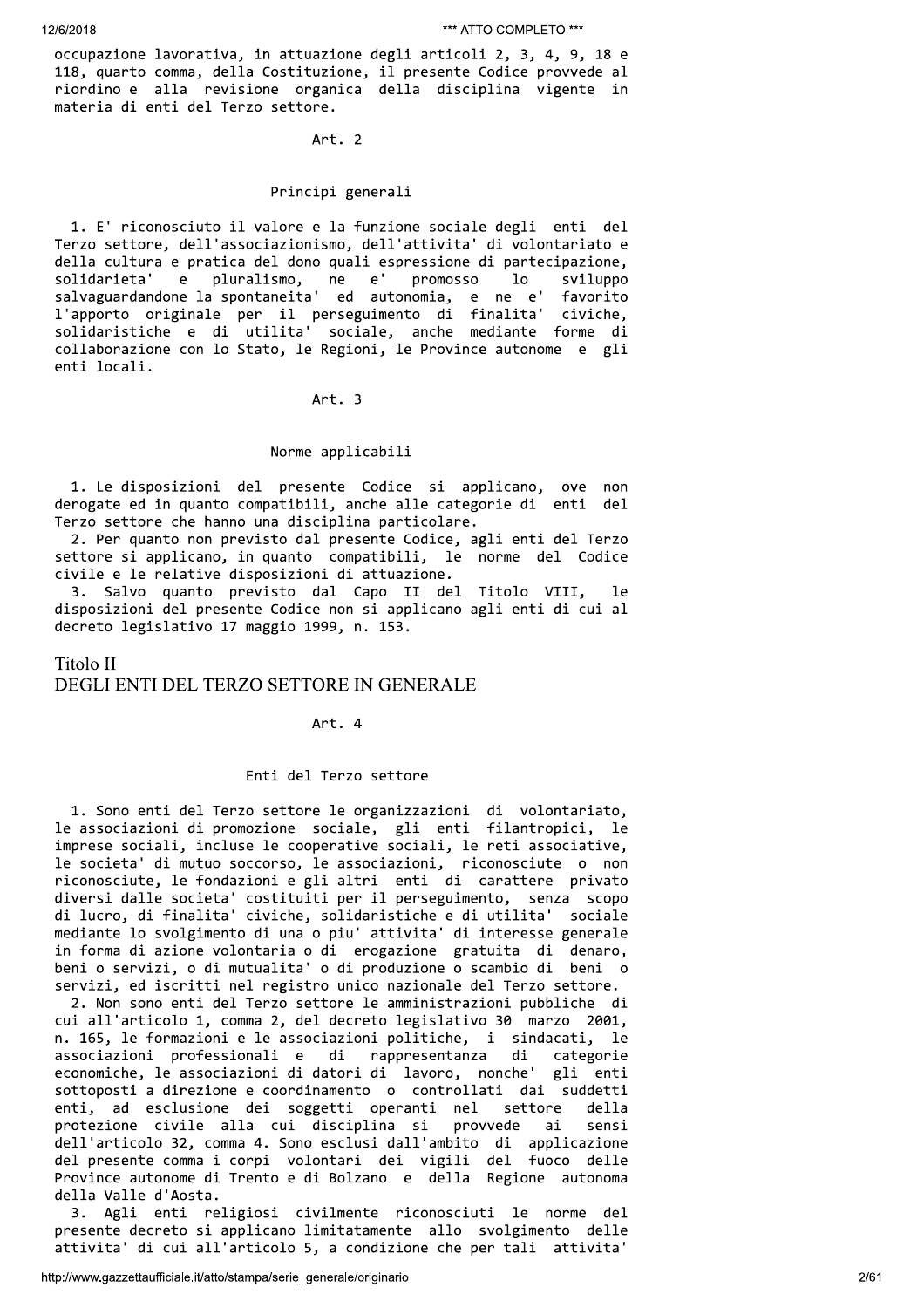adottino un regolamento, in forma di atto pubblico o scrittura privata autenticata, che, ove non diversamente previsto ed in ogni caso nel rispetto della struttura e della finalita' di tali enti, recepisca le norme del presente Codice e sia depositato nel Registro unico nazionale del Terzo settore. Per lo svolgimento di tali attivita' deve essere costituito un patrimonio destinato e devono  $1e$ essere tenute separatamente scritture contabili di cui all'articolo 13.

#### Art. 5

# Attivita' di interesse generale

1. Gli enti del Terzo settore, diversi dalle imprese sociali incluse le cooperative sociali, esercitano in via esclusiva o<br>principale una o piu' attivita' di interesse generale per il perseguimento, senza scopo di lucro, di finalita' civiche, solidaristiche e di utilita' sociale. Si considerano di interesse generale, se svolte in conformita' alle norme particolari che ne disciplinano l'esercizio, le attivita' aventi ad oggetto:

a) interventi e servizi sociali ai sensi dell'articolo 1, commi 1 e 2, della legge 8 novembre 2000, n. 328, e successive modificazioni, e interventi, servizi e prestazioni di cui alla legge 5 febbraio 1992, n. 104, e alla legge 22 giugno 2016, n. 112, e successive modificazioni;

b) interventi e prestazioni sanitarie;

c) prestazioni socio-sanitarie di cui al decreto del Presidente del Consiglio dei ministri 14 febbraio 2001, pubblicato nella Gazzetta Ufficiale n. 129 del 6 giugno 2001,  $\epsilon$ successive modificazioni;

d) educazione, istruzione e formazione professionale, ai sensi della legge 28 marzo 2003, n. 53, e successive modificazioni, nonche' le attivita' culturali di interesse sociale con finalita' educativa;

e) interventi e servizi finalizzati alla salvaguardia e al miglioramento delle condizioni dell'ambiente e all'utilizzazione accorta e razionale delle naturali, risorse con esclusione dell'attivita', esercitata abitualmente, di raccolta e riciclaggio dei rifiuti urbani, speciali e pericolosi;

f) interventi di tutela e valorizzazione del patrimonio culturale e del paesaggio, ai sensi del decreto legislativo 22 gennaio 2004, n. 42, e successive modificazioni;

g) formazione universitaria e post-universitaria;

h) ricerca scientifica di particolare interesse sociale;

i) organizzazione e gestione di attivita' culturali, artistiche o ricreative di interesse sociale, incluse attivita', anche editoriali, di promozione e diffusione della cultura e della pratica del volontariato e delle attivita' di interesse generale di cui al presente articolo;

j) radiodiffusione sonora a carattere comunitario, ai sensi dell'articolo 16, comma 5, della legge 6 agosto 1990, n. 223, e successive modificazioni;

k) organizzazione e gestione di attivita' turistiche di interesse sociale, culturale o religioso;

1) formazione extra-scolastica, finalizzata alla prevenzione della dispersione scolastica e al successo scolastico e formativo, alla prevenzione del bullismo e al contrasto della poverta' educativa;

m) servizi strumentali ad enti del Terzo settore resi da enti composti in misura non inferiore al settanta per cento da enti del Terzo settore;

n) cooperazione allo sviluppo, ai sensi della legge 11 agosto 2014, n. 125, e successive modificazioni;

attivita' commerciali, produttive, di educazione  $\circ$ )  $\epsilon$ informazione, di promozione, di rappresentanza, di concessione in licenza di marchi di certificazione, svolte nell'ambito o a favore di filiere del commercio equo e solidale, da intendersi come un rapporto commerciale con un produttore operante in un'area economica svantaggiata, situata, di norma, in un Paese in via di sviluppo,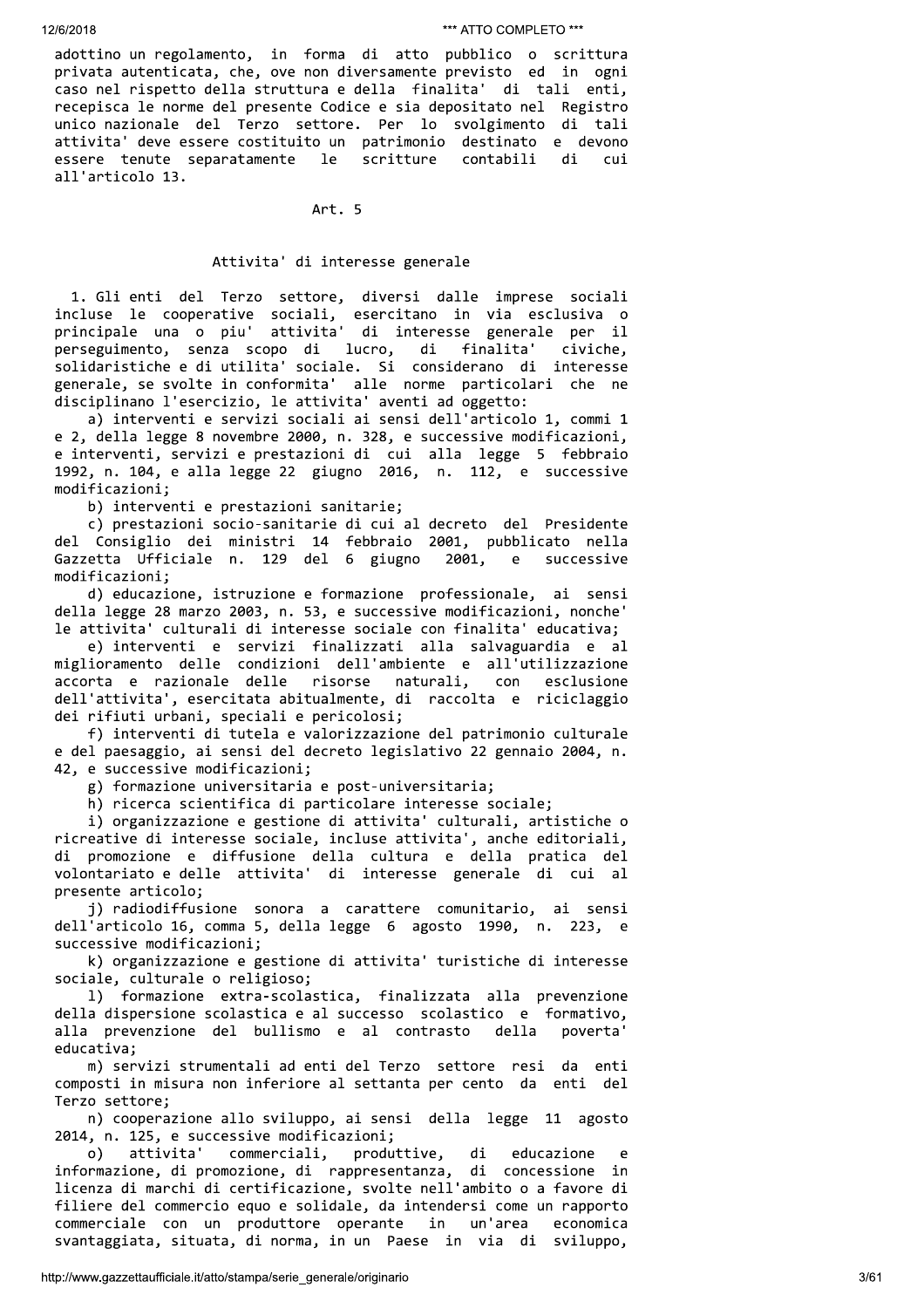sulla base di un accordo di lunga durata finalizzato a promuovere l'accesso del produttore al mercato e che preveda il pagamento di un prezzo equo, misure di sviluppo in favore del produttore e l'obbligo del produttore di garantire condizioni di lavoro sicure, nel rispetto delle normative nazionali ed internazionali, in modo da permettere ai lavoratori di condurre un'esistenza libera e dignitosa, e di rispettare i diritti sindacali, nonche' di impegnarsi per  $\mathbf{i}$ contrasto del lavoro infantile;

p) servizi finalizzati all'inserimento o al reinserimento nel mercato del lavoro dei lavoratori e delle persone di cui all'articolo 2, comma 4, del decreto legislativo recante revisione della disciplina in materia di impresa sociale, di cui all'articolo 1, comma 2, lettera c), della legge 6 giugno 2016, n. 106;

q) alloggio sociale, ai sensi del decreto del Ministero delle infrastrutture del 22 aprile 2008, e successive modificazioni, nonche' ogni altra attivita' di carattere residenziale temporaneo diretta a soddisfare bisogni sociali, sanitari, culturali, formativi o lavorativi;

r) accoglienza umanitaria ed integrazione sociale dei migranti;

s) agricoltura sociale, ai sensi dell'articolo 2 della legge 18 agosto 2015, n. 141, e successive modificazioni;

organizzazione  $t)$ e gestione di attivita' sportive dilettantistiche;

u) beneficenza, sostegno a distanza, cessione gratuita di alimenti o prodotti di cui alla legge 19 agosto 2016, n. 166, e e successive modificazioni, o erogazione di denaro, beni o servizi a sostegno di persone svantaggiate o di attivita' di interesse generale a norma del presente articolo;

v) promozione della cultura della legalita', della pace tra i popoli, della nonviolenza e della difesa non armata;

w) promozione e tutela dei diritti umani, civili, sociali e politici, nonche' dei diritti dei consumatori e degli utenti delle attivita' di interesse generale di cui al presente articolo. promozione delle pari opportunita' e delle iniziative di aiuto reciproco, incluse le banche dei tempi di cui all'articolo 27 della legge 8 marzo 2000, n. 53, e i gruppi di acquisto solidale di cui all'articolo 1, comma 266, della legge 24 dicembre 2007, n. 244;

x) cura di procedure di adozione internazionale ai sensi della legge 4 maggio 1983, n. 184;

y) protezione civile ai sensi della legge 24 febbraio 1992, n. 225, e successive modificazioni;

z) riqualificazione di beni pubblici inutilizzati o di beni confiscati alla criminalita' organizzata.

2. Tenuto conto delle finalita' civiche, solidaristiche e di utilita' sociale di cui all'articolo 1, comma 1, della legge 6 giugno 2016, n. 106, nonche' delle finalita' e dei principi di cui agli articoli 1 e 2 del presente Codice, l'elenco delle attivita' di interesse generale di cui al comma 1 puo' essere aggiornato con decreto del Presidente del Consiglio dei ministri da adottarsi ai sensi dell'articolo 17, comma 3, della legge 23 agosto 1988, n. 400 su proposta del Ministro del lavoro e delle politiche sociali, di concerto con il Ministro dell'economia e delle finanze, previa intesa in sede di Conferenza Unificata, acquisito il parere delle Commissioni parlamentari competenti, che si esprimono entro trenta giorni dalla data di trasmissione del decreto, decorsi i quali quest'ultimo puo' essere comunque adottato.

# Art.  $6$

# Attivita' diverse

1. Gli enti del Terzo settore possono esercitare attivita' diverse da quelle di cui all'articolo 5, a condizione che l'atto costitutivo o lo statuto lo consentano e siano secondarie e strumentali rispetto alle attivita' di interesse generale, secondo criteri e limiti definiti con decreto del Ministro del lavoro e delle politiche sociali, di concerto con il Ministro dell'economia e delle finanze, da adottarsi ai sensi dell'articolo 17, comma 3, della legge 23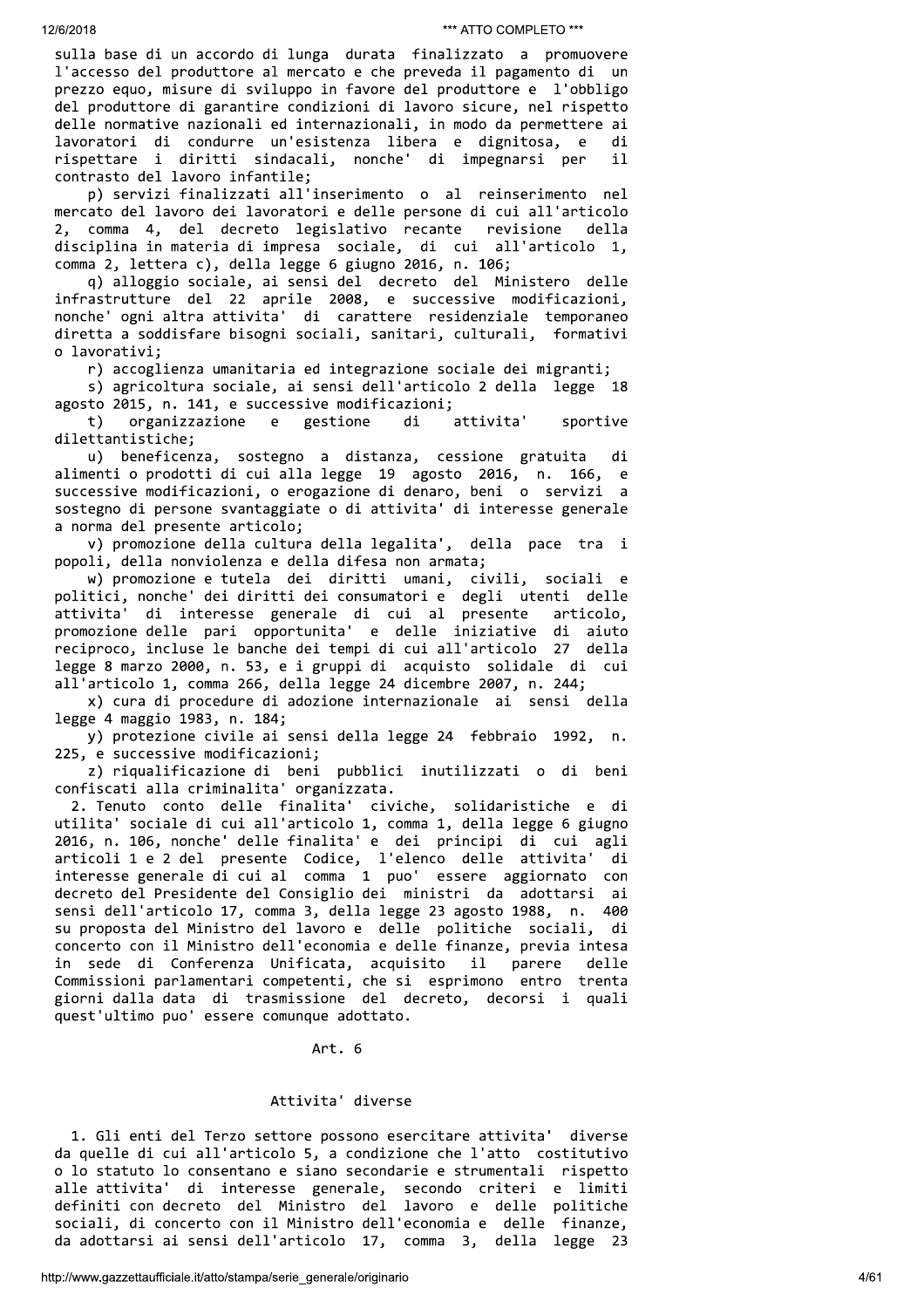agosto 1988, n. 400, sentita la Cabina di regia di cui all'articolo 97, tenendo conto dell'insieme delle risorse, anche volontarie e gratuite, impiegate in tali attivita' in rapporto all'insieme delle risorse, anche volontarie e gratuite, impiegate nelle attivita' di interesse generale.

# Art. 7

#### Raccolta fondi

1. Per raccolta fondi si intende il complesso delle attivita' ed iniziative poste in essere da un ente del Terzo settore al fine di finanziare le proprie attivita' di interesse generale, anche attraverso la richiesta a terzi di lasciti, donazioni e contributi di natura non corrispettiva.

2. Gli enti del Terzo settore, possono realizzare attivita' di raccolta fondi anche in forma organizzata e continuativa, anche mediante sollecitazione al pubblico o attraverso la cessione o erogazione di beni o servizi di modico valore, impiegando risorse proprie e di terzi, inclusi volontari e dipendenti, nel rispetto dei principi di verita', trasparenza e correttezza nei rapporti con i sostenitori e il pubblico, in conformita' a linee guida adottate con decreto del Ministro del lavoro e delle politiche sociali, sentiti la Cabina di regia di cui all'articolo 97 e il Consiglio nazionale del Terzo settore.

Art. 8

# Destinazione del patrimonio ed assenza di scopo di lucro

1. Il patrimonio degli enti del Terzo settore, comprensivo di eventuali ricavi, rendite, proventi, entrate comunque denominate e' utilizzato per lo svolgimento dell'attivita' statutaria ai fini dell'esclusivo perseguimento di finalita' civiche, solidaristiche e di utilita' sociale.

2. Ai fini di cui al comma 1, e' vietata la distribuzione, anche indiretta, di utili ed avanzi di gestione, fondi e riserve comunque denominate a fondatori, associati, lavoratori e collaboratori, amministratori ed altri componenti degli organi sociali, anche nel caso di recesso o di ogni altra ipotesi di scioglimento individuale del rapporto associativo.

3. Ai sensi e per gli effetti del comma 2, si considerano in ogni caso distribuzione indiretta di utili:

a) la corresponsione ad amministratori, sindaci e a chiunque rivesta cariche sociali di compensi individuali non proporzionati all'attivita' svolta, alle responsabilita' assunte e alle specifiche competenze o comunque superiori a quelli previsti in enti che operano nei medesimi o analoghi settori e condizioni;

b) la corresponsione a lavoratori subordinati o autonomi di retribuzioni o compensi superiori del quaranta per cento rispetto a quelli previsti, per le medesime qualifiche, dai contratti collettivi di cui all'articolo 51 del decreto legislativo 15 giugno 2015, n. 81, salvo comprovate esigenze attinenti alla necessita' di acquisire specifiche competenze ai fini dello svolgimento delle attivita' di interesse generale di cui all'articolo 5, comma 1, lettere b),  $g$ ) o  $h)$ :

c) l'acquisto di beni o servizi per corrispettivi che, senza valide ragioni economiche, siano superiori al loro valore normale;

d) le cessioni di beni e le prestazioni di servizi, a condizioni piu' favorevoli di quelle di mercato, a soci, associati  $\Omega$ partecipanti, ai fondatori, ai componenti gli organi amministrativi e di controllo, a coloro che a qualsiasi titolo operino per l'organizzazione o ne facciano parte, ai soggetti che effettuano erogazioni liberali a favore dell'organizzazione, ai loro parenti entro il terzo grado ed ai loro affini entro il secondo grado,<br>nonche' alle societa' da questi direttamente o indirettamente controllate o collegate, esclusivamente in ragione della loro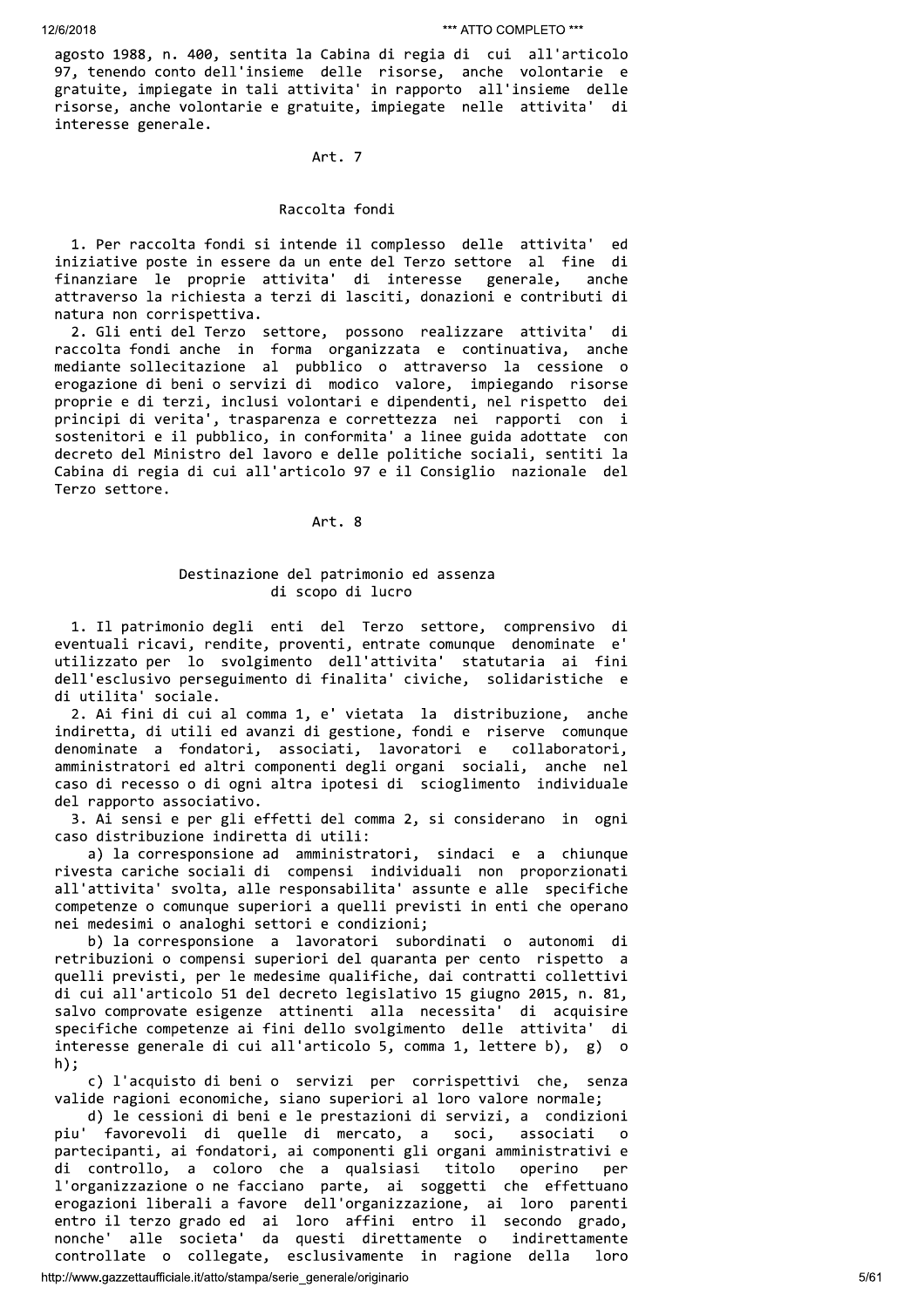3000111. Saint de Bali cesteini a pentrate al contentius componentista.<br>
1. Saint de Bali cesteini e international de la liberational de la liberational de la liberational de la liberational de la liberational de la liber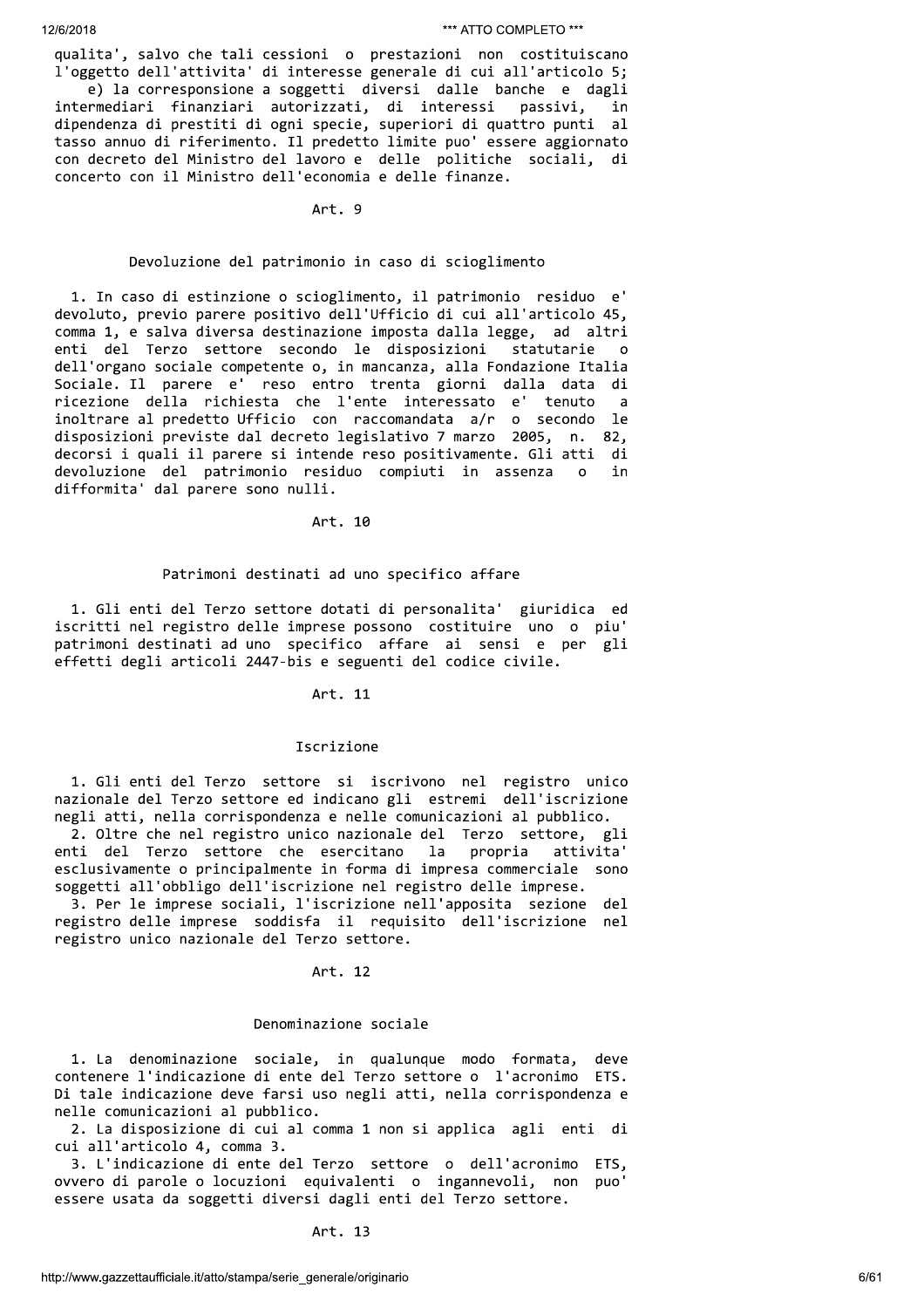#### Scritture contabili e bilancio

1. Gli enti del Terzo settore devono redigere il bilancio di esercizio formato dallo stato patrimoniale, dal rendiconto finanziario, con l'indicazione, dei proventi e degli oneri, dell'ente, e dalla relazione di missione che illustra le poste di bilancio, l'andamento economico e finanziario dell'ente e le modalita' di perseguimento delle finalita' statutarie.

2. Il bilancio degli enti del Terzo settore con ricavi, rendite, proventi o entrate comunque denominate inferiori a 220.000,00 euro puo' essere redatto nella forma del rendiconto finanziario per cassa.

3. Il bilancio di cui ai commi 1 e 2 deve essere redatto in conformita' alla modulistica definita con decreto del Ministro del lavoro e delle politiche sociali, sentito il consiglio nazionale del terzo settore.

4. Gli enti del Terzo settore che esercitano la propria attivita' esclusivamente o principalmente in forma di impresa commerciale devono tenere le scritture contabili di cui all'articolo 2214 del codice civile.

5. Gli enti del Terzo settore di cui al comma 4 devono redigere e depositare presso il registro delle imprese il bilancio di esercizio redatto, a seconda dei casi, ai sensi degli articoli 2423 e seguenti, 2435-bis o 2435-ter del codice civile.

6. L'organo di amministrazione documenta il carattere secondario e strumentale dell'attivita' di cui all'articolo 6 nella relazione al bilancio o nella relazione di missione.

7. Gli enti del Terzo settore non iscritti nel registro delle imprese devono depositare il bilancio presso il registro unico nazionale del Terzo settore.

## Art. 14

#### Bilancio sociale

1. Gli enti del Terzo settore con ricavi, rendite, proventi o entrate comunque denominate superiori ad 1 milione di euro devono depositare presso il registro unico nazionale del Terzo settore, e pubblicare nel proprio sito internet, il bilancio sociale redatto secondo linee guida adottate con decreto del Ministro del lavoro e delle politiche sociali, sentiti la Cabina di regia di  $cui$ all'articolo 97 e il Consiglio nazionale del Terzo settore, e tenendo conto, tra gli altri elementi, della natura dell'attivita' esercitata e delle dimensioni dell'ente, anche ai fini della valutazione dell'impatto sociale delle attivita' svolte.

2. Gli enti del Terzo settore con ricavi, rendite, proventi o entrate comunque denominate superiori a centomila euro annui devono in ogni caso pubblicare annualmente e tenere aggiornati nel proprio sito internet, o nel sito internet della rete associativa di cui all'articolo 41 cui aderiscano, gli eventuali emolumenti, compensi o corrispettivi a qualsiasi titolo attribuiti ai componenti degli organi di amministrazione e controllo, ai dirigenti nonche' agli associati.

# Art. 15

# Libri sociali obbligatori

1. Oltre le scritture prescritte negli articoli 13, 14 e 17, comma 1, gli enti del Terzo settore devono tenere:

a) il libro degli associati o aderenti:

b) il libro delle adunanze e delle deliberazioni delle assemblee. in cui devono essere trascritti anche i verbali redatti per atto pubblico:

c) il libro delle adunanze e delle deliberazioni dell'organo di amministrazione, dell'organo di controllo, e di eventuali altri organi sociali.

2. I libri di cui alle lettere a) e b) del comma 1, sono tenuti a http://www.gazzettaufficiale.it/atto/stampa/serie\_generale/originario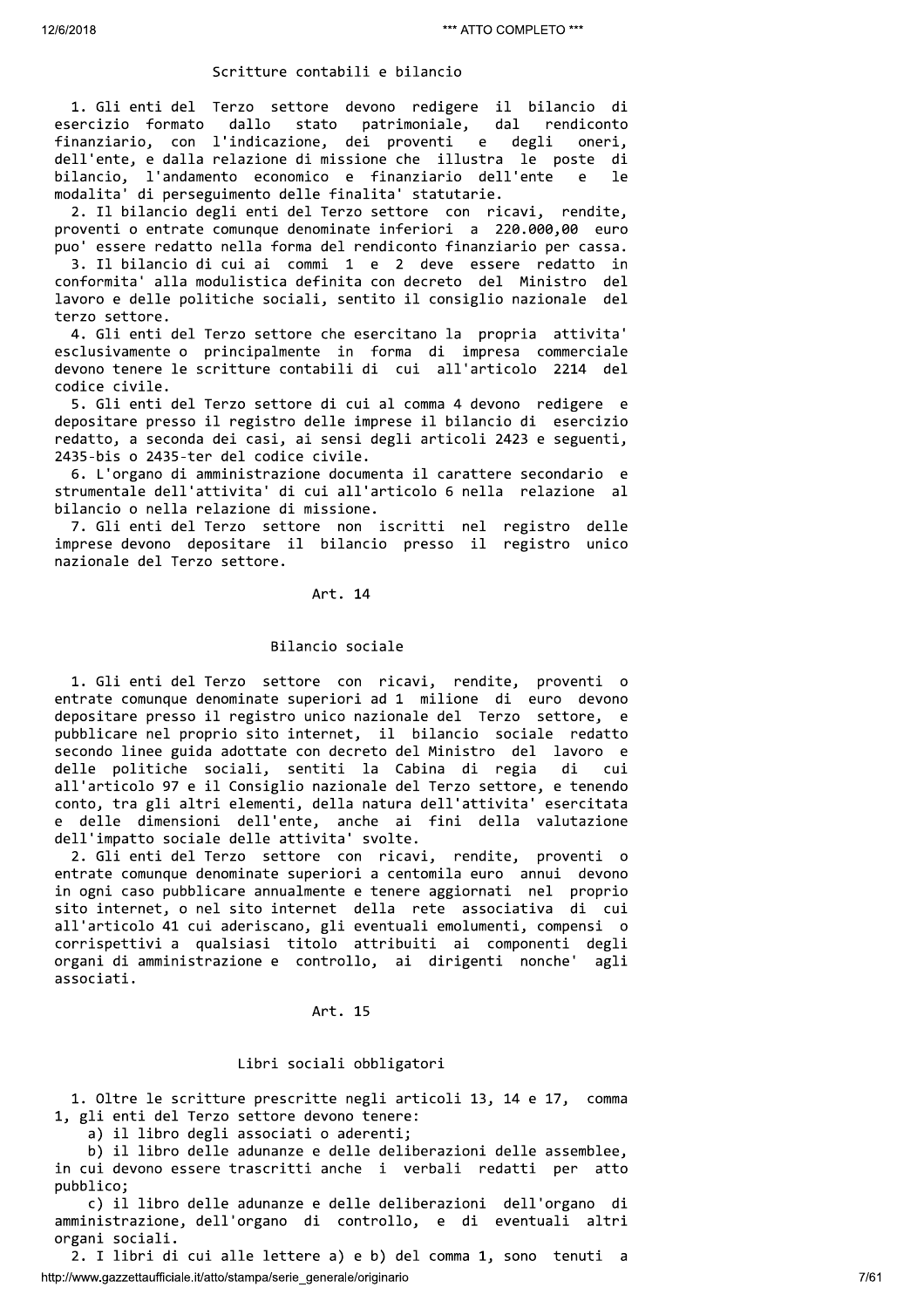cura dell'organo di amministrazione. I libri di cui alla lettera c) del comma 1, sono tenuti a cura dell'organo cui si riferiscono. 3. Gli associati o gli aderenti hanno diritto di esaminare i libri sociali, secondo le modalita' previste dall'atto costitutivo o dallo statuto.

4. Il comma 3 non si applica agli enti di cui all'articolo 4, comma  $\overline{\mathbf{3}}$ .

#### Art. 16

#### Lavoro negli enti del Terzo settore

1. I lavoratori degli enti del Terzo settore hanno diritto ad un trattamento economico e normativo non inferiore a quello previsto dai contratti collettivi di cui all'articolo 51 del decreto legislativo 15 giugno 2015, n. 81. In ogni caso, in ciascun ente del Terzo settore, la differenza retributiva tra lavoratori dipendenti non puo' essere superiore al rapporto uno a otto, da calcolarsi sulla base della retribuzione annua lorda. Gli enti del Terzo settore danno conto del rispetto di tale parametro nel proprio bilancio sociale o, in mancanza, nella relazione di cui all'articolo 13, comma 1.

# Titolo III DEL VOLONTARIO E DELL'ATTIVITA' DI VOLONTARIATO

# Art. 17

# Volontario e attivita' di volontariato

1. Gli enti del Terzo settore possono avvalersi di volontari nello svolgimento delle proprie attivita' e sono tenuti a iscrivere in un apposito registro i volontari che svolgono la loro attivita' in modo non occasionale.

2. Il volontario e' una persona che, per sua libera scelta, svolge attivita' in favore della comunita' e del bene comune, anche per il tramite di un ente del Terzo settore, mettendo a disposizione il proprio tempo e le proprie capacita' per promuovere risposte ai bisogni delle persone e delle comunita' beneficiarie della sua azione, in modo personale, spontaneo e gratuito, senza fini di lucro, neanche indiretti, ed esclusivamente per fini di solidarieta'.

3. L'attivita' del volontario non puo' essere retribuita in alcun volontario modo nemmeno dal beneficiario. Al possono essere rimborsate dall'ente del Terzo settore tramite il quale svolge l'attivita' soltanto le spese effettivamente sostenute e documentate per l'attivita' prestata, entro limiti massimi e alle condizioni preventivamente stabilite dall'ente medesimo. Sono in ogni caso vietati rimborsi spese di tipo forfetario.

4. Ai fini di cui al comma 3, le spese sostenute dal volontario possono essere rimborsate anche a fronte di una autocertificazione resa ai sensi dell'articolo 46 del decreto del Presidente della Repubblica 28 dicembre 2000, n. 445, purche' non superino l'importo di 10 euro giornalieri e 150 euro mensili e l'organo sociale competente deliberi sulle tipologie di spese e le attivita' di volontariato per le quali e' ammessa questa modalita' di rimborso. La disposizione di cui al presente comma non si applica alle attivita' di volontariato aventi ad oggetto la donazione di sangue e di organi.

5. La qualita' di volontario e' incompatibile con qualsiasi forma di rapporto di lavoro subordinato o autonomo e con ogni altro rapporto di lavoro retribuito con l'ente di cui il volontario e' socio o associato o tramite il quale svolge la propria attivita' volontaria.

6. Ai fini del presente Codice non si considera volontario l'associato che occasionalmente coadiuvi gli organi sociali nello svolgimento delle loro funzioni.

7. Le disposizioni di cui al presente titolo non si applicano agli operatori volontari del servizio civile universale, al personale impiegato all'estero a titolo volontario nelle attivita' di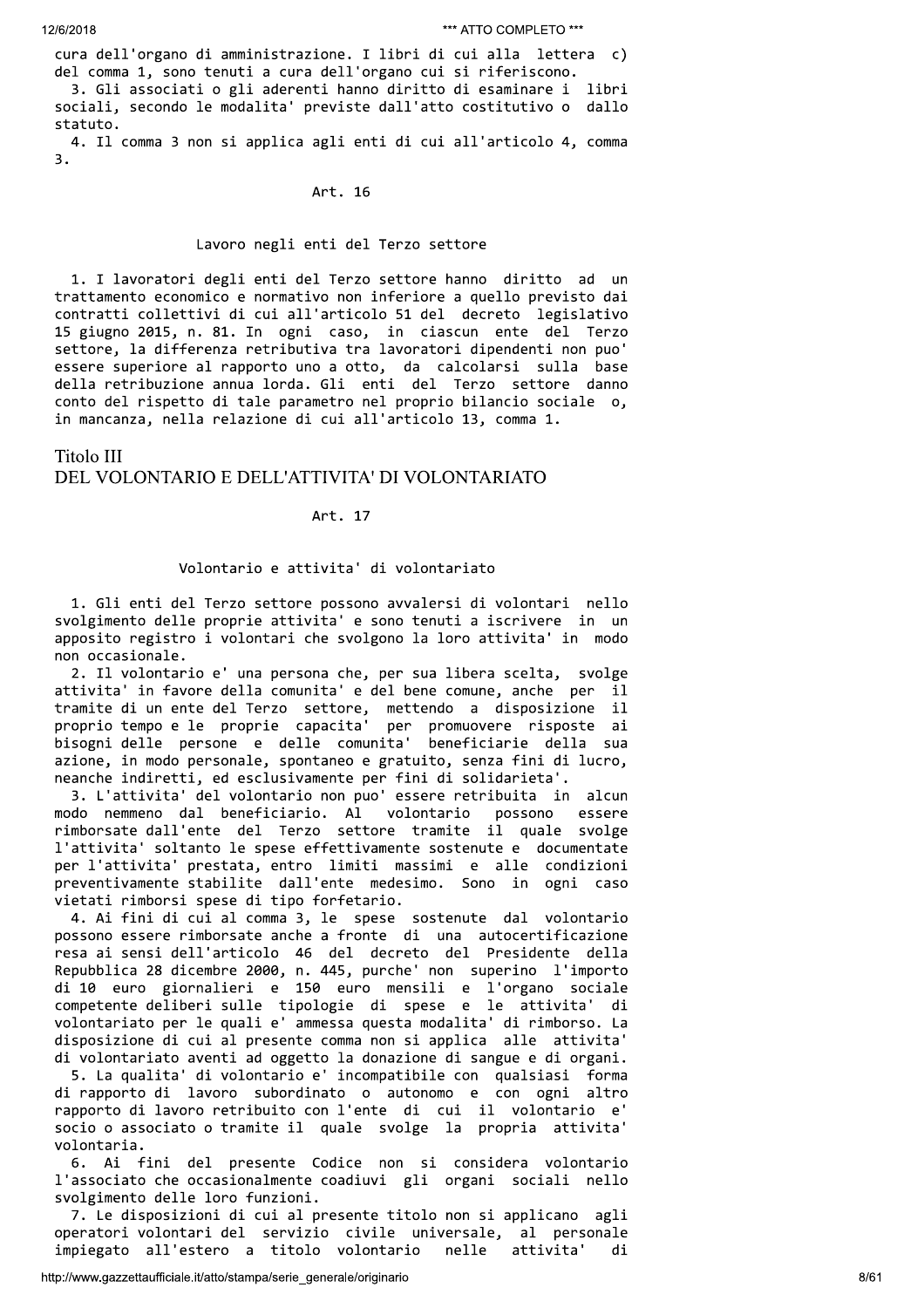cooperazione internazionale allo sviluppo, nonche' agli operatori che prestano le attivita' di cui alla legge 21 marzo 2001, n. 74

Art. 18

## Assicurazione obbligatoria

1. Gli enti del Terzo settore che si avvalgono di volontari devono assicurarli contro gli infortuni e le malattie connessi allo svolgimento dell'attivita' di volontariato, nonche' ner  $1a$ responsabilita' civile verso i terzi.

2. Con decreto del Ministro dello sviluppo economico, da emanarsi di concerto con il Ministro del lavoro e delle politiche sociali entro sei mesi dalla data di entrata in vigore del presente Codice, sono individuati meccanismi assicurativi semplificati, con polizze anche numeriche, e sono disciplinati i relativi controlli.

3. La copertura assicurativa e' elemento essenziale delle convenzioni tra gli enti del Terzo settore e le amministrazioni pubbliche, e i relativi oneri sono a carico dell'amministrazione pubblica con la quale viene stipulata la convenzione.

Art. 19

# Promozione della cultura del volontariato

1. Le amministrazioni pubbliche di cui all'articolo 1, comma 2, del decreto legislativo 30 marzo 2001, n. 165, nei limiti delle risorse disponibili, promuovono la cultura del volontariato, in particolare tra i giovani, anche attraverso apposite iniziative da svolgere nell'ambito delle strutture e delle attivita' scolastiche, universitarie ed extrauniversitarie, valorizzando le diverse esperienze ed espressioni di volontariato, anche attraverso il coinvolgimento delle organizzazioni di volontariato e di altri enti del Terzo settore, nelle attivita' di sensibilizzazione e di promozione.

2. Il Ministro del lavoro e delle politiche sociali, di concerto con il Ministro dell'istruzione, dell'universita' e della ricerca e del Ministro per la semplificazione e la pubblica amministrazione,<br>previa intesa in sede di Conferenza Stato-Regioni, definisce con decreto i criteri per il riconoscimento in ambito scolastico e lavorativo delle competenze acquisite nello svolgimento di attivita' o percorsi di volontariato.

3. Ai fini del conseguimento di titoli di studio, le Universita' possono riconoscere, nei limiti previsti dalla normativa vigente, crediti formativi a favore degli studenti che abbiano svolto attivita' di volontariato certificate nelle organizzazioni di volontariato o in altri enti del Terzo settore rilevanti per -la crescita professionale e per il curriculum degli studi.

4. All'articolo 10, comma 2, della legge 6 marzo 2001, n. 64, dopo le parole «che prestano il servizio civile o il servizio militare di leva», sono inserite le seguenti: «o attivita' di volontariato in enti del Terzo settore iscritti nel Registro unico nazionale per un numero di ore regolarmente certificate».

**Titolo IV** 

DELLE ASSOCIAZIONI E DELLE FONDAZIONI DEL TERZO SETTORE Capo I

Disposizioni generali

# Art. 20

## Ambito di applicazione

1. Le disposizioni del presente titolo si applicano a tutti gli enti del Terzo settore costituiti in forma di associazione, riconosciuta o non riconosciuta, o di fondazione.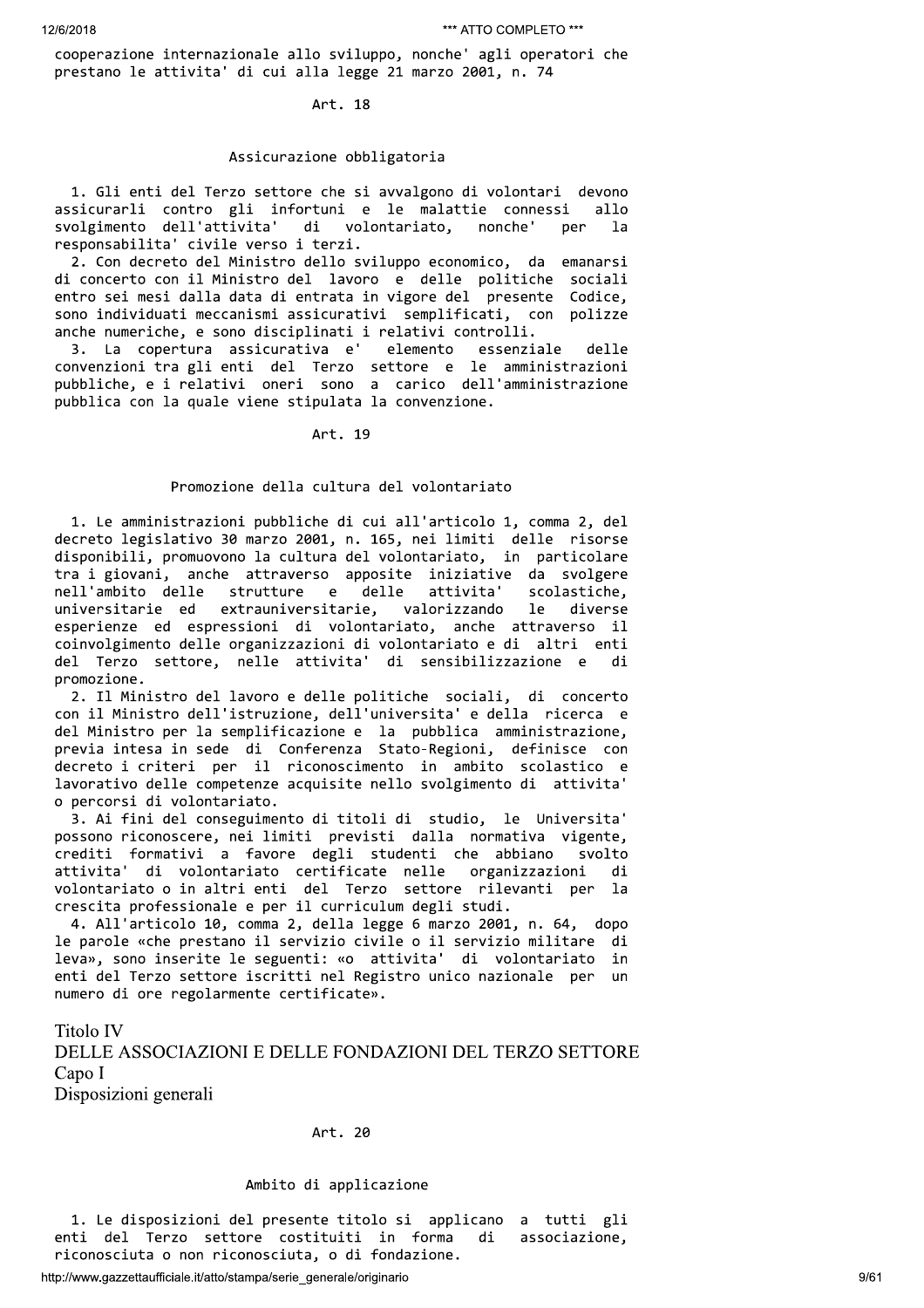12/6/2

# Art. 21

# Atto costitutivo e statuto

12/6/2018<br>
Capo II<br>
Della Costituzione<br>
Atto<br>
1. L'atto costitutivo d<br>
l'assenza di scopo di luc<br>
di utilita' sociale perse 1. L'atto costitutivo deve indicare la denominazione dell'ente; l'assenza di scopo di lucro e le finalita' civiche, solidaristiche e di utilita' sociale perseguite; l'attivita' di interesse generale che costituisce l'oggetto sociale; la sede legale il patrimonio iniziale ai fini dell'eventuale riconoscimento della personalita' giuridica; le norme sull'ordinamento, l'amministrazione e la rappresentanza dell'ente; i diritti e gli obblighi degli associati, ove presenti; i requisiti per l'ammissione di nuovi associati, ove presenti, e la relativa procedura, secondo criteri non discriminatori, coerenti con le finalita' perseguite e l'attivita' di interesse generale svolta; la nomina dei primi componenti degli organi sociali obbligatori e, quando previsto, del soggetto incaricato della revisione legale dei conti; le norme sulla devoluzione del patrimonio residuo in caso di scioglimento o di estinzione; la durata dell'ente, se prevista.

> 2. Lo statuto contenente le norme relative al funzionamento dell'ente, anche se forma oggetto di atto separato, costituisce parte integrante dell'atto costitutivo. In caso di contrasto tra le clausole dell'atto costitutivo e quelle dello statuto prevalgono le seconde.

# Art. 22

# Acquisto della personalita' giuridica

1. Le associazioni e le fondazioni del Terzo settore possono, in deroga al decreto del Presidente della Repubblica 10 febbraio 2000, n. 361, acquistare la personalita' giuridica mediante l'iscrizione nel registro unico nazionale del Terzo settore.

2. Il notaio che ha ricevuto l'atto costitutivo di una associazione o di una fondazione del Terzo settore, o la pubblicazione di un testamento con il quale si dispone una fondazione del Terzo settore. verificata la sussistenza delle condizioni previste dalla legge per la costituzione dell'ente, ed in particolare dalle disposizioni del presente Codice con riferimento alla sua natura di ente del Terzo settore, nonche' del patrimonio minimo di cui al comma 4, deve depositarlo, con i relativi allegati, entro venti giorni presso il competente ufficio del registro unico nazionale del Terzo settore, richiedendo l'iscrizione dell'ente. L'ufficio del registro unico nazionale del Terzo settore, verificata la regolarita' formale della documentazione, iscrive l'ente nel registro stesso.

3. Se il notaio non ritiene sussistenti le condizioni per la costituzione dell'ente o il patrimonio minimo, ne da' comunicazione motivata, tempestivamente e comunque non oltre il termine di trenta giorni, ai fondatori, o agli amministratori dell'ente. I fondatori, o  $\bar{\mathbf{z}}$ li amministratori o, in mancanza ciascun associato, nei trenta  $\frac{1}{2}$ eiorni successivi al ricevimento della comunicazione del notaio. possono domandare all'ufficio del registro competente di disporre l'iscrizione nel registro unico nazionale del Terzo settore. Se nel termine di sessanta giorni dalla presentazione della domanda l'ufficio del registro non comunica ai richiedenti il motivato diniego, ovvero non chiede di integrare la documentazione o non provvede all'iscrizione, questa si intende negata.

4. Si considera patrimonio minimo per il conseguimento della personalita' giuridica una somma liquida e disponibile non inferiore a 15.000 euro per le associazioni e a 30.000 euro per le fondazioni. Se tale patrimonio e' costituito da beni diversi dal denaro, il loro valore deve risultare da una relazione giurata, allegata all'atto costitutivo, di un revisore legale o di una societa' di revisione legale iscritti nell'apposito registro.

5. Quando risulta che il patrimonio minimo di cui al comma 4 e'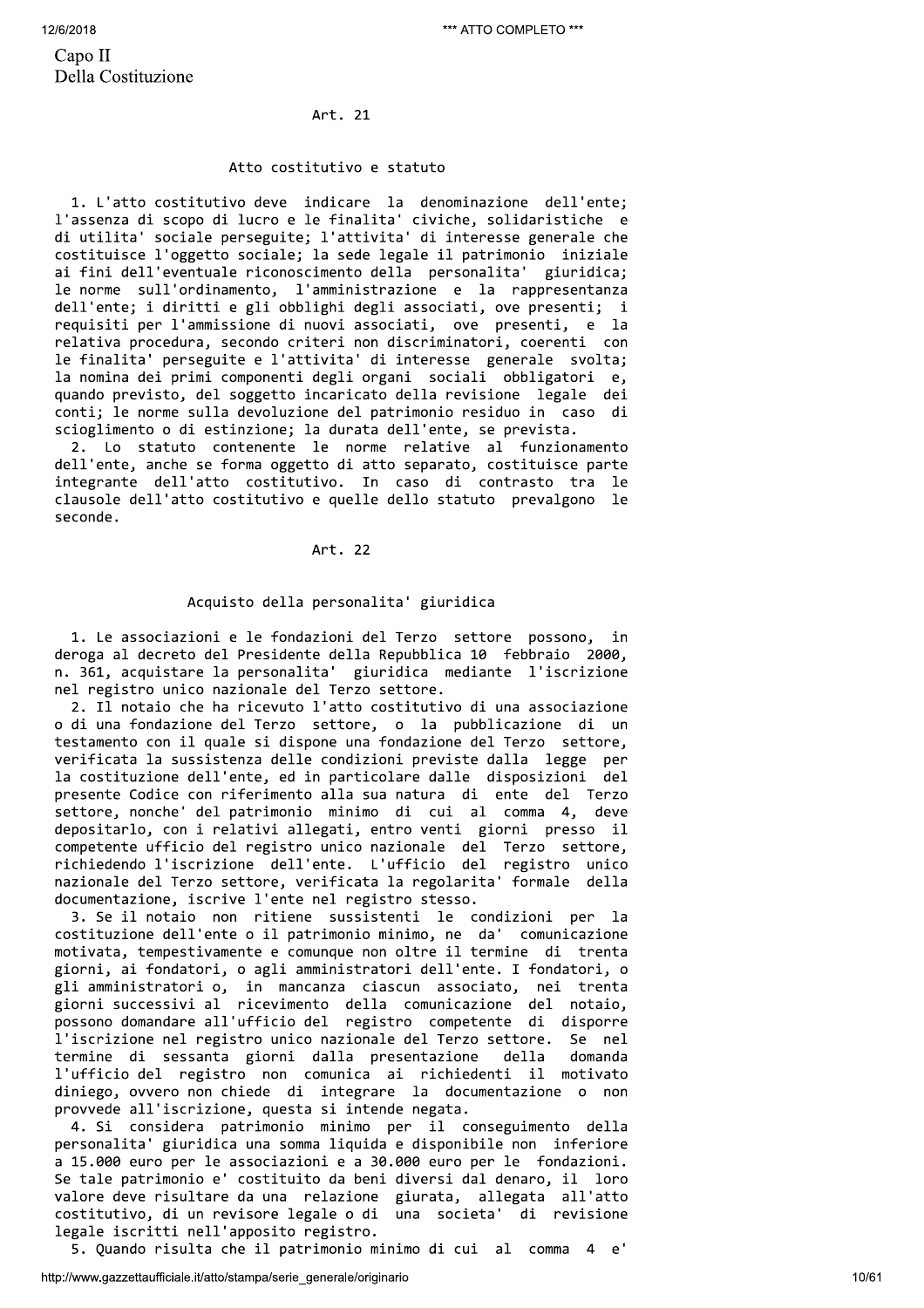diminuito di oltre un terzo in conseguenza di perdite, l'organo di amministrazione, e nel caso di sua inerzia, l'organo di controllo, ove nominato, devono senza indugio, in un'associazione, convocare l'assemblea per deliberare, ed in una fondazione deliberare la ricostituzione del patrimonio minimo oppure la trasformazione, la forma prosecuzione dell'attivita' in di associazione non riconosciuta, la fusione o lo scioglimento dell'ente.

6. Le modificazioni dell'atto costitutivo e dello statuto devono risultare da atto pubblico e diventano efficaci con l'iscrizione nel registro unico nazionale del Terzo settore. Il relativo procedimento di iscrizione e' regolato ai sensi dei commi 2 e 3.

7. Nelle fondazioni e nelle associazioni riconosciute come persone giuridiche, per le obbligazioni dell'ente risponde soltanto l'ente con il suo patrimonio.

Capo III

Dell'ordinamento e della amministrazione

Art. 23

# Procedura di ammissione e carattere aperto delle associazioni

1. Se l'atto costitutivo o lo statuto non dispongono diversamente, in un'associazione, riconosciuta o non riconosciuta, del Terzo settore l'ammissione di un nuovo associato e' fatta con deliberazione dell'organo di amministrazione su domanda dell'interessato.  $La$ deliberazione e' comunicata all'interessato ed annotata nel libro degli associati.

2. Se l'atto costitutivo o lo statuto non dispongono diversamente, l'organo competente ai sensi del comma 1 deve entro sessanta giorni motivare la deliberazione di rigetto della domanda di ammissione e comunicarla agli interessati.

3. Se l'atto costitutivo o lo statuto non dispongono diversamente, chi ha proposto la domanda puo' entro sessanta giorni dalla comunicazione della deliberazione di rigetto chiedere  $che$ sull'istanza si pronunci, l'assemblea o un altro organo eletto dalla medesima, che deliberano sulle domande non accolte, Se non appositamente convocati, in occasione della loro successiva convocazione.

4. Le disposizioni di cui al presente articolo si applicano anche alle fondazioni del Terzo settore il cui statuto preveda 1a costituzione di un organo assembleare o di indirizzo, comunque denominato, in quanto compatibili ed ove non derogate dallo statuto.

Art. 24

# Assemblea

1. Nell'assemblea delle associazioni, riconosciute  $\circ$ non riconosciute, del Terzo settore hanno diritto di voto tutti coloro che sono iscritti da almeno tre mesi nel libro degli associati, salvo che l'atto costitutivo o lo statuto non dispongano diversamente.

2. Ciascun associato ha un voto. Agli associati che siano enti del Terzo settore l'atto costitutivo o lo statuto possono attribuire piu' voti, sino ad un massimo di cinque, in proporzione al numero dei loro associati o aderenti. Si applica l'articolo 2373 del codice civile, in quanto compatibile.

3. Se l'atto costitutivo o lo statuto non dispongono diversamente, ciascun associato puo' farsi rappresentare nell'assemblea da un altro associato mediante delega scritta, anche in calce all'avviso di convocazione. Ciascun associato puo' rappresentare sino ad un massimo di tre associati nelle associazioni con un numero di associati inferiore a cinquecento e di cinque associati in quelle con un numero di associati non inferiore a cinquecento. Si applicano i commi quarto e quinto dell'articolo 2372 del codice civile, in quanto compatibili. 4. L'atto costitutivo o lo statuto possono prevedere l'intervento

http://www.gazzettaufficiale.it/atto/stampa/serie\_generale/originario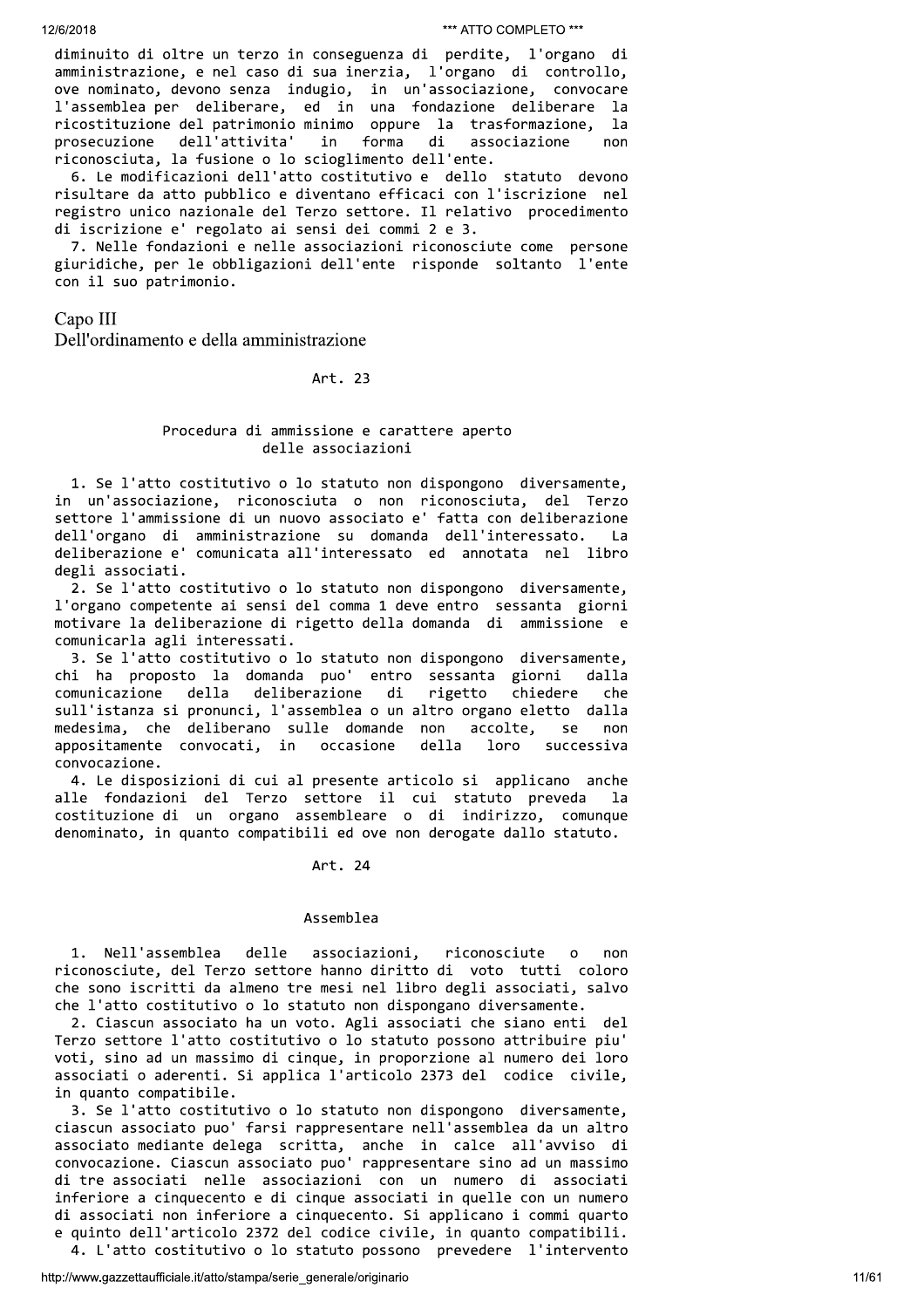mediante all'assemblea ovvero mezzi di telecomunicazione l'espressione del voto per corrispondenza o in via elettronica, purche' sia possibile verificare l'identita' dell'associato che partecipa e vota.

5. L'atto costitutivo o lo statuto delle associazioni che hanno un numero di associati non inferiore a cinquecento possono prevedere e disciplinare la costituzione e lo svolgimento di assemblee separate, comunque denominate, anche rispetto a specifiche materie ovvero in presenza di particolari categorie di associati o di svolgimento dell'attivita' in piu' ambiti territoriali. A tali assemblee si applicano le disposizioni di cui ai commi terzo, quarto, quinto e sesto dell'articolo 2540 del codice civile, in quanto compatibili.

6. Le disposizioni di cui al presente articolo si applicano anche alle fondazioni del Terzo settore il cui statuto preveda la costituzione di un organo assembleare o di indirizzo, comunque denominato, in quanto compatibili ed ove non derogate dallo statuto.

# Art. 25

## Competenze inderogabili dell'assemblea

1. L'assemblea delle associazioni, riconosciute o non riconosciute, del Terzo settore:

a) nomina e revoca i componenti degli organi sociali;

b) nomina e revoca, quando previsto, il soggetto incaricato della revisione legale dei conti;

c) approva il bilancio;

d) delibera sulla responsabilita' dei componenti degli organi sociali e promuove azione di responsabilita' nei loro confronti;

e) delibera sull'esclusione degli associati, **SA** l'atto costitutivo o lo statuto non attribuiscono la relativa competenza ad altro organo eletto dalla medesima;

f) delibera sulle modificazioni dell'atto costitutivo o dello statuto;

g) approva l'eventuale regolamento dei lavori assembleari;

h) delibera lo scioglimento, la trasformazione, la fusione o la scissione dell'associazione;

i) delibera sugli altri oggetti attribuiti dalla legge, dall'atto costitutivo o dallo statuto alla sua competenza.

2. Gli atti costitutivi o gli statuti delle associazioni che hanno un numero di associati non inferiore a cinquecento possono disciplinare le competenze dell'assemblea anche in deroga a quanto principi stabilito al comma precedente, nel rispetto dei di democraticita', pari opportunita' ed eguaglianza di tutti gli associati e di elettivita' delle cariche sociali.

3. Lo statuto delle fondazioni del Terzo settore puo' attribuire all'organo assembleare o di indirizzo, comunque denominato, di cui preveda la costituzione la competenza a deliberare su uno o piu' degli oggetti di cui al comma 1, nei limiti in cui cio' sia compatibile con la natura dell'ente quale fondazione e nel rispetto della volonta' del fondatore.

# Art. 26

# Organo di amministrazione

1. Nelle associazioni, riconosciute o non riconosciute, del Terzo settore deve essere nominato un organo di amministrazione. Salvo quanto previsto dall'articolo 25, comma 2, la nomina<br>amministratori spetta-all'assemblea, fatta eccezione per i degli primi amministratori che sono nominati nell'atto costitutivo.

2. La maggioranza degli amministratori e' scelta tra le persone fisiche associate ovvero indicate dagli enti giuridici associati. Si applica l'articolo 2382 del codice civile.

3. L'atto costitutivo o lo statuto possono subordinare l'assunzione della carica di amministratore al possesso di specifici requisiti di onorabilita', professionalita' ed indipendenza, anche con riferimento ai requisiti al riguardo previsti da codici di comportamento redatti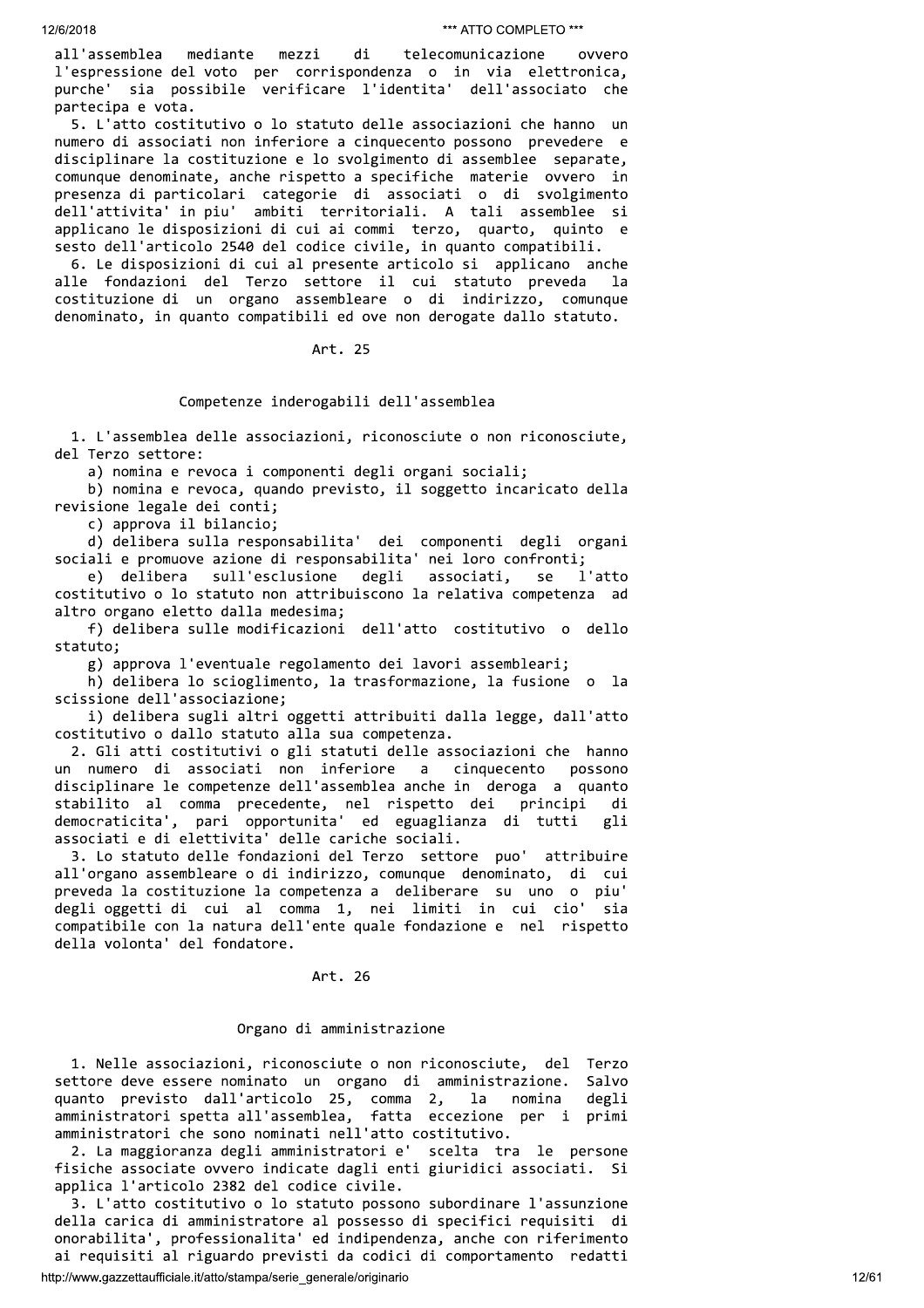da associazioni di rappresentanza o reti associative del Terzo settore. Si applica in tal caso l'articolo 2382 del codice civile.

4. L'atto costitutivo o lo statuto possono prevedere che uno o piu' amministratori siano scelti tra gli appartenenti alle diverse categorie di associati.

5. La nomina di uno o piu' amministratori puo' essere attribuita dall'atto costitutivo o dallo statuto ad enti del Terzo settore o senza scopo di lucro, ad enti di cui all'articolo 4, comma 3, o a lavoratori o utenti dell'ente. In ogni caso, la nomina della  $e^{\prime}$ , maggioranza degli amministratori quanto salvo previsto dall'articolo 25, comma 2, riservata all'assemblea.

6. Gli amministratori, entro trenta giorni dalla notizia della loro nomina, devono chiederne l'iscrizione nel Registro unico nazionale del terzo settore, indicando per ciascuno di essi il nome, il cognome, il luogo e la data di nascita, il domicilio e la cittadinanza, nonche' a quali di essi e' attribuita la rappresentanza dell'ente, precisando se disgiuntamente o congiuntamente.

7. Il potere di rappresentanza attribuito agli amministratori e' generale. Le limitazioni del potere di rappresentanza non sono opponibili ai terzi se non sono iscritte nel Registro unico nazionale del Terzo settore o se non si prova che i terzi ne erano a conoscenza.

8. Nelle fondazioni del Terzo settore deve essere nominato un organo di amministrazione. Si applica l'articolo 2382 del codice civile. Si applicano i commi 3, 6 e 7. Nelle fondazioni del Terzo settore il cui statuto preveda la costituzione di un organo assembleare o di indirizzo, comunque denominato, possono trovare applicazione, in quanto compatibili, i commi 4 e 5.

#### Art. 27

# Conflitto di interessi

1. Al conflitto di interessi degli amministratori si applica l'articolo 2475-ter del codice civile.

# Art. 28

#### Responsabilita'

1. Gli amministratori, i direttori, i componenti dell'organo di controllo e il soggetto incaricato della revisione legale dei conti rispondono nei confronti dell'ente, dei creditori sociali, del<br>fondatore, degli associati e dei terzi, ai sensi degli articoli 2392, 2393, 2393-bis, 2394, 2394-bis, 2395, 2396 e 2407 del codice civile e dell'articolo 15 del decreto legislativo 27 gennaio 2010, n. 39, in quanto compatibili.

#### Art. 29

# Denunzia al tribunale e ai componenti dell'organo di controllo

1. Almeno un decimo degli associati, l'organo di controllo, il soggetto incaricato della revisione legale dei conti ovvero il pubblico ministero possono agire ai sensi dell'articolo 2409 del codice civile, in quanto compatibile.

2. Ogni associato, ovvero almeno un decimo degli associati nelle associazioni, riconosciute o non riconosciute, che hanno piu' di 500 associati, puo' denunziare i fatti che ritiene censurabili all'organo di controllo, se nominato, il quale deve tener conto della denunzia nella relazione all'assemblea. Se la denunzia e' fatta da almeno un ventesimo degli associati dell'ente, l'organo di controllo deve agire ai sensi dell'articolo 2408, secondo comma, del codice civile.

3. Il presente articolo non si applica agli enti di cui all'articolo 4, comma 3.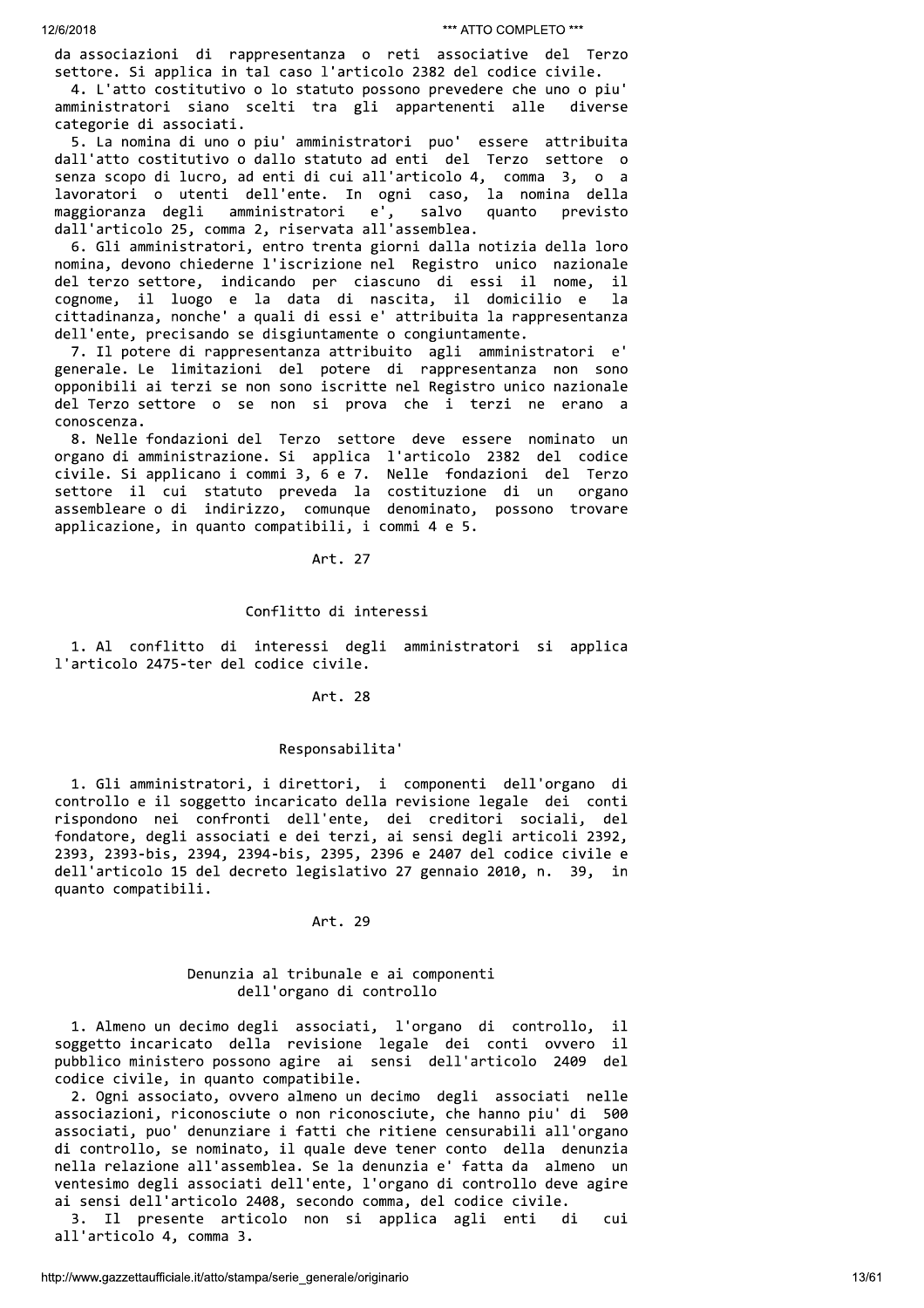### Organo di controllo

1. Nelle fondazioni del Terzo settore deve essere nominato un organo di controllo, anche monocratico.

2. Nelle associazioni, riconosciute o non riconosciute, del Terzo settore, la nomina di un organo di controllo, anche monocratico, e' obbligatoria quando siano superati per due esercizi consecutivi due dei seguenti limiti:

a) totale dell'attivo dello stato patrimoniale: 110.000,00 euro; b) ricavi, rendite, proventi, entrate comunque denominate:

220.000,00 euro; c) dipendenti occupati in media durante l'esercizio: 5 unita'.

3. L'obbligo di cui al comma 2 cessa se, per due esercizi consecutivi, i predetti limiti non vengono superati.

4. La nomina dell'organo di controllo e' altresi' obbligatoria quando siano stati costituiti patrimoni destinati ai sensi dell'articolo 10.

5. Ai componenti dell'organo di controllo si applica l'articolo 2399 del codice civile. I componenti dell'organo di controllo devono essere scelti tra le categorie di soggetti di cui all'articolo 2397, comma secondo, del codice civile. Nel caso di organo di controllo collegiale, i predetti requisiti devono essere posseduti da almeno uno dei componenti.

6. L'organo di controllo vigila sull'osservanza della legge e dello statuto e sul rispetto dei principi di corretta amministrazione, anche con riferimento alle disposizioni del decreto legislativo 8 giugno 2001, n. 231, qualora applicabili, nonche' sull'adeguatezza dell'assetto organizzativo, amministrativo e contabile e sul suo concreto funzionamento. Esso esercita inoltre il controllo contabile nel caso in cui non sia nominato un soggetto incaricato della revisione legale dei conti o nel caso in cui un suo componente sia un revisore legale iscritto nell'apposito registro.

7. L'organo di controllo esercita inoltre compiti di monitoraggio dell'osservanza delle finalita' civiche, solidaristiche e di utilita' sociale, avuto particolare riguardo alle disposizioni di cui agli articoli 5, 6, 7 e 8, ed attesta che il bilancio sociale sia stato redatto in conformita' alle linee guida di cui all'articolo 14. Il bilancio sociale da' atto degli esiti del monitoraggio svolto dai sindaci.

8. I componenti dell'organo di controllo possono in qualsiasi momento procedere, anche individualmente, ad atti di ispezione e di controllo, e a tal fine, possono chiedere agli amministratori notizie sull'andamento delle operazioni sociali o su determinati affari.

# Art. 31

# Revisione legale dei conti

1. Salvo quanto previsto dall'articolo 30,  $comma$ <sup>1e</sup> 6, associazioni, riconosciute o non riconosciute, e le fondazioni del Terzo settore devono nominare un revisore legale dei conti o una societa' di revisione legale iscritti nell'apposito registro quando superino per due esercizi consecutivi due dei seguenti limiti:

a) totale dell'attivo dello stato patrimoniale: 1.100.000,00 euro:

b) ricavi, rendite, proventi, entrate comunque denominate: 2.200.000,00 euro;

c) dipendenti occupati in media durante l'esercizio: 12 unita'. 2. L'obbligo di cui al comma 1 cessa se, per due esercizi consecutivi, i predetti limiti non vengono superati.

3. La nomina e' altresi' obbligatoria quando siano stati costituiti patrimoni destinati ai sensi dell'articolo 10.

Titolo V DI PARTICOLARI CATEGORIE DI ENTI DEL TERZO SETTORE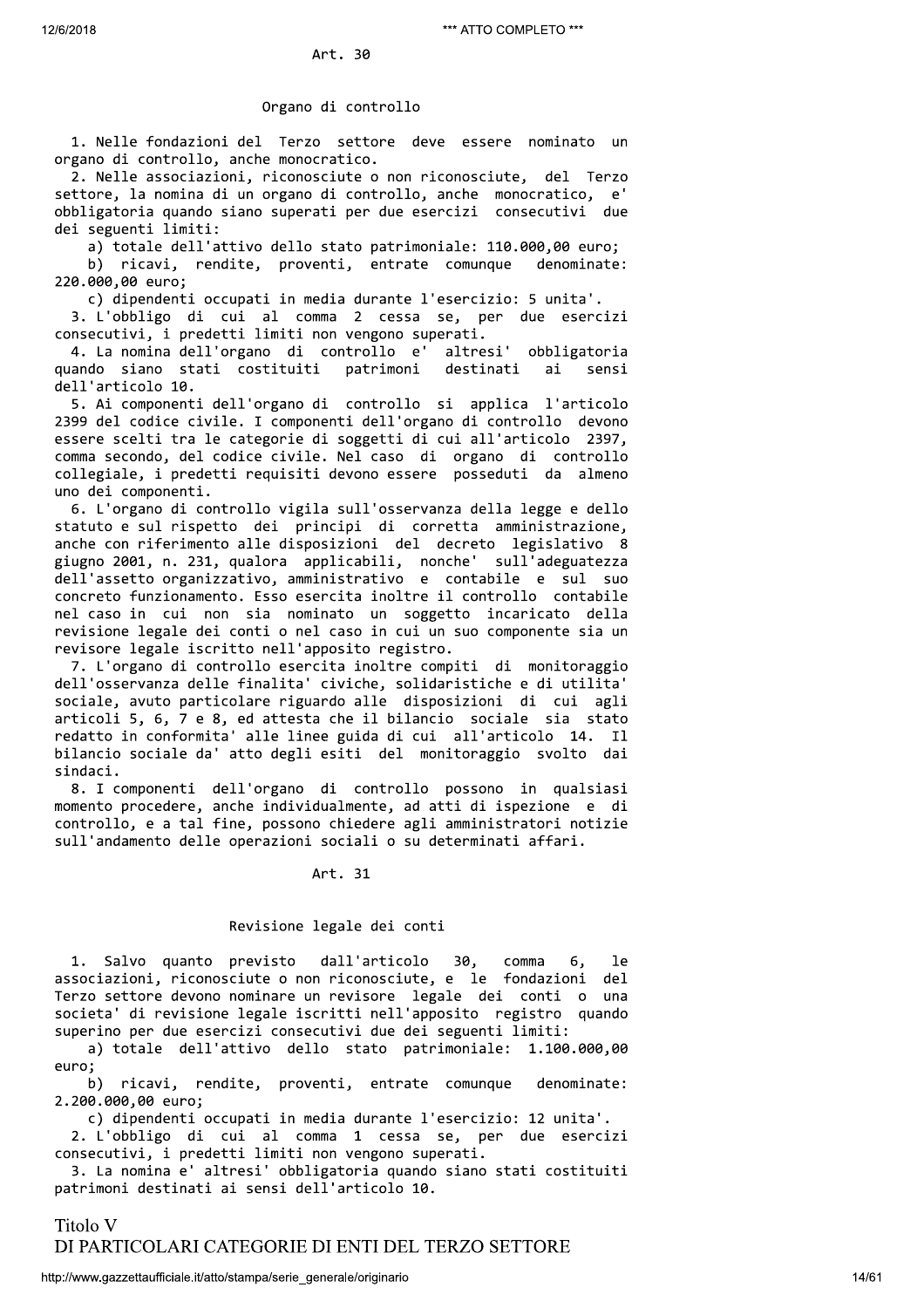# Organizzazioni di volontariato

\*\*\* ATT<br>
Capo I<br>
Delle organizzazioni di volontariato<br>
Art. 32<br>
Organizzazioni di volontariato<br>
1. Le organizzazioni di volontariato sono enti de<br>
costituiti in forma di associazione, riconosciuta o<br>
da un numero non infer 1. Le organizzazioni di volontariato sono enti del Terzo settore costituiti in forma di associazione, riconosciuta o non riconosciuta, da un numero non inferiore a sette persone fisiche o a tre organizzazioni di volontariato, per lo svolgimento prevalentemente in favore di terzi di una o piu' attivita' di cui all'articolo 5, avvalendosi in modo prevalente delle prestazioni dei volontari associati.

> 2. Gli atti costitutivi delle organizzazioni di volontariato possono prevedere l'ammissione come associati di altri enti del Terzo settore o senza scopo di lucro, a condizione che il loro numero non sia superiore al cinquanta per cento del numero delle organizzazioni di volontariato.

> 3. La denominazione sociale deve contenere l'indicazione di organizzazione di volontariato o l'acronimo ODV. L'indicazione di organizzazione di volontariato o l'acronimo ODV, ovvero di parole o locuzioni equivalenti o ingannevoli, non puo' essere usata da soggetti diversi dalle organizzazioni di volontariato.

> 4. Alle organizzazioni di volontariato che svolgono l'attivita' di cui all'articolo 5, comma 1, lettera y), le norme del presente capo si applicano nel rispetto delle disposizioni in materia di protezione civile e alla relativa disciplina si provvede nell'ambito di quanto previsto dall'articolo 1, comma 1, lettera d), della legge 16 marzo 2017, n. 30.

# Art. 33

# 777777777777777777777777777777777aBKD9KJ77

1. Le organizzazioni di volontariato possono assumere lavoratori dipendenti o avvalersi di prestazioni di lavoro autonomo o di altra natura esclusivamente nei limiti necessari al loro regolare funzionamento oppure nei limiti occorrenti a qualificare o specializzare l'attivita' svolta. In ogni caso, il numero dei lavoratori impiegati nell'attivita' non puo' essere superiore al cinquanta per cento del numero dei volontari.

2. Salvo quanto previsto dal comma 3, le organizzazioni di volontariato possono trarre le risorse economiche necessarie al loro funzionamento e allo svolgimento della propria attivita' da fonti diverse, quali quote associative, contributi pubblici e privati, donazioni e lasciti testamentari, rendite patrimoniali ed attivita' di raccolta fondi nonche' delle attivita' di cui all'articolo 6.

3. Per l'attivita' di interesse generale prestata le organizzazioni di volontariato possono ricevere, soltanto il rimborso delle spese effettivamente sostenute e documentate.

#### Art. 34

# Ordinamento ed amministrazione

1. Tutti gli amministratori delle organizzazioni di volontariato sono scelti tra le persone fisiche associate ovvero indicate, tra i propri associati, dalle organizzazioni di volontariato associate. Si applica l'articolo 2382 del codice civile.

2. Ai componenti degli organi sociali, ad eccezione di quelli di cui all'articolo 30, comma 5 che siano in possesso dei requisiti di cui all'articolo 2397, secondo comma, del codice civile, non puo' essere attribuito alcun compenso, salvo il rimborso delle spese effettivamente sostenute e documentate per l'attivita' prestata ai fini dello svolgimento della funzione.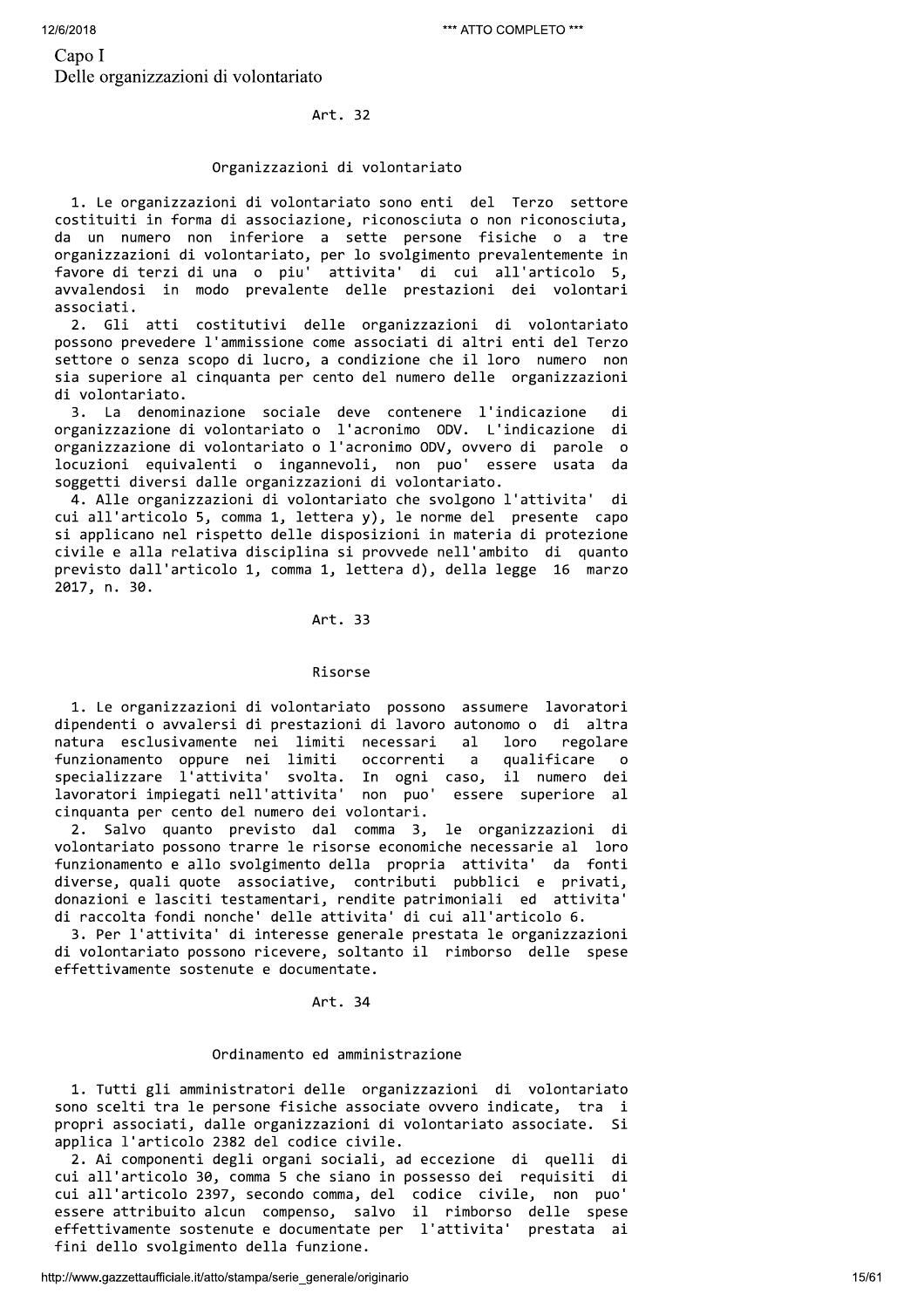# Associazioni di promozione sociale

%12/6/2018<br>
Capo II<br>
Delle associazioni di promozione sociale<br>
Art. 35<br>
Associazioni di promozione<br>
1. Le associazioni di promozione socia<br>
settore costituiti in forma di associaz<br>
riconosciuta, da un numero non inferiore<br> 1. Le associazioni di promozione sociale sono enti del Terzo settore costituiti in forma di associazione, riconosciuta o non riconosciuta, da un numero non inferiore a sette persone fisiche o a tre associazioni di promozione sociale per lo svolgimento in favore dei propri associati, di loro familiari o di terzi di una o piu' attivita' di cui all'articolo 5, avvalendosi in modo prevalente dell'attivita' di volontariato dei propri associati.

2. Non sono associazioni di promozione sociale i circoli privati e le associazioni comunque denominate che dispongono limitazioni con riferimento alle condizioni economiche e discriminazioni di qualsiasi natura in relazione all'ammissione degli associati o prevedono il diritto di trasferimento, a qualsiasi titolo, della quota associativa o che, infine, collegano, in qualsiasi forma, la partecipazione sociale alla titolarita' di azioni o quote di natura patrimoniale.

3. Gli atti costitutivi delle associazioni di promozione sociale possono prevedere l'ammissione come associati di altri enti del Terzo settore o senza scopo di lucro, a condizione che il loro numero non sia superiore al cinquanta per cento del numero delle associazioni di promozione sociale.

4. Il comma 3 non si applica agli enti di promozione sportiva riconosciuti dal CONI che associano un numero non inferiore a cinquecento associazioni di promozione sociale.

5. La denominazione sociale deve contenere l'indicazione di associazione di promozione sociale o l'acronimo APS. L'indicazione di associazione di promozione sociale o l'acronimo APS, ovvero di parole o locuzioni equivalenti o ingannevoli, non puo' essere usata da soggetti diversi dalle associazioni di promozione sociale.

Art. 36

# 666666666666666666666666666666666^@=>8=G66

1. Le associazioni di promozione sociale possono assumere lavoratori dipendenti o avvalersi di prestazioni di lavoro autonomo o di altra natura, anche dei propri associati, fatto comunque salvo auanto disposto dall'articolo 17, comma 5, solo quando cio' sia necessario ai fini dello svolgimento dell'attivita' di interesse generale e al perseguimento delle finalita'. In ogni caso, il numero dei lavoratori impiegati nell'attivita' non puo' essere superiore al cinquanta per cento del numero dei volontari o al cinque per cento 1. Le associazioni di promozione<br>lavoratori dipendenti o avvalersi di pu<br>di altra natura, anche dei propri associanto disposto dall'articolo 17, comme<br>necessario ai fini dello svolgimento<br>generale e al perseguimento delle

# Art. 37

# Enti filantropici

1. Gli enti filantropici sono enti del Terzo settore costituiti in forma di associazione riconosciuta o di fondazione al fine di erogare denaro, beni o servizi, anche di investimento, a sostegno di categorie di persone svantaggiate o di attivita' di interesse generale.

2. La denominazione sociale deve contenere l'indicazione di ente filantropico. L'indicazione di ente filantropico, ovvero di parole o locuzioni equivalenti o ingannevoli, non puo' essere usata da soggetti diversi dagli enti filantropici.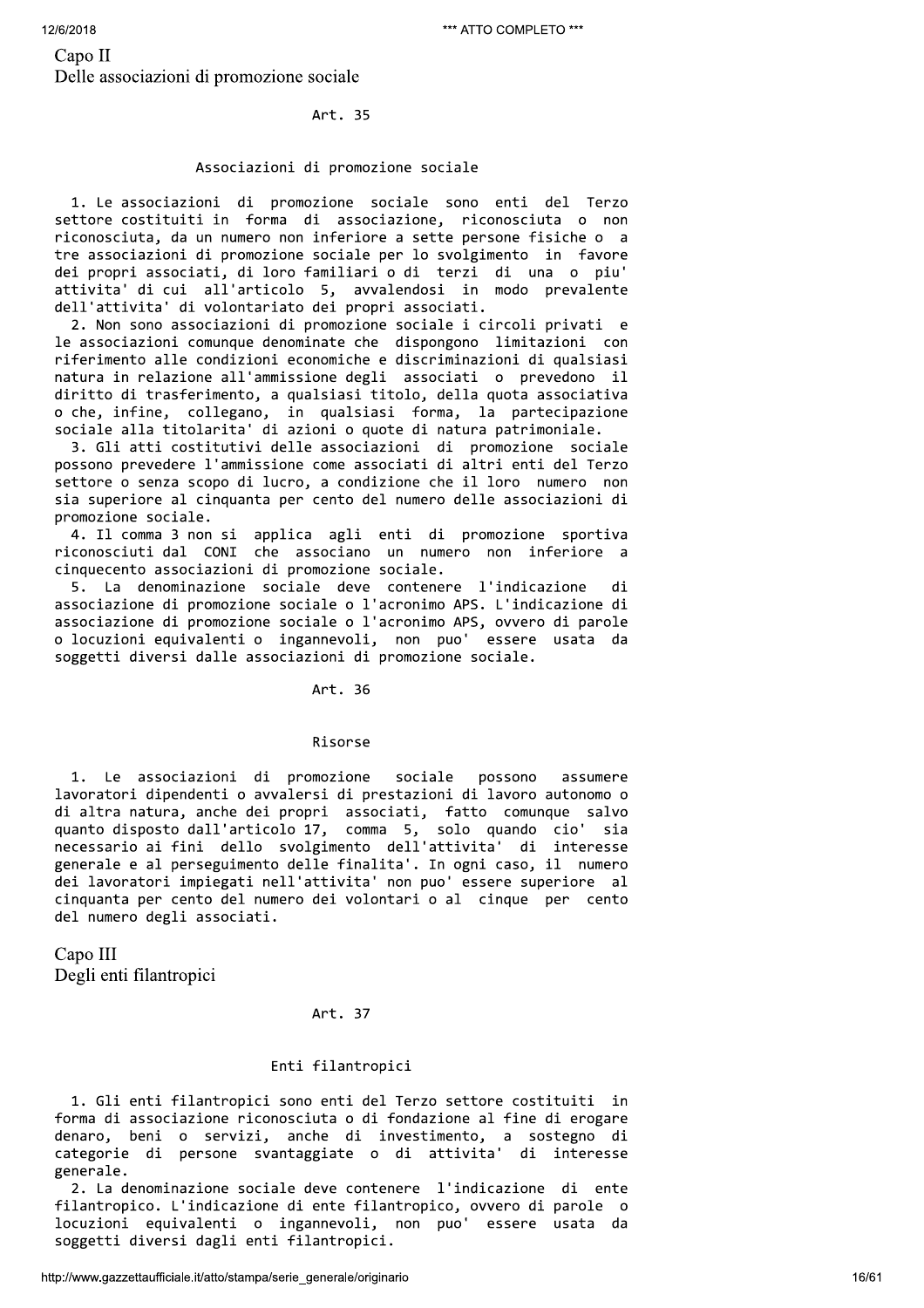#### Risorse

1. Gli enti filantropici traggono le risorse economiche necessarie allo svolgimento della propria attivita' principalmente da contributi pubblici e privati, donazioni e lasciti testamentari, rendite patrimoniali ed attivita' di raccolta fondi.

2. Gli atti costitutivi degli enti filantropici indicano i principi ai quali essi devono attenersi in merito alla gestione del patrimonio, alla raccolta di fondi e risorse in genere, alla destinazione, alle modalita' di erogazione di denaro, beni o servizi e alle attivita' di investimento a sostegno degli enti di Terzo settore.

# Art. 39

# Bilancio sociale

1. Il bilancio sociale degli enti filantropici deve contenere l'elenco e gli importi delle erogazioni deliberate ed effettuate nel corso dell'esercizio, con l'indicazione dei beneficiari diversi dalle persone fisiche.

Capo IV Delle imprese sociali

# Art. 40

# Rinvio

1. Le imprese sociali sono disciplinate dal decreto legislativo recante revisione della disciplina in materia di impresa sociale, di cui all'articolo 1, comma 2, lettera c), della legge 6 giugno 2016, n. 106.

2. Le cooperative sociali e i loro consorzi sono disciplinati dalla legge 8 novembre 1991, n. 381.

Capo V Delle reti associative

### Art. 41

# Reti associative

1. Le reti associative sono enti del Terzo settore costituiti in forma di associazione, riconosciuta o non riconosciuta, che:

a) associano, anche indirettamente attraverso gli enti ad esse aderenti, un numero non inferiore a 100 enti del Terzo settore, o, in alternativa, almeno 20 fondazioni del Terzo settore, le cui sedi legali o operative siano presenti in almeno cinque regioni o province autonome:

b) svolgono, anche attraverso l'utilizzo di strumenti informativi idonei a garantire conoscibilita' e trasparenza in favore del pubblico e dei propri associati, attivita' di coordinamento, tutela, rappresentanza, promozione o supporto degli enti del Terzo settore loro associati e delle loro attivita' di interesse generale, anche allo scopo di promuoverne ed accrescerne la rappresentativita' presso i soggetti istituzionali.

2. Sono reti associative nazionali le reti associative di cui al comma 1 che associano, anche indirettamente attraverso gli enti ad esse aderenti, un numero non inferiore a 500 enti del Terzo settore o, in alternativa, almeno 100 fondazioni del Terzo settore, le cui sedi legali o operative siano presenti in almeno dieci regioni o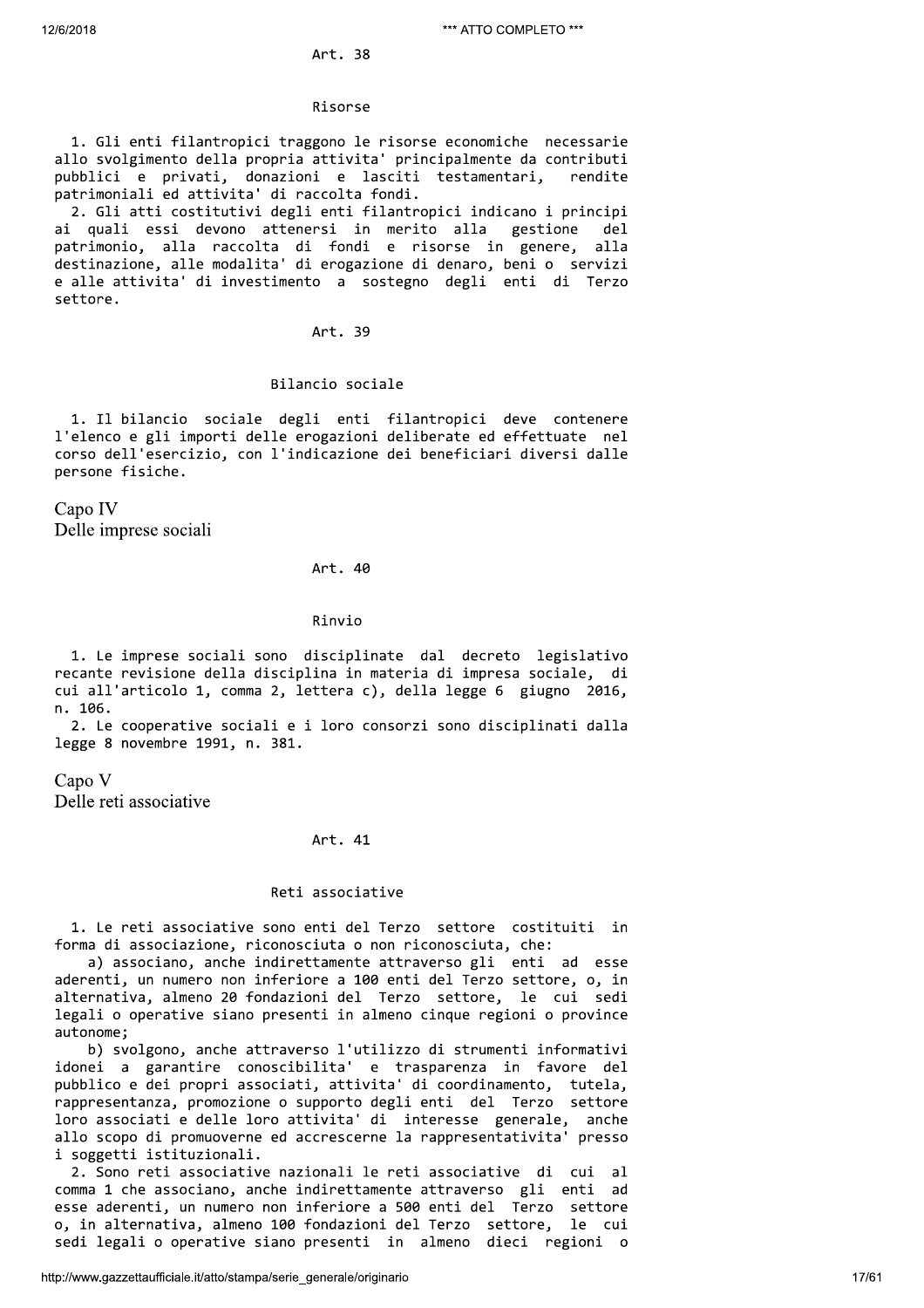province autonome. Le associazioni del terzo settore formate da un numero non inferiore a 100 mila persone fisiche associate e con sedi in almeno 10 regioni o provincie autonome sono equiparate alle reti associative nazionali ai fini di cui all'articolo 59, comma 1, lettera b).

3. Le reti associative nazionali possono esercitare, oltre alle proprie attivita' statutarie, anche le seguenti attivita':

a) monitoraggio dell'attivita' degli enti ad esse associati, eventualmente anche con riguardo al suo impatto sociale, e predisposizione di una relazione annuale al Consiglio nazionale del Terzo settore;

b) promozione e sviluppo delle attivita' di controllo, anche sotto forma di autocontrollo e di assistenza tecnica nei confronti degli enti associati.

4. Le reti associative possono promuovere partenariati e protocolli di intesa con le pubbliche amministrazioni di cui all'articolo 1, comma 2, del decreto legislativo 30 marzo 2001, n. 165, e con soggetti privati.

condizione per l'iscrizione delle reti associative nel 5. F' Registro unico nazionale del Terzo settore che i rappresentanti legali ed amministratori non abbiano riportato condanne penali, passate in giudicato, per reati che comportano l'interdizione dai L'iscrizione, nonche' pubblici uffici. la costituzione  $\epsilon$ l'operativita' da almeno un anno, sono condizioni necessarie per accedere alle risorse del Fondo di cui all'articolo 72 che, in ogni caso, non possono essere destinate, direttamente o indirettamente, ad enti diversi dalle organizzazioni di volontariato, dalle associazioni di promozione sociale e dalle fondazioni del Terzo settore.

6. Alle reti associative operanti nel settore di cui all'articolo 5, comma 1, lettera y), le disposizioni del presente articolo si applicano nel rispetto delle disposizioni in materia di protezione civile, e alla relativa disciplina si provvede nell'ambito di quanto previsto dall'articolo 1, comma 1, lettera d), della legge 16 marzo 2017, n. 30.

7. Gli atti costitutivi o gli statuti disciplinano l'ordinamento interno, la struttura di governo e la composizione e il funzionamento degli organi sociali delle reti associative nel rispetto dei principi di democraticita', pari opportunita' ed eguaglianza di tutti gli associati e di elettivita' delle cariche sociali.

8. Gli atti costitutivi o gli statuti delle reti associative possono disciplinare il diritto di voto degli associati in assemblea anche in deroga a quanto stabilito dall'articolo 24, comma 2.

9. Gli atti costitutivi o gli statuti delle reti associative possono disciplinare le modalita' e i limiti delle deleghe di voto in assemblea anche in deroga a quanto stabilito dall'articolo 24, comma  $\overline{3}$ .

10. Gli atti costitutivi o gli statuti delle reti associative possono disciplinare le competenze dell'assemblea degli associati anche in deroga a quanto stabilito dall'articolo 25, comma 1.

Capo VI

Delle societa' di mutuo soccorso

## Art. 42

## Rinvio

1. Le societa' di mutuo soccorso sono disciplinate dalla legge 15 aprile 1886, n. 3818, e successive modificazioni.

#### Art. 43

#### Trasformazione

1. Le societa' di mutuo soccorso, gia' esistenti alla data di entrata in vigore del presente Codice, che nei successivi tre anni da tale data si trasformano in associazioni del Terzo settore o in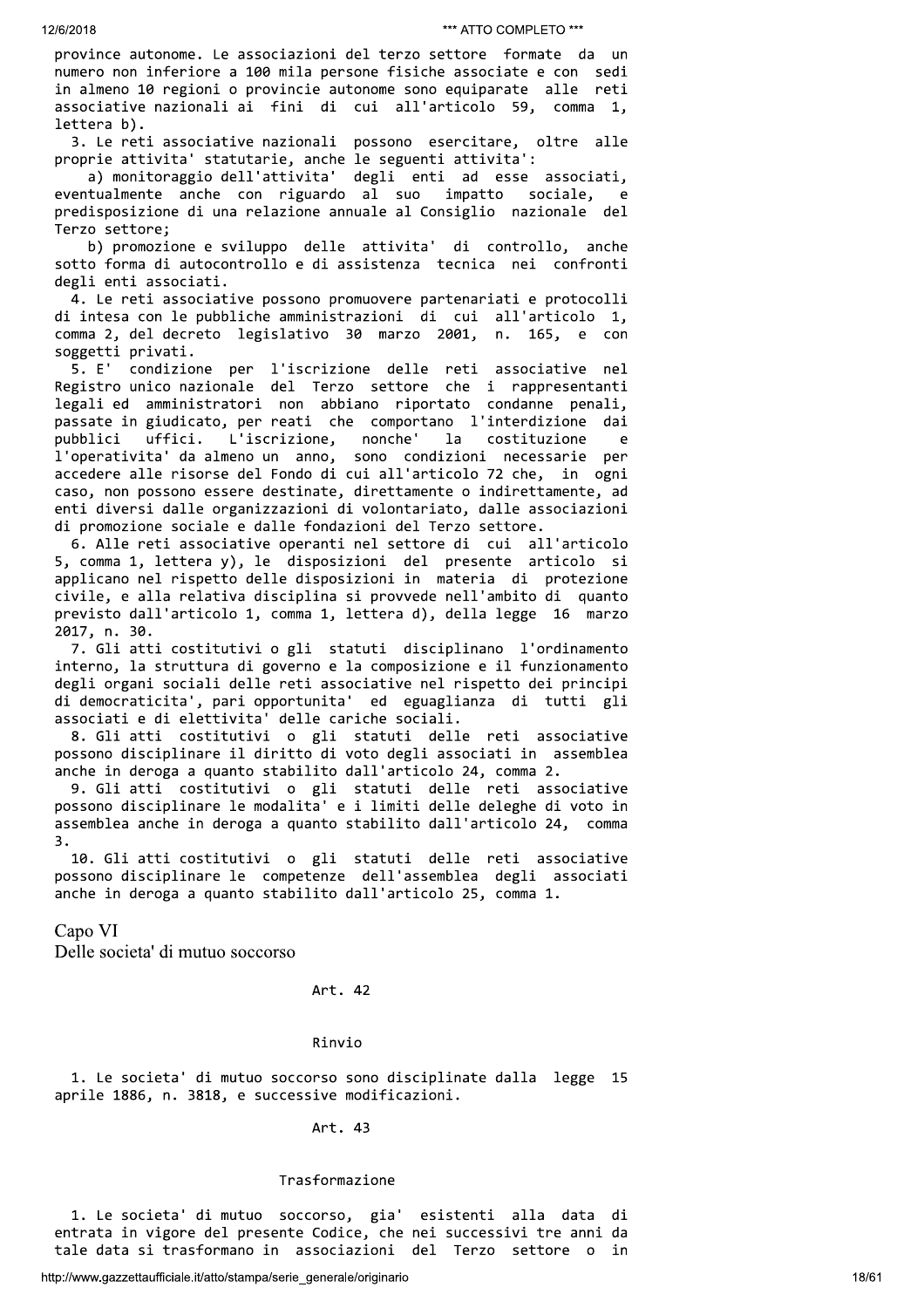di promozione sociale, associazioni mantengono, deroga in in all'articolo 8, comma 3, della legge 15 aprile 1886, n. 3818, - il proprio patrimonio.

Art. 44

## Modifiche e integrazioni alla disciplina

1. Alle societa' di mutuo soccorso non si applica l'obbligo di versamento del contributo del 3 per cento sugli utili netti annuali di cui all'articolo 11 della legge 31 gennaio 1992, n. 59.

2. In deroga all'articolo 23, comma 1, del decreto-legge 18 ottobre 2012, n. 179, convertito, con modificazioni, dalla legge 17 dicembre 2012, n. 221, non sono soggette all'obbligo di iscrizione nella sezione delle imprese sociali presso il registro delle imprese le societa' di mutuo soccorso che hanno un versamento annuo di<br>contributi associativi non superiore a 50.000 euro e che non gestiscono fondi sanitari integrativi.

**Titolo VI** DEL REGISTRO UNICO NAZIONALE DEL TERZO SETTORE

Art. 45

# Registro unico nazionale del Terzo settore

1. Presso il Ministero del lavoro e delle politiche sociali e' istituito il Registro unico nazionale del Terzo settore, con operativamente gestito su base territoriale e modalita' informatiche in collaborazione con ciascuna Regione e Provincia autonoma, che, a tal fine, individua, entro centottanta giorni dalla data di entrata in vigore del presente decreto, la struttura competente. Presso le Regioni, la struttura di cui al periodo precedente e' indicata come «Ufficio regionale del Registro unico nazionale del Terzo settore». Presso le Province autonome la stessa assume la denominazione di «Ufficio provinciale del Registro unico nazionale del Terzo settore». Il Ministero del lavoro e delle politiche sociali individua nell'ambito della dotazione organica dirigenziale non generale disponibile a legislazione vigente la propria struttura competente di seguito indicata come «Ufficio statale del Registro unico nazionale del Terzo settore».

2. Il registro e' pubblico ed e' reso accessibile a tutti gli interessati in modalita' telematica.

Art. 46

# Struttura del Registro

1. Il Registro unico nazionale del Terzo settore si compone delle seguenti sezioni:

a) Organizzazioni di volontariato;

b) Associazioni di promozione sociale;

c) Enti filantropici;

d) Imprese sociali, incluse le cooperative sociali;

e) Reti associative;

f) Societa' di mutuo soccorso;

g) Altri enti del Terzo settore.

2. Ad eccezione delle reti associative, nessun ente puo'<br>contemporaneamente iscritto in due o piu' sezioni. essere

3. Il Ministro del lavoro e delle politiche sociali puo', con decreto di natura non regolamentare, sentita la Conferenza Unificata, istituire sottosezioni o nuove sezioni o modificare le sezioni esistenti.

Art. 47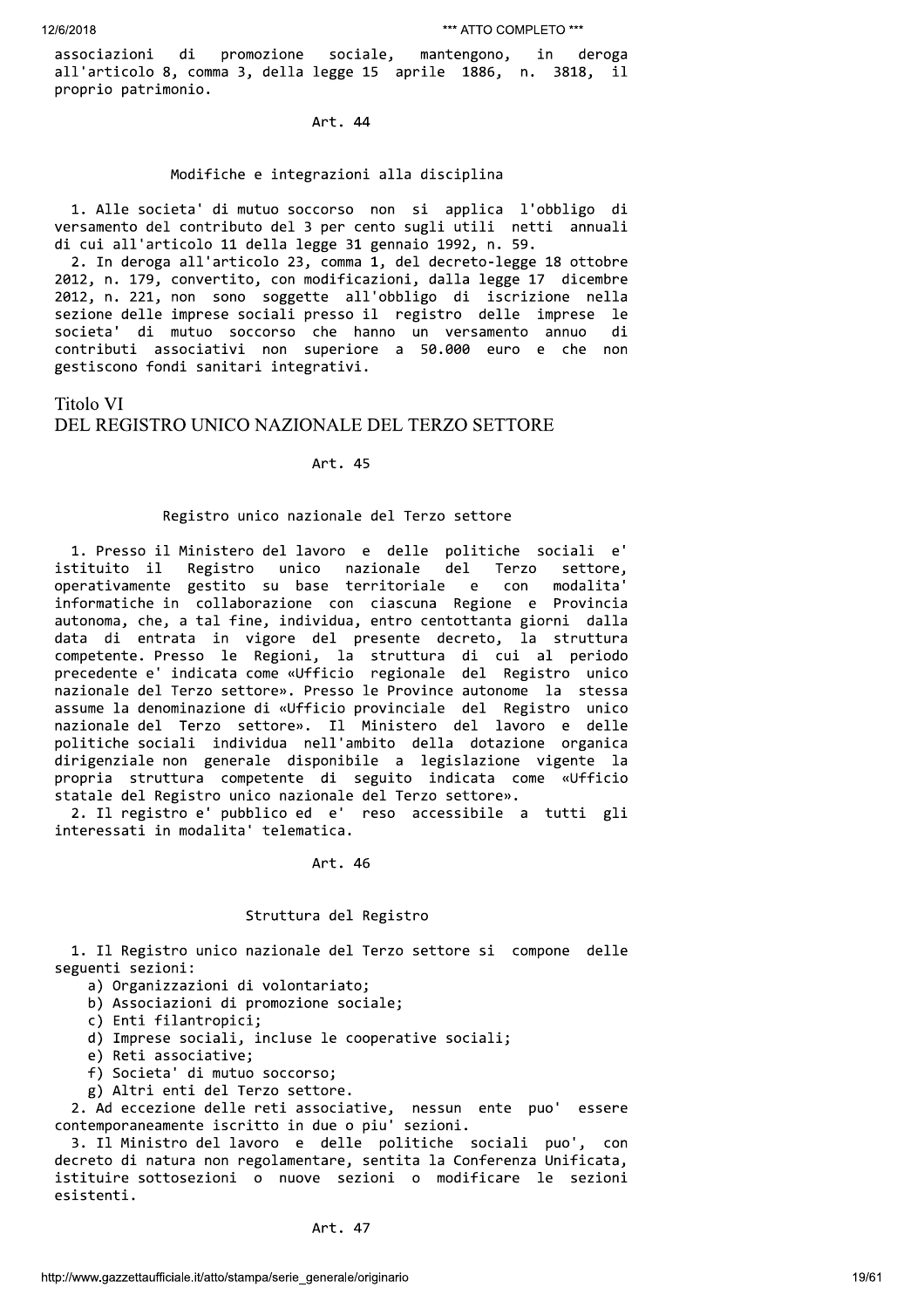## Iscrizione

1. Salvo quanto previsto dall'articolo 22, la domanda di iscrizione nel Registro unico nazionale del Terzo settore e' presentata dal rappresentante legale dell'ente o della rete associativa cui l'ente eventualmente aderisca all'Ufficio del Registro unico nazionale della Regione o della Provincia autonoma in cui l'ente ha la sede legale, depositando l'atto costitutivo, lo statuto ed eventuali allegati, ed indicando la sezione del registro nella quale l'ente chiede l'iscrizione. Per le reti associative la domanda di iscrizione nella sezione di cui all'articolo 46 comma 1, lettera e) e' presentata all'Ufficio statale del Registro unico nazionale.

2. L'ufficio competente di cui al comma 1 verifica la sussistenza delle condizioni previste dal presente Codice per la costituzione dell'ente quale ente del Terzo settore, nonche' per la sua iscrizione nella sezione richiesta.

L'ufficio Registro, entro sessanta giorni  $3.$ del dalla presentazione della domanda, puo':

a) iscrivere l'ente;

b) rifiutare l'iscrizione con provvedimento motivato;

c) invitare l'ente a completare o rettificare la domanda ovvero ad integrare la documentazione.

4. Decorsi sessanta giorni dalla presentazione della domanda o dalla presentazione della domanda completata o rettificata ovvero della documentazione integrativa ai sensi del comma 3, lettera c), la domanda di iscrizione s'intende accolta.

5. Se l'atto costitutivo e lo statuto dell'ente del Terzo settore sono redatti in conformita' a modelli standard tipizzati, predisposti da reti associative ed approvati con decreto del Ministero del lavoro e delle politiche sociali, l'ufficio del registro unico nazionale del Terzo settore, verificata la regolarita' formale della documentazione, entro trenta giorni dalla presentazione della domanda iscrive l'ente nel Registro stesso.

6. Avverso il diniego di iscrizione nel Registro e' ammesso ricorso avanti al tribunale amministrativo competente per territorio.

# Art. 48

# Contenuto e aggiornamento

1. Nel Registro unico nazionale del Terzo settore devono risultare per ciascun ente almeno le seguenti informazioni: la denominazione; la forma giuridica; la sede legale, con l'indicazione di eventuali sedi secondarie; la data di costituzione; l'oggetto dell'attivita' di interesse generale di cui all'articolo 5, il codice fiscale o la partita IVA; il possesso della personalita' giuridica e il patrimonio minimo di cui all'articolo 22, comma 4; le generalita' dei soggetti che hanno la rappresentanza legale dell'ente; le generalita' dei soggetti che ricoprono cariche sociali con indicazione di poteri e limitazioni.

2. Nel Registro devono inoltre essere iscritte le modifiche dell'atto costitutivo e dello statuto. le deliberazioni di trasformazione, fusione, scissione, di scioglimento, estinzione, liquidazione e cancellazione, i provvedimenti che ordinano  $1<sub>o</sub>$ scioglimento, dispongono la cancellazione o accertano l'estinzione, le generalita' dei liquidatori e tutti gli altri atti e fatti la cui iscrizione e' espressamente prevista da norme di legge o di regolamento.

3. I rendiconti e i bilanci di cui agli articoli 13 e 14 e i rendiconti delle raccolte fondi svolte nell'esercizio precedente devono essere depositati entro il 30 giugno di ogni anno. Entro trenta giorni decorrenti da ciascuna modifica, devono essere pubblicate le informazioni aggiornate e depositati gli atti di cui ai commi 1e 2, incluso l'eventuale riconoscimento della personalita' giuridica.

4. In caso di mancato o incompleto deposito degli atti e dei loro quelli relativi aggiornamenti nonche' di alle informazioni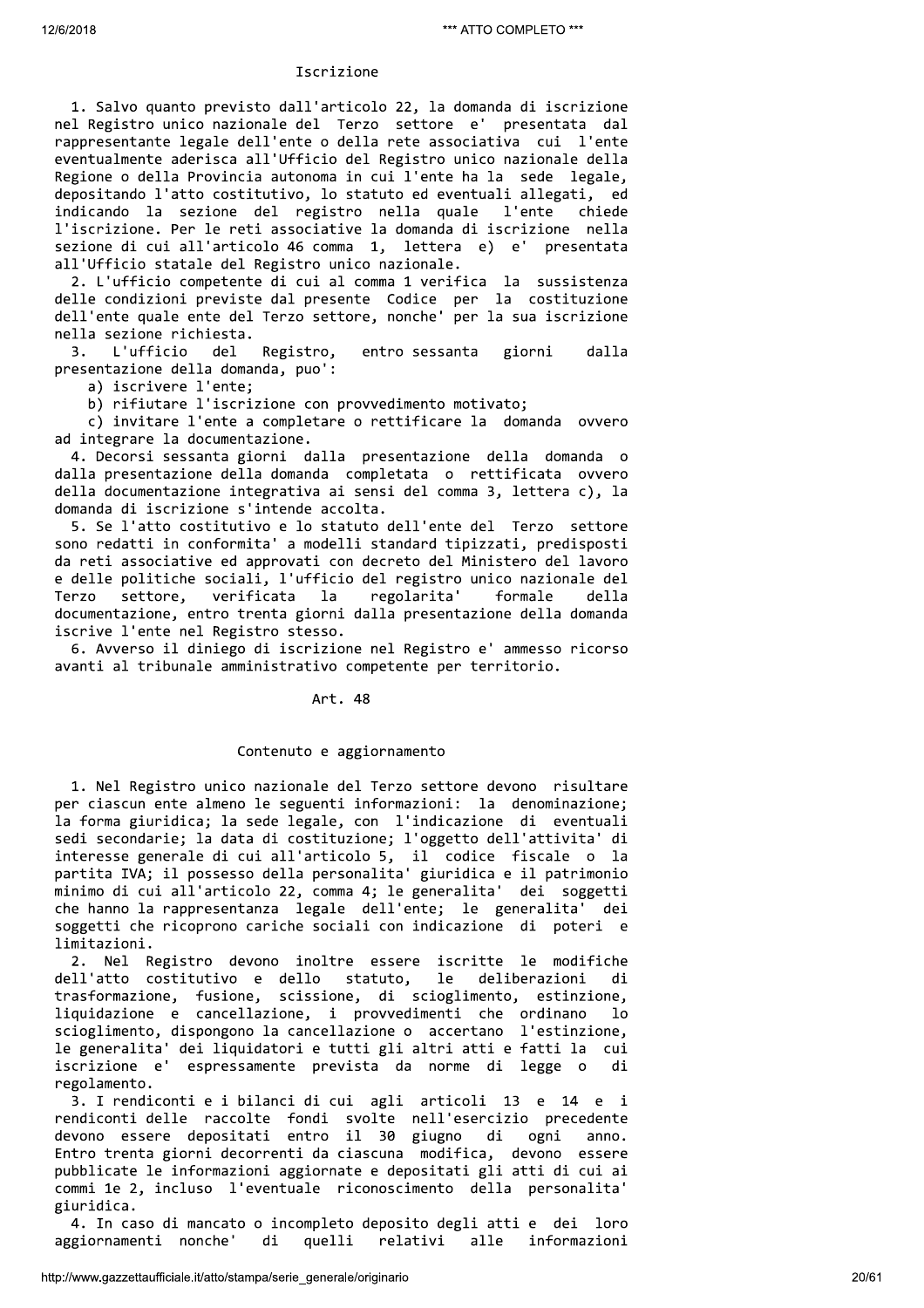obbligatorie di cui al presente articolo nel rispetto dei termini in esso previsti, l'ufficio del registro diffida l'ente del Terzo settore ad adempiere all'obbligo suddetto, assegnando un termine non superiore a centottanta giorni, decorsi inutilmente i quali l'ente e' cancellato dal Registro.

5. Del deposito degli atti e della completezza delle informazioni di cui al presente articolo e dei relativi aggiornamenti sono onerati gli amministratori. Si applica l'articolo 2630 del codice civile.

6. All'atto della registrazione degli enti del Terzo settore di cui all'articolo 31, comma 1, l'ufficio del registro unico nazionale acquisisce la relativa informazione antimafia.

# Art. 49

# Estinzione o scioglimento dell'ente

1. L'ufficio del registro unico nazionale del Terzo settore accerta, anche d'ufficio, l'esistenza di una delle cause di estinzione o scioglimento dell'ente e ne da' comunicazione agli amministratori e al presidente del tribunale ove ha sede l'ufficio del registro unico nazionale presso il quale l'ente e' iscritto affinche' provveda ai sensi dell'articolo 11 e seguenti delle disposizioni di attuazione del codice civile.

2. Chiusa la procedura di liquidazione, il presidente del tribunale provvede che ne sia data comunicazione all'ufficio del registro unico nazionale del Terzo settore per la conseguente cancellazione dell'ente dal Registro.

# Art. 50

#### Cancellazione e migrazione in altra sezione

1. La cancellazione di un ente dal Registro unico nazionale avviene a seguito di istanza motivata da parte dell'ente del Terzo settore iscritto o di accertamento d'ufficio, anche a seguito di della competente autorita' provvedimenti giudiziaria ovvero tributaria, divenuti definitivi, dello scioglimento, cessazione, estinzione dell'ente ovvero della carenza dei requisiti necessari per la permanenza nel Registro unico nazionale del Terzo settore.

2. L'ente cancellato dal Registro unico nazionale per mancanza dei requisiti che vuole continuare a operare ai sensi del codice civile deve preventivamente devolvere il proprio patrimonio ai sensi dell'articolo 9, limitatamente all'incremento patrimoniale realizzato negli esercizi in cui l'ente e' stato iscritto nel Registro unico nazionale.

3. Se vengono meno i requisiti per l'iscrizione dell'ente del Terzo settore in una sezione del Registro ma permangono quelli per l'iscrizione in altra sezione del Registro stesso, l'ente puo' formulare la relativa richiesta di migrazione che deve essere approvata con le modalita' e nei termini previsti per l'iscrizione nel Registro unico nazionale.

4. Avverso il provvedimento di cancellazione dal Registro, e' ammesso ricorso avanti al tribunale amministrativo competente per territorio.

# Art. 51

# Revisione periodica del Registro

1. Con cadenza triennale, gli Uffici del Registro unico nazionale del Terzo settore provvedono alla revisione, ai fini della verifica della permanenza dei requisiti previsti per l'iscrizione al Registro stesso.

# Art. 52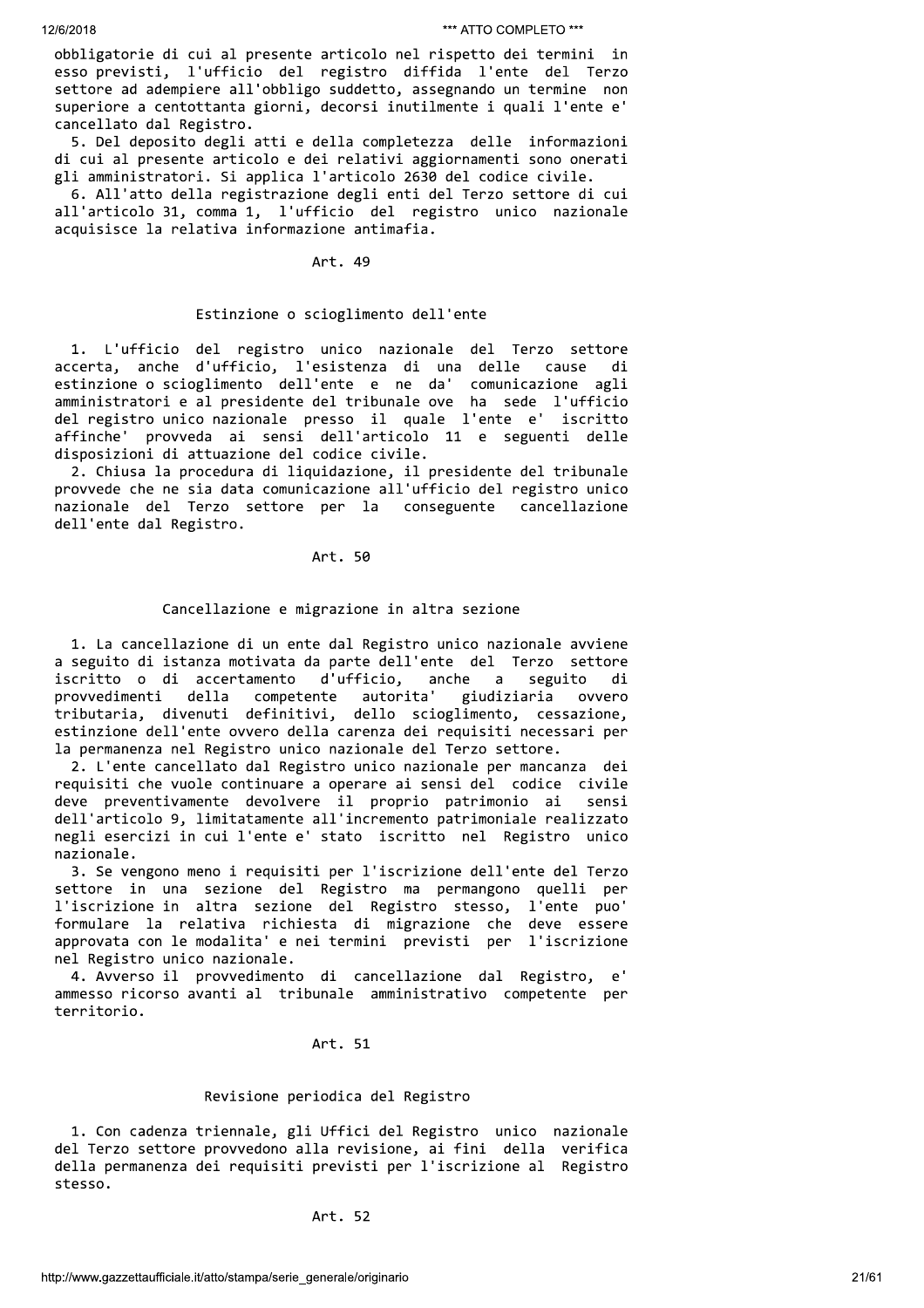# Opponibilita' ai terzi degli atti depositati

1. Gli atti per i quali e' previsto l'obbligo di iscrizione, annotazione ovvero di deposito presso il Registro unico nazionale del Terzo settore sono opponibili ai terzi soltanto dopo la relativa pubblicazione nel Registro stesso, a meno che l'ente provi che i terzi ne erano a conoscenza.

2. Per le operazioni compiute entro il quindicesimo giorno dalla pubblicazione di cui al comma 1, gli atti non sono opponibili ai terzi che provino di essere stati nella impossibilita' di averne conoscenza.

# Art. 53

# Funzionamento del Registro

1. Entro un anno dalla data di entrata in vigore del presente decreto, il Ministro del lavoro e delle politiche sociali, previa intesa in sede di Conferenza Stato-Regioni, definisce, con proprio decreto, la procedura per l'iscrizione nel Registro unico nazionale del Terzo settore, individuando i documenti da presentare ai fini dell'iscrizione e le modalita' di deposito degli atti di cui all'articolo 48, nonche' le regole per la predisposizione, la tenuta, la conservazione e la gestione del Registro unico nazionale del Terzo settore finalizzate ad assicurare l'omogenea e piena conoscibilita' su tutto il territorio nazionale degli elementi informativi del registro stesso e le modalita' con cui e' garantita la comunicazione dei dati tra il registro delle Imprese e il Registro unico nazionale del Terzo settore con riferimento alle imprese sociali e agli altri enti del Terzo settore iscritti nel registro delle imprese.

2. Le Regioni e le province autonome entro centottanta giorni dalla data di entrata in vigore del decreto di cui al comma 1 disciplinano i procedimenti per l'emanazione dei provvedimenti di iscrizione e di cancellazione degli enti del Terzo settore; entro sei mesi dalla predisposizione della struttura informatica rendono operativo il Registro.

3. Le risorse necessarie a consentire l'avvio e la gestione del Registro unico nazionale del Terzo settore sono stabilite in 25 milioni di euro per l'anno 2018, in 20 milioni di euro per gli anni 2019 e 2020, in 14,7 milioni di euro per l'anno 2021 e in 20 milioni di euro a decorrere dall'anno 2022, da impiegare per l'infrastruttura informatica nonche' per lo svolgimento delle attivita' di cui al presente titolo e di cui all'articolo 93, comma 3, anche attraverso accordi ai sensi dell'articolo 15 della legge 9 agosto 1990, n. 241, con le Regioni e le Province autonome, previa intesa in sede di Conferenza Stato-Regioni.

#### Art. 54

# Trasmigrazione dei registri esistenti

1. Con il decreto di cui all'articolo 53 vengono disciplinate le modalita' con cui gli enti pubblici territoriali provvedono a comunicare al Registro unico nazionale del Terzo settore i dati in loro possesso degli enti gia' iscritti nei registri speciali delle organizzazioni di volontariato e delle associazioni di promozione sociale esistenti al giorno antecedente l'operativita' del Registro unico nazionale degli enti del Terzo settore.

2. Gli uffici del Registro unico nazionale del Terzo settore. ricevute le informazioni contenute nei predetti registri, provvedono entro centottanta giorni a richiedere agli enti le eventuali informazioni o documenti mancanti e a verificare la sussistenza ieh requisiti per l'iscrizione.

L'omessa trasmissione delle informazioni e dei  $\mathbf{R}$ documenti richiesti agli enti del Terzo settore ai sensi del comma 2 entro il termine di sessanta giorni comporta la mancata iscrizione  $ne<sub>1</sub>$ Registro unico nazionale del Terzo settore.

4. Fino al termine delle verifiche di cui al comma 2 gli enti http://www.gazzettaufficiale.it/atto/stampa/serie\_generale/originario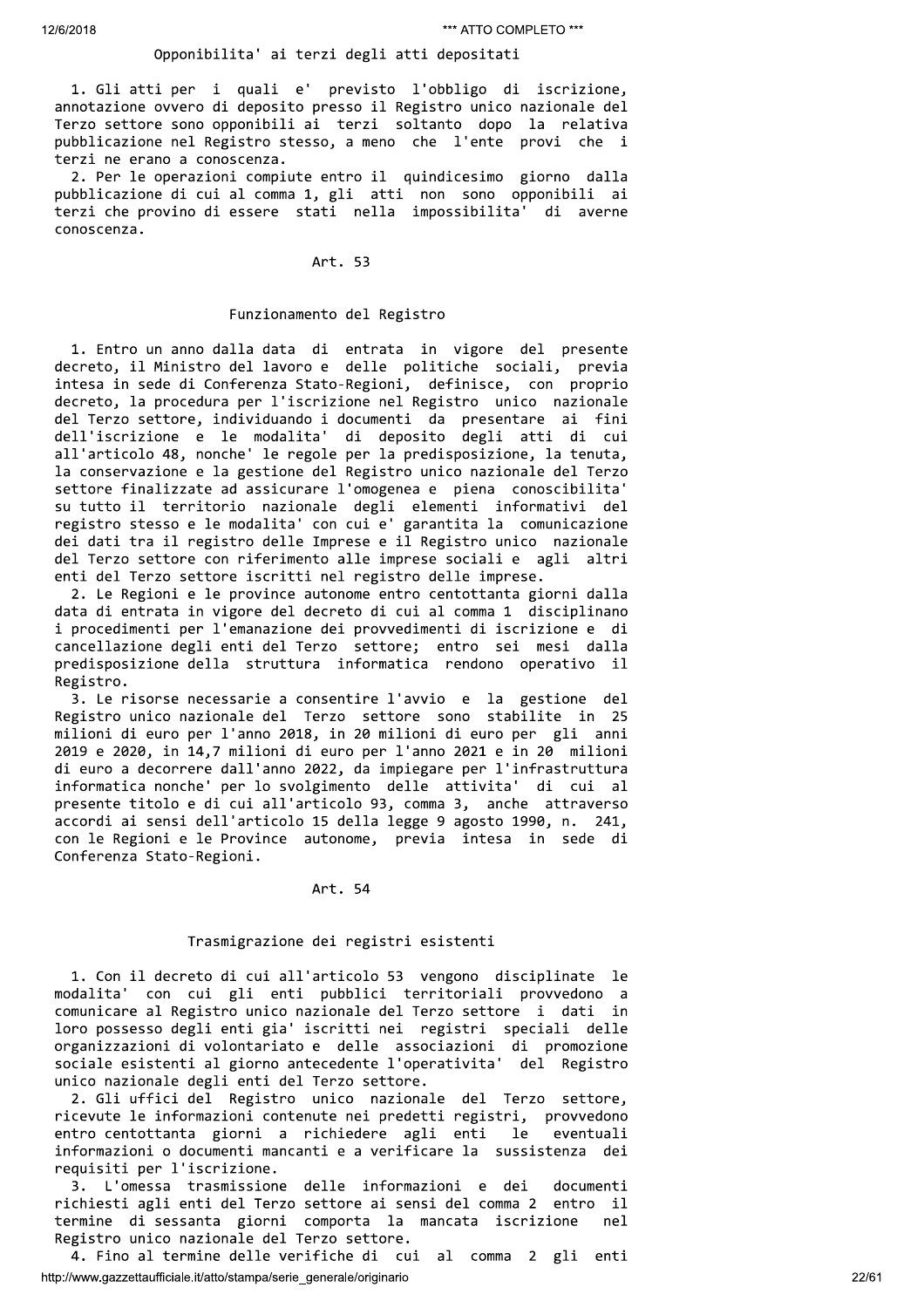iscritti nei registri di cui al comma 1 continuano a beneficiare dei diritti derivanti dalla rispettiva qualifica.

# **Titolo VII** DEI RAPPORTI CON GLI ENTI PUBBLICI

# Art. 55

# Coinvolgimento degli enti del Terzo settore

1. In attuazione dei principi di sussidiarieta', cooperazione, economicita', omogeneita', efficacia, efficienza ed copertura finanziaria  $^{\circ}$ e patrimoniale, responsabilita' ed unicita' dell'amministrazione, autonomia organizzativa e regolamentare, le amministrazioni pubbliche di cui all'articolo 1, comma 2, del decreto legislativo 30 marzo 2001, n. 165, nell'esercizio delle proprie funzioni di programmazione e organizzazione a livello territoriale degli interventi e dei servizi nei settori di attivita' di cui all'articolo 5, assicurano il coinvolgimento attivo degli enti del. Terzo settore, attraverso forme di co-programmazione e co-progettazione e accreditamento, poste in essere nel rispetto dei principi della legge 7 agosto 1990, n. 241, nonche' delle norme che disciplinano specifici procedimenti ed in particolare di quelle relative alla programmazione sociale di zona.

2. La co-programmazione e' finalizzata all'individuazione, da parte della pubblica amministrazione procedente, dei bisogni da soddisfare, degli interventi a tal fine necessari, delle modalita' di realizzazione degli stessi e delle risorse disponibili.

3. La co-progettazione e' finalizzata alla definizione ed eventualmente alla realizzazione di specifici progetti di servizio o di intervento finalizzati a soddisfare bisogni definiti, alla luce degli strumenti di programmazione di cui comma 2.

4. Ai fini di cui al comma 3, l'individuazione degli enti del Terzo settore con cui attivare il partenariato avviene anche mediante forme di accreditamento nel rispetto dei principi di trasparenza. imparzialita', partecipazione e parita' di trattamento, previa definizione, da parte della pubblica amministrazione procedente, degli obiettivi generali e specifici dell'intervento, della durata e delle caratteristiche essenziali dello stesso nonche' dei criteri e delle modalita' per l'individuazione degli enti partner.

# Art. 56

# Convenzioni

1. Le amministrazioni pubbliche di cui all'articolo 1, comma 2, del decreto legislativo 30 marzo 2001, n. 165, possono sottoscrivere con le organizzazioni di volontariato e le associazioni di promozione sociale, iscritte da almeno sei mesi nel Registro unico nazionale del Terzo settore, convenzioni finalizzate allo svolgimento in favore di terzi di attivita' o servizi sociali di interesse generale, se piu' favorevoli rispetto al ricorso al mercato.

 $a1$ comma prevedere 2. Le convenzioni di cui  $\mathbf{1}$ possono esclusivamente il rimborso alle organizzazioni di volontariato e alle associazioni di promozione sociale delle spese effettivamente sostenute e documentate.

3. L'individuazione delle organizzazioni di volontariato e delle associazioni di promozione sociale con cui stipulare la convenzione e' fatta nel rispetto dei principi di imparzialita', pubblicita', trasparenza, partecipazione e parita' di trattamento, mediante procedure comparative riservate alle medesime. Le organizzazioni di volontariato e le associazioni di promozione sociale devono essere in possesso dei requisiti di moralita' professionale, e dimostrare adeguata attitudine, da valutarsi in riferimento alla struttura, all'attivita' concretamente svolta, alle finalita' perseguite, al numero degli aderenti, alle risorse a disposizione e alla capacita' tecnica e professionale, intesa come concreta capacita' di operare e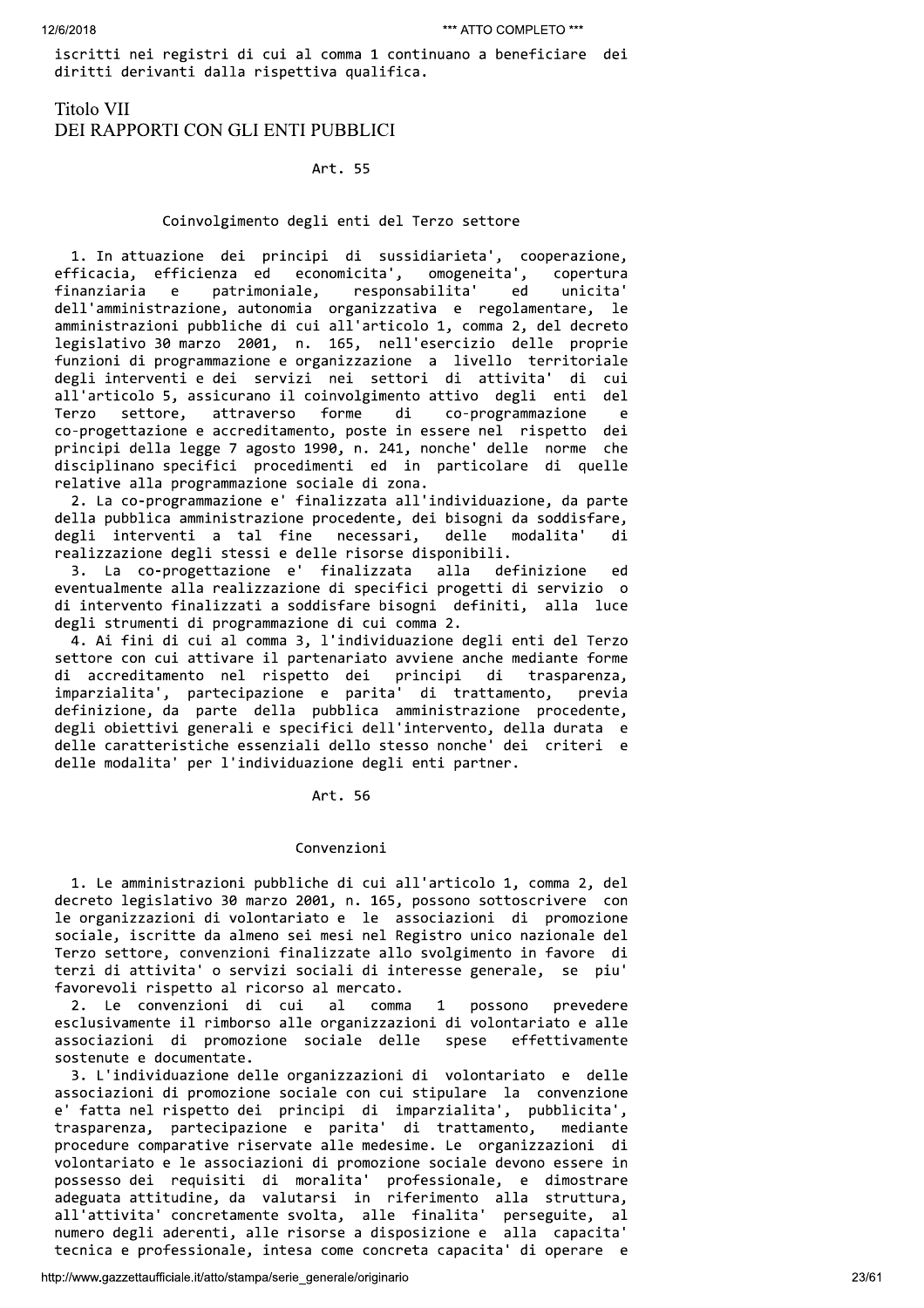realizzare l'attivita' oggetto di convenzione, da valutarsi anche con all'esperienza maturata, all'organizzazione, riferimento alla formazione e all'aggiornamento dei volontari.

4. Le convenzioni devono contenere disposizioni dirette a garantire l'esistenza delle condizioni necessarie a svolgere con continuita' le attivita' oggetto della convenzione, nonche' il rispetto dei diritti e della dignita' degli utenti, e, ove previsti dalla normativa nazionale o regionale, degli standard organizzativi e strutturali di legge. Devono inoltre prevedere la durata del rapporto convenzionale, il contenuto e le modalita' dell'intervento volontario, il numero e l'eventuale qualifica professionale delle persone impegnate nelle attivita' convenzionate, le modalita' di coordinamento dei volontari e dei lavoratori con gli operatori dei servizi pubblici, le coperture finanziari assicurative di cui all'articolo rapporti 18, i riguardanti le spese da ammettere a rimborso fra le quali devono figurare necessariamente gli oneri relativi alla copertura assicurativa, le modalita' di risoluzione del rapporto, forme di verifica delle prestazioni e di controllo della loro qualita', la verifica dei reciproci adempimenti nonche' le modalita' di rimborso delle spese, nel rispetto del principio dell'effettivita' delle stesse, con esclusione di qualsiasi attribuzione a titolo di maggiorazione, accantonamento, ricarico o simili,  $\mathsf{e}$  $con$ 1a limitazione del rimborso dei costi indiretti alla quota parte imputabile direttamente all'attivita' oggetto della convenzione.

Art. 57

# Servizio di trasporto sanitario di emergenza e urgenza

1. I servizi di trasporto sanitario di emergenza e urgenza possono essere, in via prioritaria, oggetto di affidamento in convenzione alle organizzazioni di volontariato, iscritte da almeno sei mesi nel Registro unico nazionale del Terzo settore, aderenti ad una rete<br>associativa di cui all'articolo 41, comma 2, ed accreditate ai sensi della normativa regionale in materia, ove esistente, nelle ipotesi in cui, per la natura specifica del servizio, l'affidamento diretto garantisca l'espletamento del servizio di interesse generale, in un sistema di effettiva contribuzione a una finalita' sociale e di<br>perseguimento degli obiettivi di solidarieta', in condizioni di efficienza economica e adeguatezza, nonche' nel rispetto dei principi di trasparenza e non discriminazione.

2. Alle convenzioni aventi ad oggetto i servizi di cui al comma 1 si applicano le disposizioni di cui ai commi 2, 3 e 4 dell'articolo 56.

# **Titolo VIII** DELLA PROMOZIONE E DEL SOSTEGNO DEGLI ENTI DEL TERZO SETTORE Capo I

Del Consiglio nazionale del Terzo settore

## Art. 58

## Istituzione

1. Presso il Ministero del lavoro e delle politiche sociali e' istituito il Consiglio nazionale del Terzo settore, presieduto dal Ministro del lavoro e delle politiche sociali o da un suo delegato.

# Art. 59

#### Composizione

1. Il Consiglio nazionale del Terzo settore e' composto da: a) otto rappresentanti designati dall'associazione di enti del Terzo settore piu' rappresentativa sul territorio nazionale, in ragione del numero di enti del Terzo settore ad essa aderenti, tra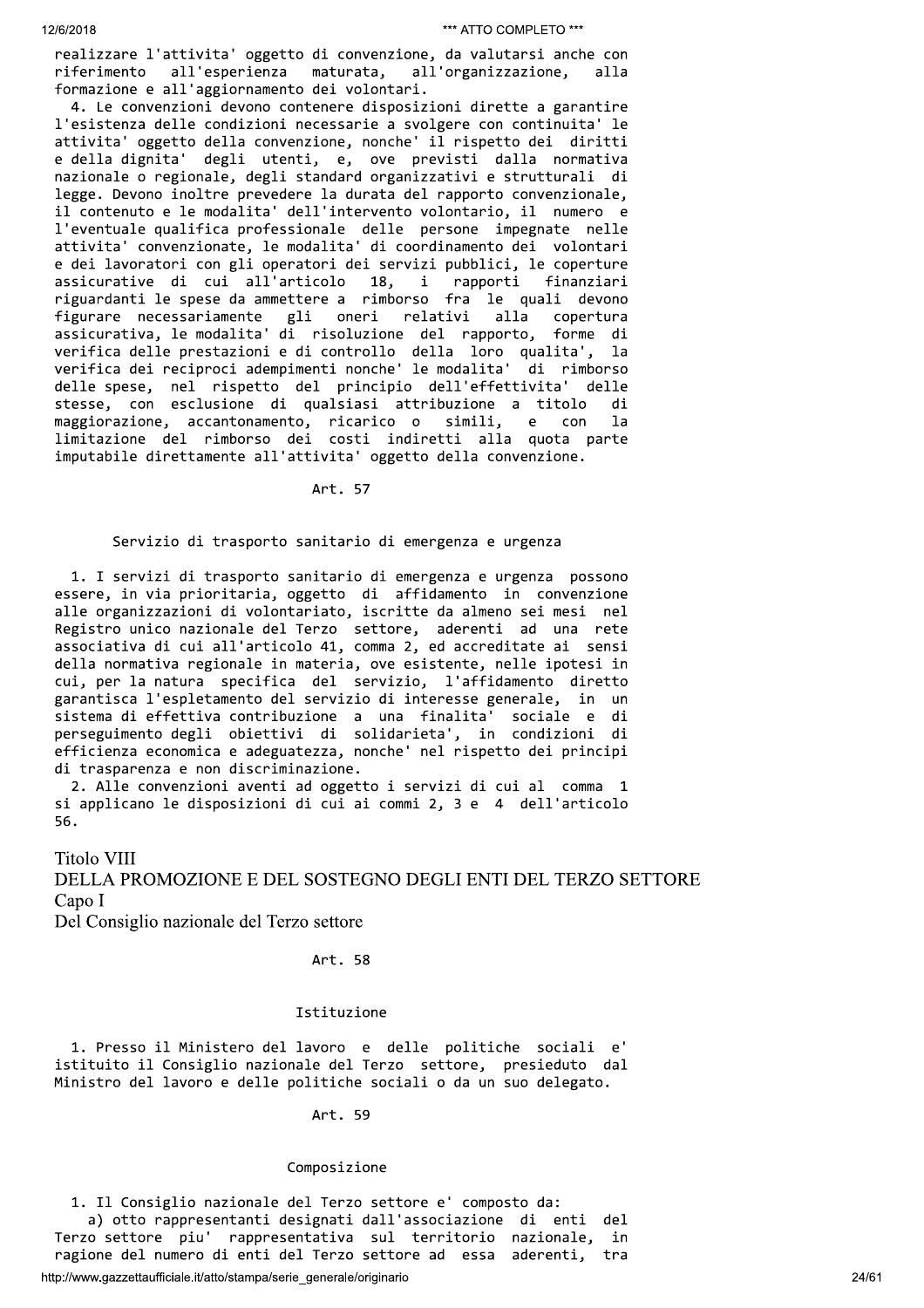persone che siano espressione delle diverse tipologie organizzative del Terzo settore;

b) quattordici rappresentanti di reti associative, di cui otto di reti associative nazionali, che siano espressione delle diverse tipologie organizzative del Terzo settore;

c) cinque esperti di comprovata esperienza professionale in materia di Terzo settore, che abbiano svolto attivita' in organismi ed enti pubblici o privati o aziende pubbliche e private ovvero che abbiano conseguito una particolare specializzazione professionale, culturale e scientifica desumibile dalla formazione universitaria e post-universitaria;

d) tre rappresentanti delle autonomie regionali e locali, di cui due designati dalla Conferenza Stato-Regioni di cui al decreto 1997, legislativo 28 agosto n. 281, ed uno designato dall'Associazione nazionale dei comuni italiani (ANCI).

2. Del Consiglio nazionale del Terzo settore fanno altresi' parte, senza diritto di voto:

a) un rappresentante designato dal presidente dell'ISTAT con comprovata esperienza in materia di Terzo settore;

b) un rappresentante designato dal presidente dell'INAPP con comprovata esperienza in materia di Terzo settore;

 $c)$  il direttore generale del Terzo settore  $\epsilon$ della responsabilita' sociale delle imprese del Ministero del lavoro e delle politiche sociali.

3. I componenti del Consiglio nazionale del Terzo settore sono nominati con decreto del Ministro del lavoro e delle politiche sociali e rimangono in carica per tre anni. Per ogni componente effettivo del Consiglio e' nominato un supplente. I componenti del Consiglio aventi diritto di voto non possono essere nominati per piu' di due mandati consecutivi. La partecipazione al Consiglio dei componenti effettivi e supplenti e' gratuita e non da' diritto alla corresponsione di alcun compenso, indennita', rimborso od emolumento comunque denominato.

Art. 60

# Attribuzioni

1. Il Consiglio svolge i seguenti compiti:

a) esprime pareri non vincolanti, ove richiesto, sugli schemi di atti normativi che riguardano il Terzo settore;

b) esprime parere non vincolante, ove richiesto, sulle modalita' di utilizzo delle risorse finanziarie di cui agli articoli 72 e seguenti;

c) esprime parere obbligatorio non vincolante sulle linee guida in materia di bilancio sociale e di valutazione di impatto sociale dell'attivita' svolta dagli enti del Terzo settore;

d) designa un componente nell'organo di governo della Fondazione Italia Sociale;

e) e' coinvolto nelle funzioni di vigilanza, monitoraggio e controllo, con il supporto delle reti associative nazionali;

f) designa i rappresentanti degli enti del Terzo settore presso il CNEL ai sensi della legge 30 dicembre 1986, n. 936.

2. Per lo svolgimento dei compiti indicati al comma 1, il Consiglio nazionale del Terzo settore si avvale delle risorse umane strumentali del Ministero del lavoro e delle politiche sociali.

3. Le modalita' di funzionamento del Consiglio nazionale del Terzo settore sono fissate con regolamento interno da adottarsi maggioranza assoluta dei componenti.

 $Capo II$ 

Dei centri di servizio per il volontariato

# Art. 61

Accreditamento dei Centri di servizio per il volontariato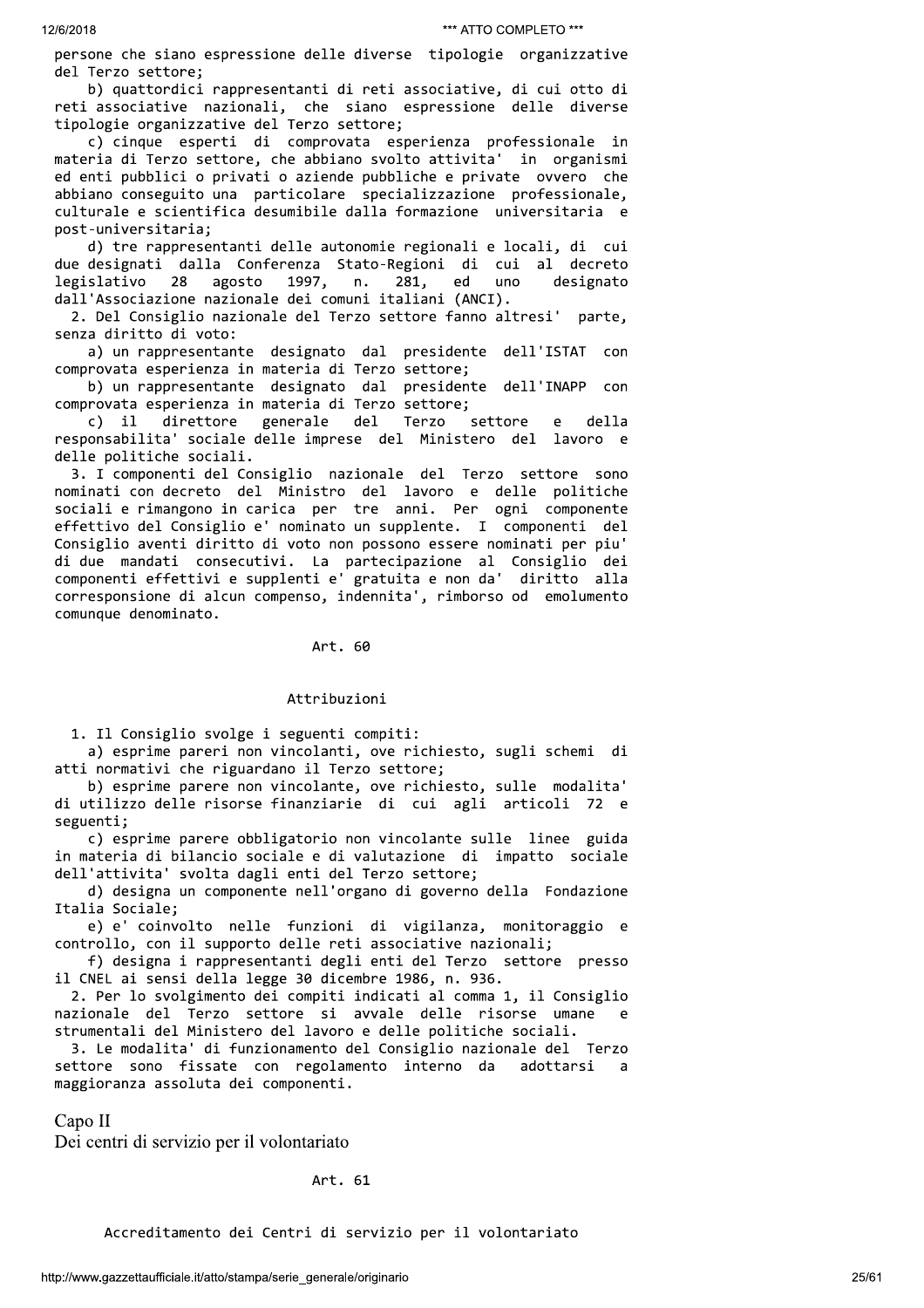1. Possono essere accreditati come centri di servizio per -i 1 volontariato, di seguito CSV, gli enti costituiti in forma di associazione riconosciuta del Terzo settore da organizzazioni di volontariato e da altri enti del Terzo settore, esclusi quelli costituiti in una delle forme del libro V del codice civile, ed il cui statuto preveda:

a) lo svolgimento di attivita' di supporto tecnico, formativo ed informativo al fine di promuovere e rafforzare la presenza ed il ruolo dei volontari negli enti del Terzo settore;

b) il divieto di erogare direttamente in denaro le risorse ad essi provenienti dal fondo unico nazionale, di seguito FUN nonche' di trasferire a titolo gratuito beni mobili o immobili acquisiti mediante le medesime risorse;

c) l'obbligo di adottare una contabilita' separata per le risorse provenienti da fonte diversa dal FUN;

d) l'obbligo di ammettere come associati le organizzazioni di volontariato e gli altri enti del Terzo settore, esclusi quelli costituiti in una delle forme del libro V del codice civile, che ne facciano richiesta, fatta salva la possibilita' di subordinare il mantenimento dello status di associato al rispetto dei principi, dei valori e delle norme statutarie;

e) il diritto di tutti gli associati di votare, direttamente o indirettamente, in assemblea, ed in particolare di eleggere democraticamente i componenti degli organi di amministrazione e di controllo interno dell'ente, salvo quanto previsto dalle lettere f), g), ed h);

f) l'attribuzione della maggioranza di voti in ciascuna assemblea alle organizzazioni di volontariato;

g) misure dirette ad evitare il realizzarsi di situazioni di controllo dell'ente da parte di singoli associati o di gruppi minoritari di associati;

h) misure destinate a favorire la partecipazione attiva e l'effettivo coinvolgimento di tutti gli associati, sia di piccola che di grande dimensione, nella gestione del CSV;

i) specifici requisiti di onorabilita', professionalita', incompatibilita' ed indipendenza per coloro che assumono cariche sociali, ed in particolare il divieto di ricoprire l'incarico di presidente dell'organo di amministrazione per:

1) coloro che hanno incarichi di governo nazionale, di giunta e consiglio regionale, di associazioni di comuni e. consorzi intercomunali, e incarichi di giunta consiglio  $e$ comunale. circoscrizionale, di quartiere e simili, comunque denominati, purche' con popolazione superiore a 15.000 abitanti;

2) i consiglieri di amministrazione e il presidente delle aziende speciali e delle istituzioni di cui all'articolo 114 del decreto legislativo 18 agosto 2000, n. 267;

3) i parlamentari nazionali ed europei;

4) coloro che ricoprono ruoli di livello nazionale o locale in organi dirigenti di partiti politici;

i) un numero massimo di mandati consecutivi per coloro che ricoprono la carica di componente dell'organo di amministrazione, nonche' il divieto per la stessa persona di ricoprire la carica di presidente dell'organo di amministrazione per piu' di nove anni;

k) il diritto dell'organismo territoriale di controllo, di seguito OTC competente di nominare, qualora l'ente fosse accreditato come CSV, un componente dell'organo di controllo interno del CSV con funzioni di presidente e dei componenti di tale organo di assistere alle riunioni dell'organo di amministrazione del CSV;

1) l'obbligo di redigere e rendere pubblico il bilancio sociale; m) misure dirette a favorire la trasparenza e la pubblicita' dei propri atti.

2. L'organismo nazionale di controllo, di seguito ONC stabilisce il numero di enti accreditabili come CSV nel territorio nazionale, assicurando comunque la presenza di almeno un CSV per ogni regione e provincia autonoma ed evitando sovrapposizione di competenze territoriali tra i CSV da accreditarsi. A tal fine, e fatto salvo quanto previsto dal comma 3, l'ONC accredita:

a) un CSV per ogni citta' metropolitana e per ogni provincia con territorio interamente montano e confinante con Paesi stranieri ai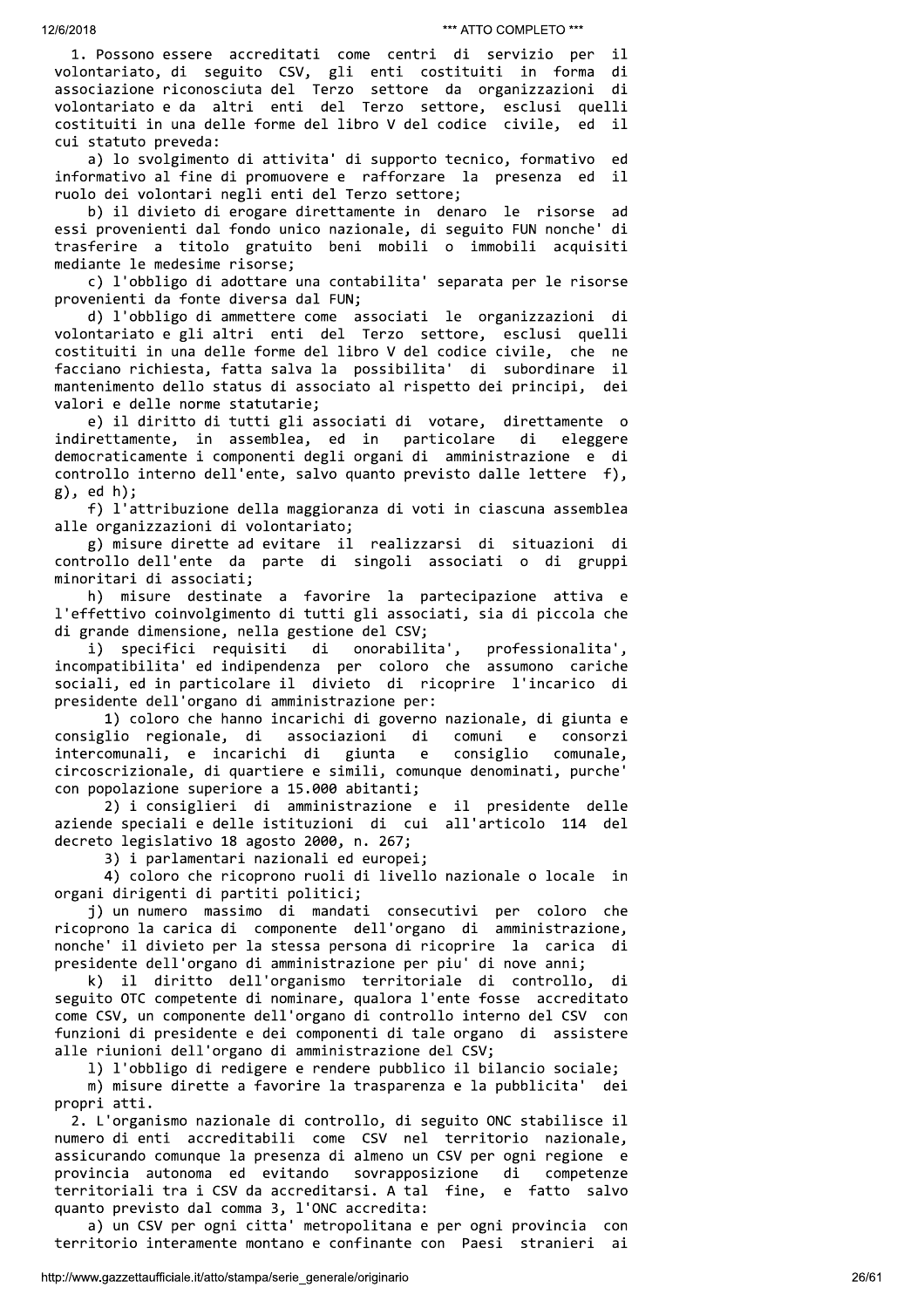sensi della legge 7 aprile 2014, n. 56;

b) un CSV per ogni milione di abitanti non residenti nell'ambito territoriale delle citta' metropolitane e delle province di cui alla lettera a).

3. I criteri di cui alle lettere a) e b) del comma 2 possono essere derogati, con atto motivato dell'ONC, in presenza di specifiche esigenze territoriali del volontariato o di contenimento dei costi. In ogni caso, il numero massimo di CSV accreditabili, in ciascuna regione o provincia autonoma, non puo' essere superiore a quello dei CSV istituiti alla data di entrata in vigore del presente decreto sulla base della previgente normativa.

4. L'accreditamento e' revocabile nei casi previsti dal presente decreto.

Art. 62

# Finanziamento dei Centri di servizio per il volontariato

1. Al fine di assicurare il finanziamento stabile dei CSV istituito il FUN, alimentato da contributi annuali delle fondazioni di origine bancaria di cui al decreto legislativo 17 maggio 1999, n. 153, di seguito FOB, ed amministrato dall'ONC in conformita' alle norme del presente decreto.

2. Il FUN costituisce ad ogni effetto di legge patrimonio autonomo e separato da quello delle FOB, dell'ONC, e dei CSV, vincolato alla destinazione di cui al comma 9.

3. Ciascuna FOB destina ogni anno al FUN una quota non inferiore al quindicesimo del d risultato della differenza tra l'avanzo dell'esercizio meno l'accantonamento a copertura dei disavanzi pregressi, alla riserva obbligatoria e l'importo minimo da destinare ai settori rilevanti ai sensi dell'articolo 8, comma 1, lettere c) e d), del decreto legislativo 17 maggio 1999, n. 153.

4. Le FOB calcolano ogni anno, in sede di approvazione del bilancio di esercizio, le somme dovute ai sensi del comma 3 e le versano al FUN entro il 31 ottobre dell'anno di approvazione del bilancio, secondo modalita' individuate dall'ONC.

5. Le FOB sono inoltre tenute a versare al FUN i contributi integrativi deliberati dall'ONC ai sensi del comma 11 e possono in ogni caso versare al FUN contributi volontari.

6. A decorrere dall'anno 2018, per le somme che, ai sensi dei commi 4 e 5, vengono versate al FUN, alle FOB e' riconosciuto annualmente un credito d'imposta pari al 100 per cento dei versamenti effettuati, fino ad un massimo di euro 15 milioni per l'anno 2018 e di euro 10 milioni per gli anni successivi. Il credito di imposta  $\rho$ utilizzabile esclusivamente in compensazione, nei limiti dell'importo riconosciuto, ai sensi dell'articolo 17 del decreto legislativo 9 luglio 1997, n. 241, presentando il modello F24 esclusivamente<br>mediante servizi telematici resi disponibili dall'Agenzia delle entrate, pena il rifiuto dell'operazione di versamento. Al credito d'imposta non si applicano i limiti di cui all'articolo 1, comma 53, della legge 24 dicembre 2007, n. 244, e all'articolo 34 della legge 23 dicembre 2000, n. 388, e successive modificazioni. Il credito e' cedibile, in esenzione dall'imposta di registro, nel rispetto delle disposizioni di cui agli articoli 1260 e seguenti del codice civile, a intermediari bancari, finanziari e assicurativi, ed e' utilizzabile dal cessionario alle medesime condizioni applicabili al cedente. Con decreto del Ministro del lavoro e delle politiche sociali, di concerto con il Ministro dell'economia e delle finanze, sono definite le disposizioni applicative necessarie, ivi comprese le procedure per la concessione del contributo nel rispetto del limite di spesa stabilito.

7. L'ONC determina l'ammontare del finanziamento stabile triennale dei CSV, anche sulla base del fabbisogno storico e delle mutate esigenze di promozione del volontariato negli enti del Terzo settore, e ne stabilisce la ripartizione annuale e territoriale, su base regionale, secondo criteri trasparenti, obiettivi ed equi, definiti anche in relazione alla provenienza delle risorse delle FOB, ad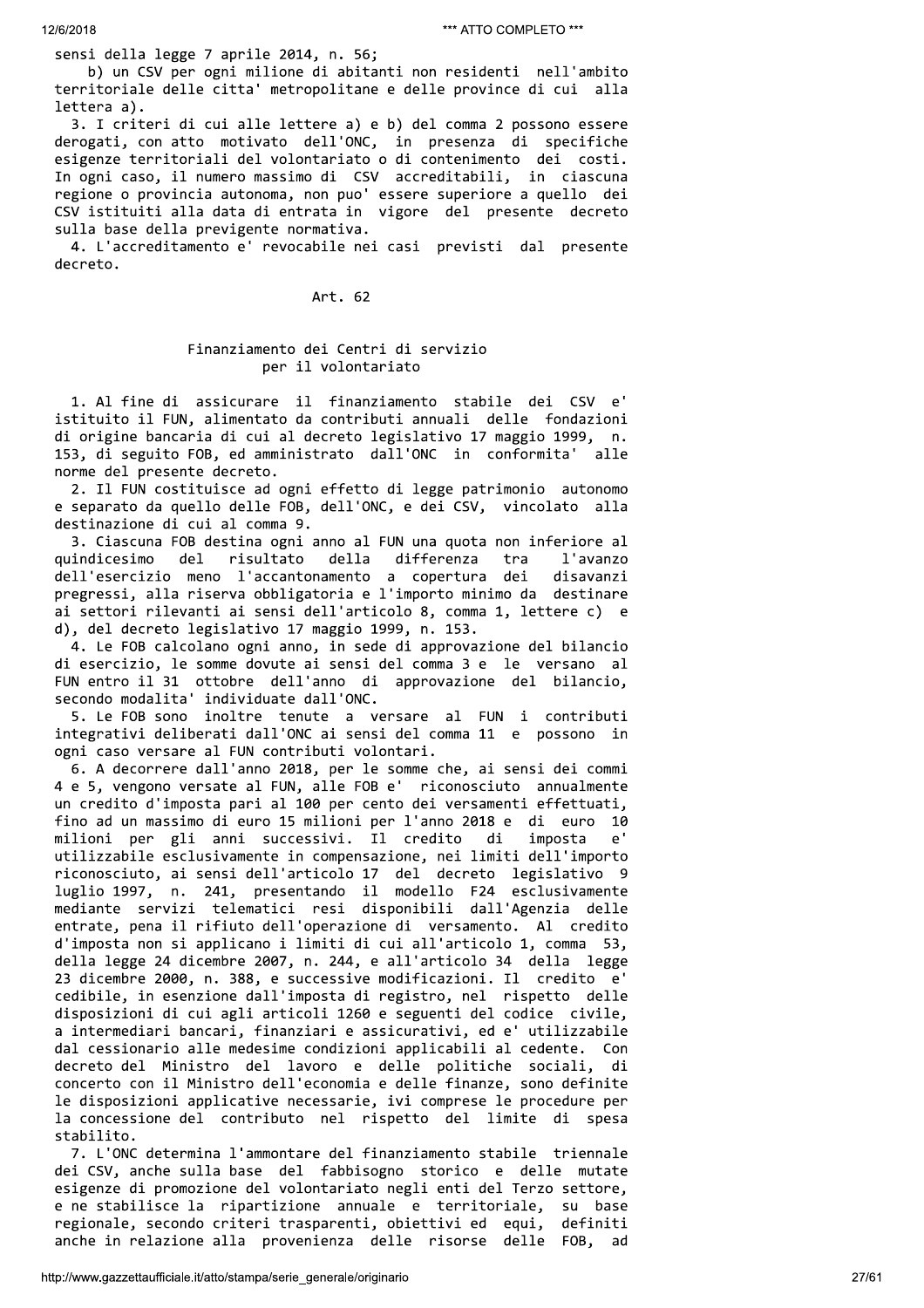esigenze di perequazione territoriale, nonche' all'attribuzione storica delle risorse. L'ONC puo' destinare all'associazione dei CSV piu' rappresentativa sul territorio nazionale in ragione del numero di CSV ad essa aderenti una quota di tale finanziamento per la realizzazione di servizi strumentali ai CSV o di attivita' di promozione del volontariato che possono piu' efficacemente compiersi su scala nazionale.

L'ONC determina, secondo criteri di efficienza, 8. di ottimizzazione e contenimento dei costi e di stretta strumentalita' alle funzioni da svolgere ai sensi del presente decreto, l'ammontare previsto delle proprie spese di organizzazione e funzionamento a valere sul FUN, inclusi i costi relativi all'organizzazione e al funzionamento degli OTC e ai componenti degli organi di controllo interno dei CSV nominati ai sensi dell'articolo 65, comma 6, lettera e), in misura comunque non superiore al 5 per cento delle somme versate dalle FOB ai sensi del comma 3. In ogni caso, non possono essere posti a carico del FUN eventuali emolumenti riconosciuti ai componenti e ai dirigenti dell'ONC e degli OTC. Le somme non spese riducono di un importo equivalente l'ammontare da destinarsi al medesimo fine nell'anno successivo a quello di approvazione del bilancio di esercizio.

9. Le risorse del FUN sono destinate esclusivamente alla copertura dei costi di cui ai commi 7 ed 8. L'ONC, secondo modalita' dalla annualmente CSV, stessa individuate, rende disponibili ai all'associazione dei CSV di cui al comma 7, e agli OTC le somme ad essi assegnate per lo svolgimento delle proprie funzioni.

10. Negli anni in cui i contributi obbligatori versati dalle FOB al FUN ai sensi del comma 3 risultino superiori ai costi annuali di cui ai commi 7 e 8, la differenza e' destinata dall'ONC ad una riserva con finalita' di stabilizzazione delle assegnazioni future ai CSV.

11. Negli anni in cui i contributi obbligatori versati dalle FOB al FUN ai sensi del comma 3 risultino inferiori ai costi annuali di cui ai commi 7 e 8, ed anche la riserva con finalita' di stabilizzazione sia insufficiente per la loro copertura, l'ONC pone la differenza a carico delle FOB, richiedendo a ciascuna di esse il versamento al FUN di un contributo integrativo proporzionale a quello obbligatorio gia' versato.

12. I CSV possono avvalersi di risorse diverse da quelle del FUN, che possono essere liberamente percepite e gestite dai CSV, fatto salvo quanto previsto dall'articolo 61, comma 1, lettera c). I CSV non possono comunque accedere alle risorse del Fondo di cui all'articolo 72.

Art. 63

# Funzioni e compiti dei Centri di servizio per il volontariato

1. I CSV utilizzano le risorse del FUN loro conferite al fine di organizzare, gestire ed erogare servizi di supporto tecnico, formativo ed informativo per promuovere e rafforzare la presenza ed il ruolo dei volontari negli enti del Terzo settore, senza distinzione tra enti associati ed enti non associati, e con particolare riguardo alle organizzazioni di volontariato, nel rispetto e in coerenza con gli indirizzi strategici generali definiti dall'ONC ai sensi del articolo 64, comma 5, lettera d).

2. Ai fini di cui al comma 1, i CSV possono svolgere attivita' varie riconducibili alle seguenti tipologie di servizi:

a) servizi di promozione, orientamento e animazione territoriale, finalizzati a dare visibilita' ai valori del volontariato  $\overline{a}$ all'impatto sociale dell'azione volontaria nella comunita' locale, a promuovere la crescita della cultura della solidarieta' e della cittadinanza attiva in particolare tra i giovani e nelle scuole, istituti di istruzione, di formazione ed universita', facilitando l'incontro degli enti di Terzo settore con i cittadini interessati a svolgere attivita' di volontariato, nonche' con gli enti di natura pubblica e privata interessati a promuovere il volontariato;

b) servizi di formazione, finalizzati a qualificare i volontari o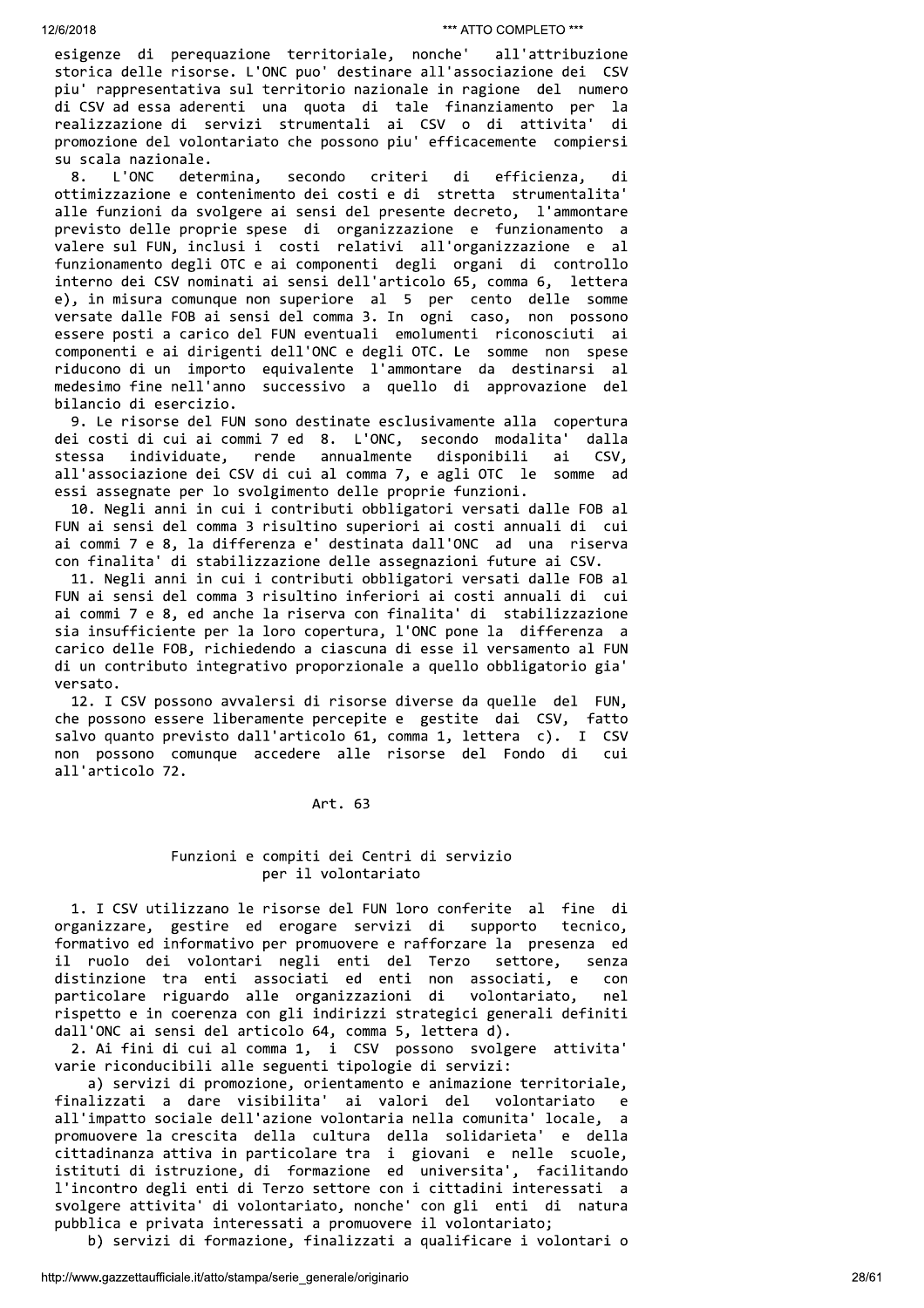coloro che aspirino ad esserlo, acquisendo maggiore consapevolezza dell'identita' e del ruolo del volontario e maggiori competenze trasversali, progettuali, organizzative a fronte dei bisogni della propria organizzazione e della comunita' di riferimento;

qualificata  $\mathsf{c}$ ) servizi di consulenza, assistenza ed accompagnamento, finalizzati a rafforzare competenze e tutele dei volontari negli ambiti giuridico, fiscale, assicurativo, del lavoro, gestionale, organizzativo, rendicontazione progettuale, della economico-sociale, della ricerca fondi, dell'accesso al credito, nonche' strumenti per il riconoscimento e la valorizzazione delle competenze acquisite dai volontari medesimi;

d) servizi di informazione e comunicazione, finalizzati a incrementare la qualita' e la quantita' di informazioni utili - al volontariato, a supportare la promozione delle iniziative di volontariato, a sostenere il lavoro di rete degli enti del Terzo settore tra loro e con gli altri soggetti della comunita' locale per la cura dei beni comuni, ad accreditare il volontariato come interlocutore autorevole e competente;

e) servizi di ricerca e documentazione, finalizzati a mettere a disposizione banche dati e conoscenze sul mondo del volontariato e del Terzo settore in ambito nazionale, comunitario e internazionale;

f) servizi di supporto tecnico-logistico, finalizzati a facilitare o promuovere l'operativita' dei volontari, attraverso la messa a disposizione temporanea di spazi, strumenti ed attrezzature.

3. I servizi organizzati mediante le risorse del FUN sono erogati nel rispetto dei seguenti principi:

a) principio di qualita': i servizi devono essere della migliore qualita' possibile considerate le risorse disponibili;  $\mathbf{i}$ CSV applicano sistemi di rilevazione e controllo della qualita', anche attraverso il coinvolgimento dei destinatari dei servizi;

b) principio di economicita':  $\mathbf{i}$ servizi devono essere organizzati, gestiti ed erogati al minor costo possibile in relazione al principio di qualita';

c) principio di territorialita' e di prossimita': i servizi devono essere erogati da ciascun CSV prevalentemente in favore di enti aventi sede legale ed operativita' principale nel territorio di riferimento, e devono comunque essere organizzati in modo tale da ridurre il piu' possibile la distanza tra fornitori e destinatari, anche grazie all'uso di tecnologie della comunicazione;

d) principio di universalita', non discriminazione e pari opportunita' di accesso: i servizi devono essere organizzati in modo tale da raggiungere il maggior numero possibile di beneficiari; tutti gli aventi diritto devono essere posti effettivamente in grado di usufruirne, anche in relazione al principio di pubblicita' trasparenza;

e) principio di integrazione: i CSV, soprattutto quelli che operano nella medesima regione, sono tenuti a cooperare tra loro allo scopo di perseguire virtuose sinergie ed al fine di fornire servizi economicamente vantaggiosi;

f) principio di pubblicita' e trasparenza: i CSV rendono nota l'offerta dei servizi alla platea dei propri destinatari, anche mediante modalita' informatiche che ne assicurino la maggiore e migliore diffusione; essi inoltre adottano una carta dei servizi mediante la quale rendono trasparenti le caratteristiche e le modalita' di erogazione di ciascun servizio, nonche' i criteri di. accesso ed eventualmente di selezione dei beneficiari.

4. In caso di scioglimento dell'ente accreditato come CSV o di revoca dell'accreditamento, le risorse del FUN ad esso assegnate ma non ancora utilizzate devono essere versate entro centoventi giorni dallo scioglimento o dalla revoca all'ONC, che le destina all'ente accreditato come CSV in sostituzione del precedente, o in mancanza, ad altri CSV della medesima regione o, in mancanza, alla riserva con finalita' di stabilizzazione del FUN.

5. In caso di scioglimento dell'ente accreditato come CSV o di revoca dell'accreditamento, eventuali beni mobili immobili  $\Omega$ acquisiti dall'ente mediante le risorse del FUN mantengono il vincolo di destinazione e devono essere trasferiti dall'ente secondo le indicazioni provenienti dall'ONC.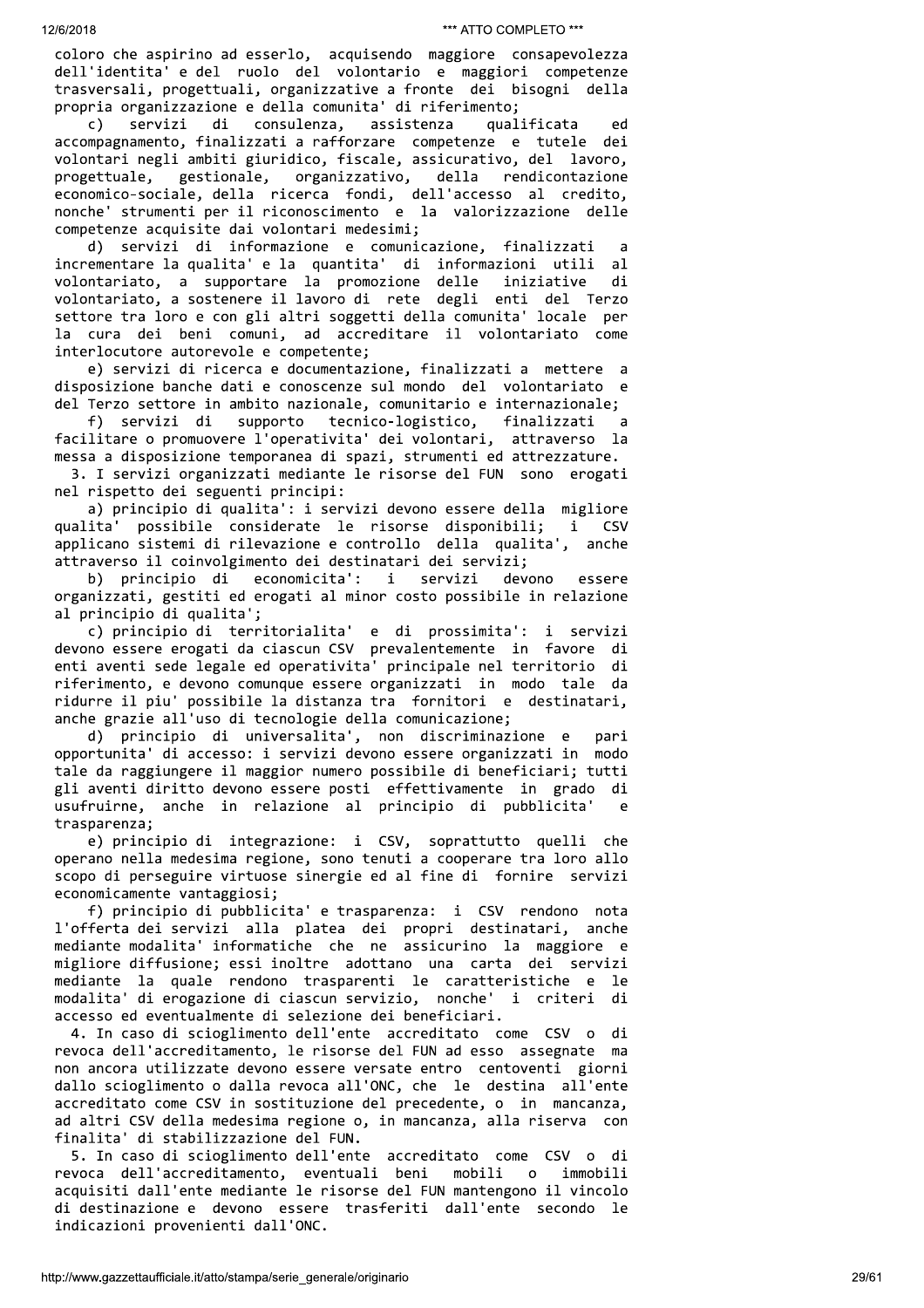# Organismo nazionale di controllo

1. L'ONC e' una fondazione con personalita' giuridica di diritto privato, costituita con decreto del Ministro del lavoro e delle politiche sociali, al fine di svolgere, per finalita' di interesse generale, funzioni di indirizzo e di controllo dei CSV. Essa gode di piena autonomia statutaria e gestionale nel rispetto delle norme del presente decreto, del codice civile e dalle disposizioni di attuazione del medesimo. Le funzioni di controllo e di vigilanza sull'ONC previste dall'articolo 25 del codice civile sono esercitate dal Ministero del lavoro e delle politiche sociali.

2. Il decreto di cui al comma 1 provvede alla nomina dei componenti dell'organo di amministrazione dell'ONC, che deve essere formato da:

a) sette membri, di cui uno con funzioni di Presidente, designati dall'associazione delle FOB piu' rappresentativa sul territorio nazionale in ragione del numero di FOB ad essa aderenti;

b) due membri designati dall'associazione dei CSV piu' rappresentativa sul territorio nazionale in ragione del numero di CSV ad essa aderenti;

c) due membri, di cui uno espressione delle organizzazioni di volontariato, designati dall'associazione degli enti del Terzo settore piu' rappresentativa sul territorio nazionale in ragione del numero di enti del Terzo settore ad essa aderenti;

d) un membro designato dal Ministro del lavoro e delle politiche sociali;

e) un membro designato dalla Conferenza Stato-Regioni.

3. I componenti dell'organo di amministrazione sono nominati con decreto del Ministro del lavoro e delle politiche sociali, durano in carica tre anni, ed in ogni caso sino al rinnovo dell'organo medesimo. Per ogni componente effettivo e' designato un supplente. I componenti non possono essere nominati per piu' di tre mandati consecutivi. Per la partecipazione all'ONC non possono essere corrisposti a favore dei componenti emolumenti gravanti sul FUN o sul bilancio dello Stato.

4. Come suo primo atto, l'organo di amministrazione adotta lo statuto dell'ONC col voto favorevole di almeno dodici dei suoi componenti. Eventuali modifiche statutarie devono essere deliberate dall'organo di amministrazione con la medesima maggioranza di voti.

5. L'ONC svolge le seguenti funzioni in conformita' alle norme, ai principi e agli obiettivi del presente decreto e alle disposizioni del proprio statuto:

a) amministra il FUN e riceve i contributi delle FOB secondo modalita' da essa individuate;

b) determina i contributi integrativi dovuti dalle FOB ai sensi dell'articolo 62, comma 11;

c) stabilisce il numero di enti accreditabili come CSV nel territorio nazionale nel rispetto di quanto previsto dall'articolo 61, commi 2 e 3;

d) definisce triennalmente, nel rispetto dei principi di sussidiarieta' e di autonomia ed indipendenza delle organizzazioni di volontariato e di tutti gli altri enti del Terzo settore, gli indirizzi strategici generali da perseguirsi attraverso le risorse del FUN:

e) determina l'ammontare del finanziamento stabile triennale dei CSV e ne stabilisce la ripartizione annuale e territoriale, su base regionale, secondo quanto previsto dall'articolo 62, comma 7;

f) versa annualmente ai CSV e all'associazione dei CSV piu' rappresentativa sul territorio nazionale in ragione del numero di CSV ad essa aderenti le somme loro assegnate;

g) sottopone a verifica la legittimita' e la correttezza dell'attivita' svolta dall'associazione dei CSV di cui all'articolo 62, comma 7, attraverso le risorse del FUN ad essa assegnate dall'ONC ai sensi dell'articolo medesimo;

h) determina i costi del suo funzionamento, inclusi i costi di funzionamento degli OTC e i costi relativi ai componenti degli organi di controllo interno dei CSV, nominati ai sensi dell'articolo 65,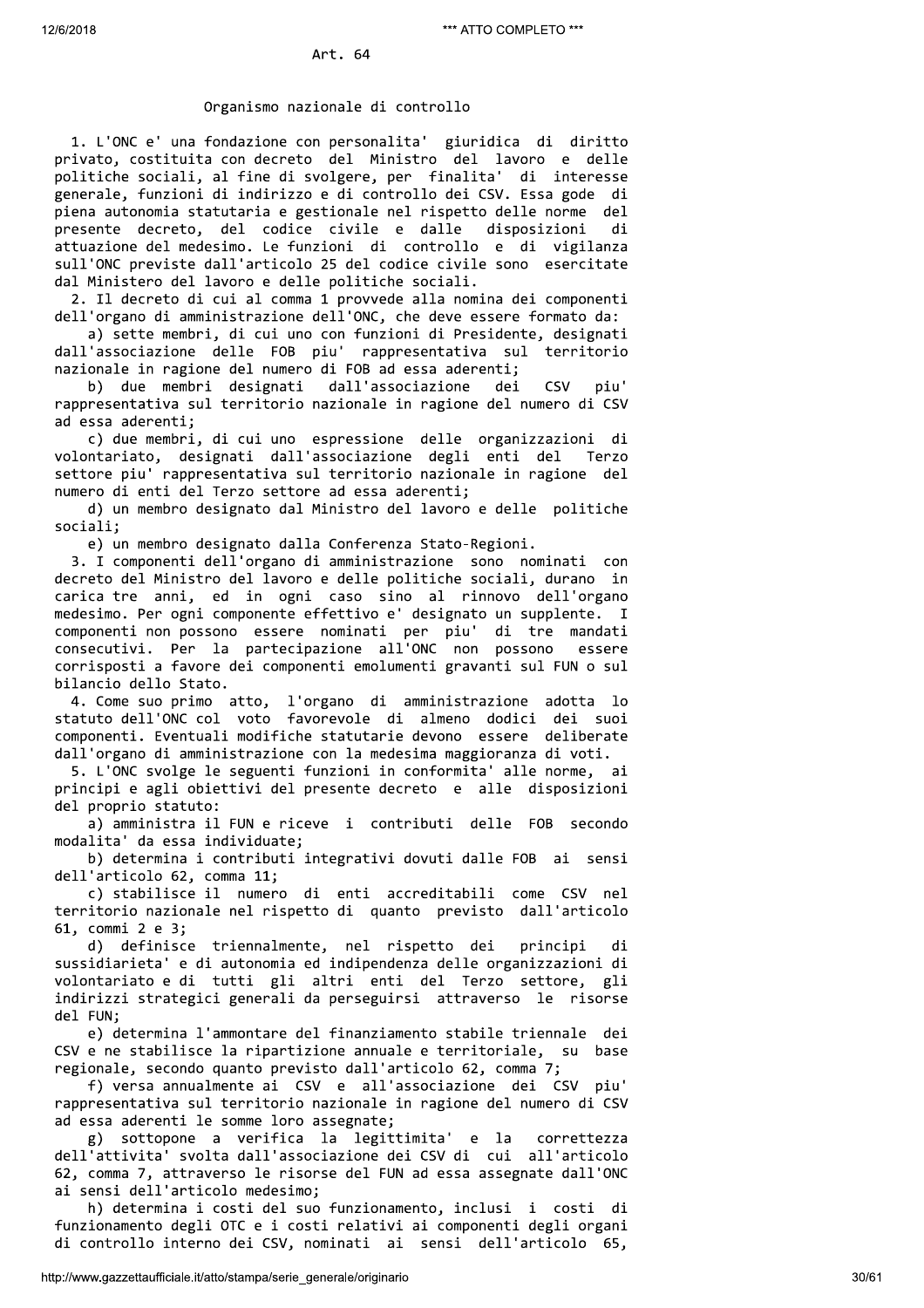comma 6, lettera e);

individua criteri obiettivi ed imparziali procedure i).  $\mathbf{e}$ pubbliche e trasparenti di accreditamento dei CSV, tenendo conto, tra gli altri elementi, della rappresentativita' degli enti richiedenti, espressa anche dal numero di enti associati, della loro esperienza nello svolgimento dei servizi di cui all'articolo 63, e della competenza delle persone che ricoprono le cariche sociali;

j) accredita i CSV, di cui tiene un elenco nazionale che rende pubblico con le modalita' piu' appropriate;

k) definisce gli indirizzi generali, i criteri e le modalita' operative cui devono attenersi gli OTC nell'esercizio delle proprie funzioni, e ne approva il regolamento di funzionamento;

1) predispone modelli di previsione e rendicontazione che i - CSV sono tenuti ad osservare nella gestione delle risorse del FUN;

m) controlla l'operato degli OTC e ne autorizza spese non preventivate;

n) assume i provvedimenti sanzionatori nei confronti dei CSV, su propria iniziativa o su iniziativa degli OTC;

o) promuove l'adozione da parte dei CSV di strumenti di verifica della qualita' dei servizi erogati dai CSV medesimi attraverso le risorse del FUN, e ne valuta gli esiti;

p) predispone una relazione annuale sulla proprie attivita' e sull'attivita' e lo stato dei CSV, che invia al Ministero del lavoro e delle politiche sociali entro il 31 maggio di ogni anno e rende pubblica attraverso modalita' telematiche.

6. L'ONC non puo' finanziare iniziative o svolgere attivita' che non siano direttamente connesse allo svolgimento delle funzioni di cui al comma 5.

### Art. 65

#### Organismi territoriali di controllo

1. Gli OTC sono uffici territoriali dell'ONC privi di autonoma soggettivita' giuridica, chiamati a svolgere, nell'interesse generale, funzioni di controllo dei CSV nel territorio di riferimento, in conformita' alle norme del presente decreto e allo statuto e alle direttive dell'ONC.

2. Sono istituiti i seguenti OTC: Ambito 1: Liguria; Ambito 2: Piemonte e Val d'Aosta; Ambito 3: Lombardia; Ambito 4: Veneto e Friuli Venezia Giulia; Ambito 5: Trento e Bolzano; Ambito 6: Emilia-Romagna; Ambito 7: Toscana; Ambito 8: Marche e Umbria; Ambito 9: Lazio e Abruzzo; Ambito 10: Puglia e Basilicata; Ambito 11: Calabria; Ambito 12: Campania e Molise; Ambito 13: Sardegna; Ambito 14: Sicilia.

3. Gli OTC di cui agli ambiti 1, 3, 6, 7, 11, 13 e 14 sono composti  $da:$ 

a) quattro membri, di cui uno con funzioni di Presidente, designati dalle FOB;

b) un membro, espressione delle organizzazioni di volontariato del territorio, designato dall'associazione degli enti del Terzo settore piu' rappresentativa sul territorio di riferimento in ragione del numero di enti del Terzo settore ad essa aderenti, aventi sede legale o operativa nel territorio di riferimento;

c) un membro designato dalla Associazione nazionale dei comuni italiani (ANCI);

d) un membro designato dalla Regione.

4.Gli OTC di cui agli ambiti 2, 4, 5, 8, 9, 10 e 12 sono composti  $dx^2$ 

a) sette membri, di cui uno con funzioni di Presidente, designati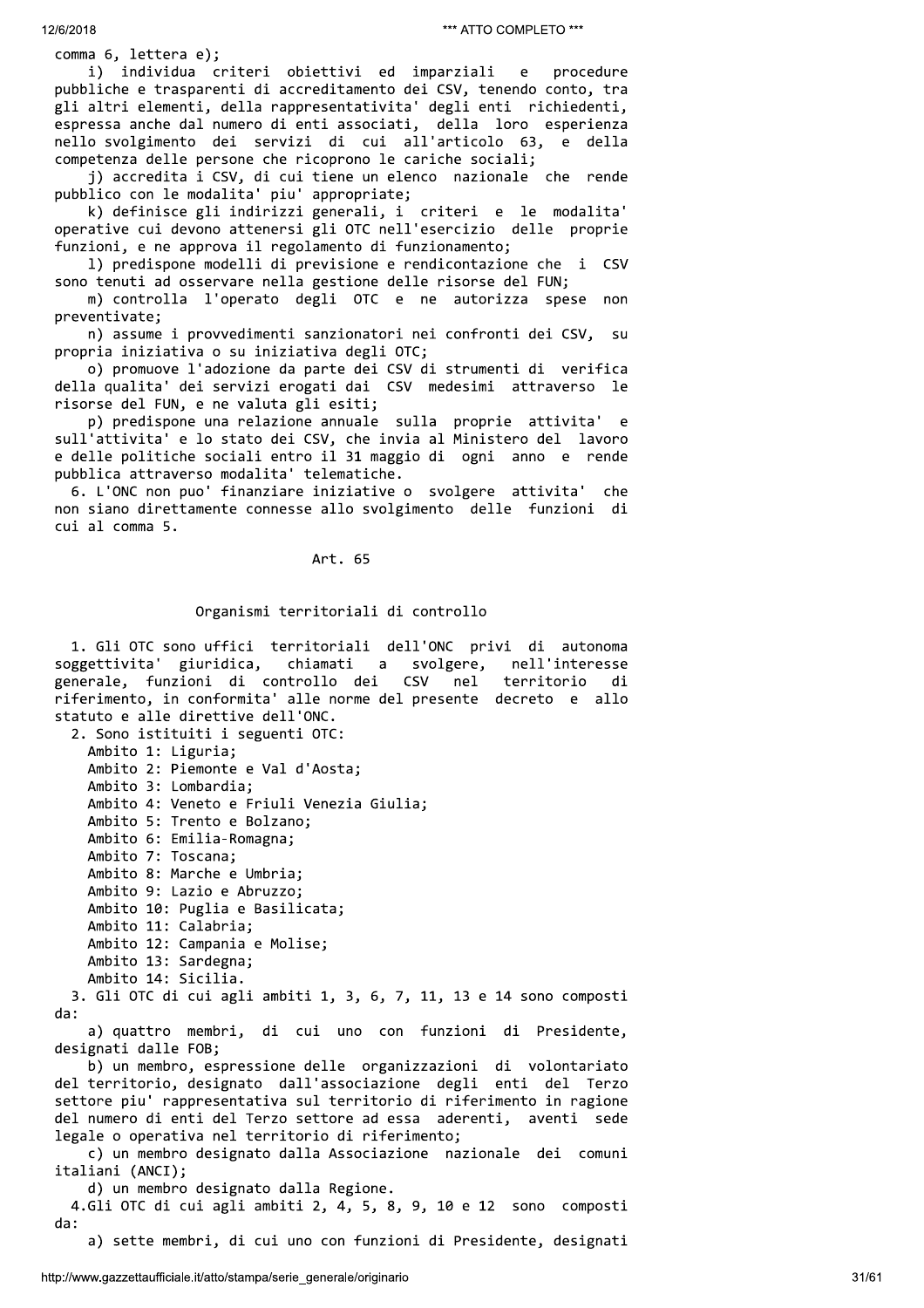dalle FOB;

b) due membri, di cui uno espressione delle organizzazioni di volontariato del territorio, designati dall'associazione degli enti del Terzo settore piu' rappresentativa sul territorio di riferimento in ragione del numero di enti del Terzo settore ad essa aderenti, aventi sede legale o operativa nei territori di riferimento;

c) due membri designati dalla Associazione nazionale dei comuni italiani (ANCI);

d) due membri designati, uno per territorio di ciascun riferimento, dalle Regioni o dalle Province autonome.

5. I componenti dell'OTC sono nominati con decreto del Ministro del lavoro e delle politiche sociali, durano in carica tre anni, ed in ogni caso sino al loro rinnovo, e non possono essere nominati per piu' di tre mandati consecutivi. Per ogni componente effettivo e' designato un supplente. Per la partecipazione all'OTC non possono essere corrisposti emolumenti a favore dei componenti, gravanti sul FUN o sul bilancio dello Stato.

6. Come suo primo atto, ciascun OTC adotta un proprio regolamento di funzionamento e lo invia all'ONC per la sua approvazione.

7. Gli OTC svolgono le seguenti funzioni in conformita' alle norme, ai principi e agli obiettivi del presente decreto, alle disposizioni dello statuto e alle direttive dell'ONC, e al proprio regolamento che dovra' disciplinarne nel dettaglio le modalita' di esercizio:

a) ricevono le domande  $^{\circ}$ e istruiscono le pratiche di accreditamento dei CSV, in particolare verificando la sussistenza dei requisiti di accreditamento;

b) verificano periodicamente, con cadenza almeno biennale,  $11$ mantenimento dei requisiti di accreditamento come CSV; sottopongono altresi' a verifica i CSV quando ne facciano richiesta formale motivata il Presidente dell'organo di controllo interno del CSV o un numero non inferiore al 30 per cento di enti associati o un numero di enti non associati pari ad almeno il 5 per cento del totale degli enti iscritti nelle pertinenti sezioni regionali del Registro unico nazionale del Terzo settore;

c) ripartiscono tra i CSV istituiti in ciascuna regione il finanziamento deliberato dall'ONC su base regionale ed ammettono a finanziamento la programmazione dei CSV;

d) verificano la legittimita' e la correttezza dell'attivita' dei CSV in relazione all'uso delle risorse del FUN, nonche' la loro generale adeguatezza organizzativa, amministrativa e contabile, tenendo conto delle disposizioni del presente decreto e degli indirizzi generali strategici fissati dall'ONC;

e) nominano, tra i revisori legali iscritti nell'apposito registro e con specifica competenza in materia di Terzo settore, un componente dell'organo di controllo interno del CSV con funzioni di presidente e diritto di assistere alle riunioni dell'organo di amministrazione del CSV;

f) propongono all'ONC l'adozione di provvedimenti sanzionatori nei confronti dei CSV;

g) predispongono una relazione annuale sulla propria attivita', che inviano entro il 30 aprile di ogni anno all'ONC e rendono pubblica mediante modalita' telematiche.

8. Gli OTC non possono finanziare iniziative o svolgere attivita' che non siano direttamente connesse allo svolgimento delle funzioni di cui al comma 7.

Art. 66

# Sanzioni e ricorsi

1. In presenza di irregolarita', gli OTC invitano i CSV ad adottare i provvedimenti e le misure necessarie a sanarle.

2. In presenza di irregolarita' non sanabili o non sanate, gli OTC denunciano l'irregolarita' all'ONC affinche' adotti i provvedimenti necessari. L'ONC, previo accertamento dei fatti e sentito in contraddittorio il CSV interessato, adotta i seguenti provvedimenti a seconda della gravita' del caso:

a) diffida formale con eventuale sospensione dell'accreditamento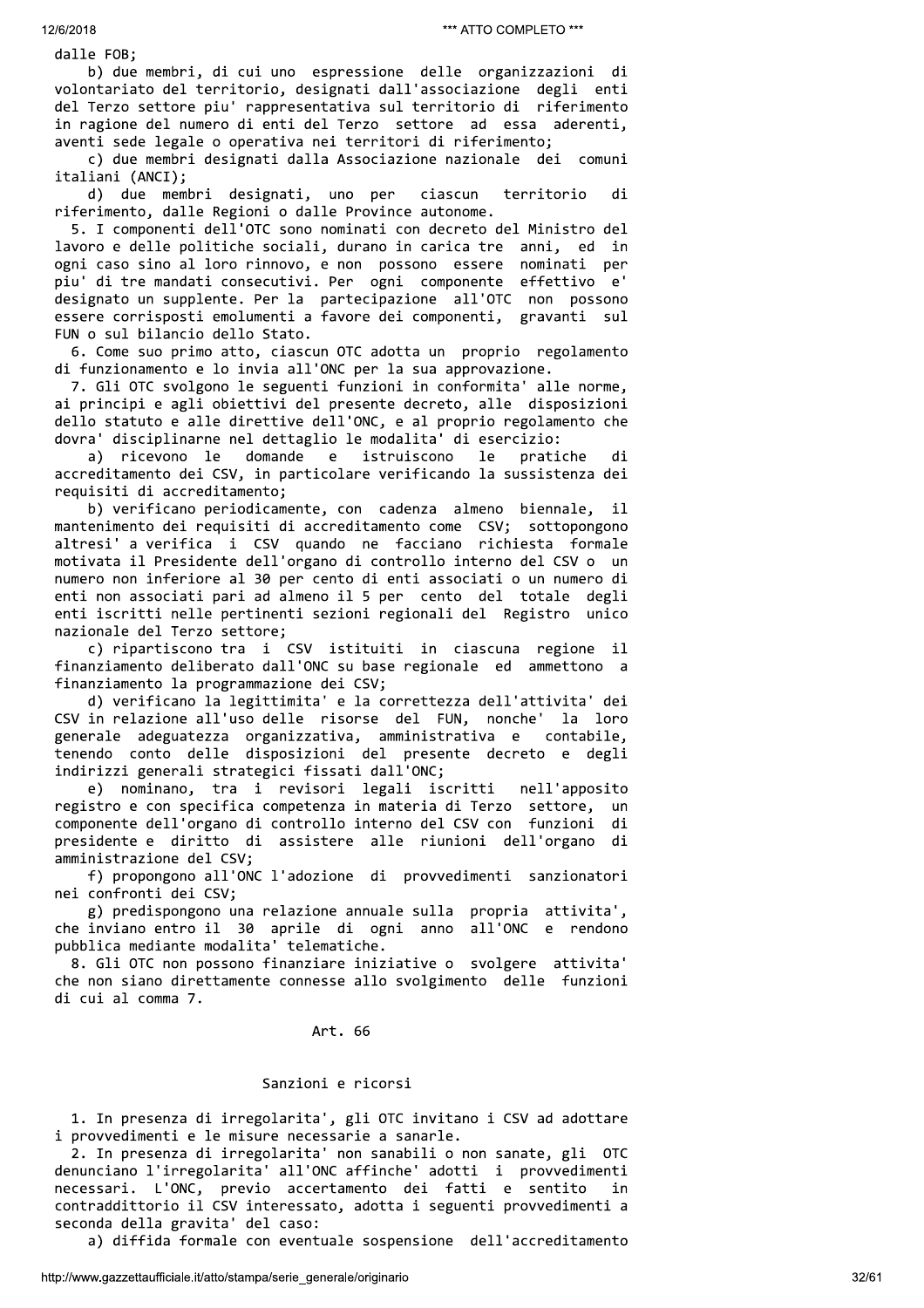nelle more della sanatoria dell'irregolarita';

b) revoca dell'accreditamento, esperita dopo aver sollecitato, senza ottenere riscontro, il rinnovo dei componenti dell'organo di amministrazione del CSV.

3. Contro i provvedimenti dell'ONC e' ammesso ricorso dinanzi al giudice amministrativo.

Capo III Di altre specifiche misure

## Art. 67

# Accesso al credito agevolato

1. Le provvidenze creditizie e fideiussorie previste dalle norme vigenti per le cooperative e i loro consorzi sono estese, senza ulteriori oneri per lo Stato, alle organizzazioni di volontariato e alle associazioni di promozione sociale che, nell'ambito delle convenzioni di cui all'articolo 56, abbiano ottenuto l'approvazione di uno o piu' progetti di attivita' e di servizi di interesse generale inerenti alle finalita' istituzionali.

Art. 68

# Privilegi

1. I crediti delle organizzazioni di volontariato delle  $\mathbf{P}$ associazioni di promozione sociale, inerenti allo svolgimento delle attivita' di cui all'articolo 5, hanno privilegio generale sui beni mobili del debitore ai sensi dell'articolo 2751-bis del codice civile.

2. I crediti di cui al comma 1 sono collocati, nell'ordine dei privilegi, subito dopo i crediti di cui alla lettera c) del secondo comma dell'articolo 2777 del codice civile.

Art. 69

# Accesso al Fondo sociale europeo

1. Lo Stato, le Regioni e le Province autonome promuovono le opportune iniziative per favorire l'accesso degli enti del Terzo settore ai finanziamenti del Fondo sociale europeo e ad altri finanziamenti europei per progetti finalizzati al raggiungimento degli obiettivi istituzionali.

# Art. 70

# Strutture e autorizzazioni temporanee per manifestazioni pubbliche

1. Lo Stato, le Regioni e Province autonome e gli Enti locali possono prevedere forme e modi per l'utilizzazione non onerosa di beni mobili e immobili per manifestazioni e iniziative temporanee degli enti del Terzo settore, nel rispetto dei principi di trasparenza, pluralismo e uguaglianza.

2. Gli enti del Terzo settore, in occasione di particolari eventi o manifestazioni, possono, soltanto per il periodo di svolgimento delle predette manifestazioni e per i locali o gli spazi cui si riferiscono, somministrare alimenti e bevande, previa segnalazione inizio attivita' certificata di e comunicazione ai sensi dell'articolo 6 del Regolamento (CE) n. 852/2004, in deroga al possesso dei requisiti di cui all'articolo 71 del decreto legislativo 26 marzo 2010, n. 59.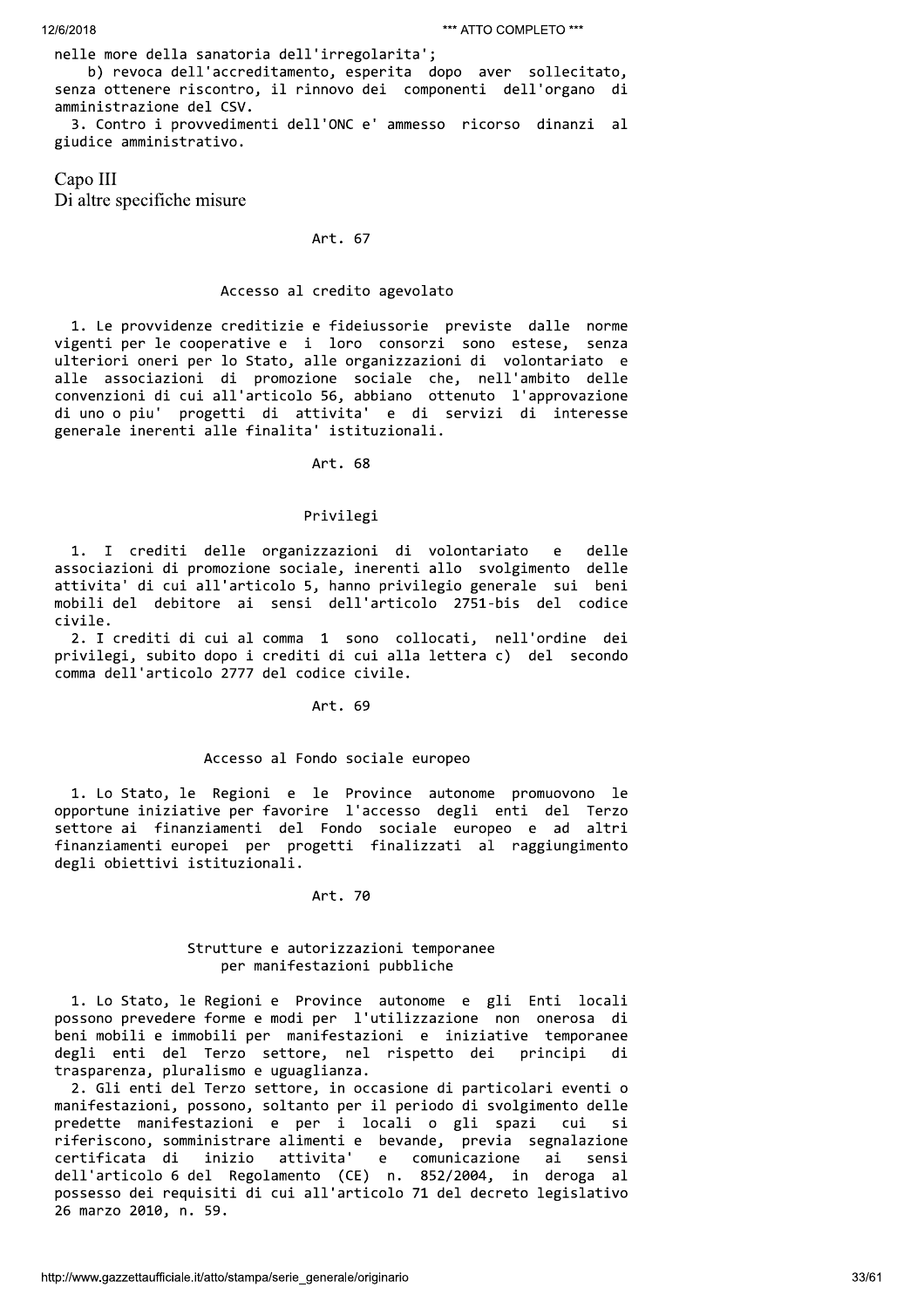### Locali utilizzati

1. Le sedi degli enti del Terzo settore e i locali in cui si svolgono le relative attivita' istituzionali, purche' non di tipo produttivo, sono compatibili con tutte le destinazioni d'uso omogenee previste dal decreto del Ministero dei lavori pubblici 2 aprile 1968 n. 1444 e simili, indipendentemente dalla destinazione urbanistica.

2. Lo Stato, le Regioni e Province autonome e gli Enti locali possono concedere in comodato beni mobili ed immobili di loro proprieta', non utilizzati per fini istituzionali, agli enti del Terzo settore, ad eccezione delle imprese sociali, per lo svolgimento delle loro attivita' istituzionali. La cessione in comodato ha una durata massima di trent'anni, nel dei corso auali l'ente concessionario ha l'onere di effettuare sull'immobile, a proprie cura e spese, gli interventi di manutenzione e gli altri interventi necessari a mantenere la funzionalita' dell'immobile.

3. I beni culturali immobili di proprieta' dello Stato, delle regioni, degli enti locali e degli altri enti pubblici, per l'uso dei quali attualmente non e' corrisposto alcun canone e che richiedono interventi di restauro, possono essere dati in concessione a enti del terzo settore, che svolgono le attivita' indicate all'articolo 5, comma 1, lettere f), i), k), o z) con pagamento di un canone agevolato, determinato dalle amministrazioni interessate, ai fini della riqualificazione e riconversione dei medesimi beni tramite interventi di recupero, restauro, ristrutturazione a spese del concessionario, anche con l'introduzione di nuove destinazioni d'uso finalizzate allo svolgimento delle attivita' indicate, ferme restando le disposizioni contenute nel decreto legislativo 22 gennaio 2004, n. 42. La concessione d'uso e' finalizzata alla realizzazione di un progetto di gestione del bene che ne assicuri la corretta conservazione, nonche' l'apertura alla pubblica fruizione e la migliore valorizzazione. Dal canone di concessione vengono detratte le spese sostenute dal concessionario per gli interventi indicati nel primo periodo entro il limite massimo del canone stesso. L'individuazione del concessionario avviene mediante le procedure semplificate di cui all'articolo 151, comma  $3,$ del decreto legislativo 18 aprile 2016, n. 50. Le concessioni di cui al presente comma sono assegnate per un periodo di tempo commisurato  $a<sub>1</sub>$ raggiungimento dell'equilibrio economico-finanziario dell'iniziativa e comunque non eccedente i 50 anni.

4. Per concorrere al finanziamento di programmi di costruzione, di recupero, di restauro, di adattamento, di adeguamento alle norme di sicurezza e di straordinaria manutenzione di strutture o edifici da utilizzare per le finalita' di cui al comma 1, per la dotazione delle relative attrezzature e per la loro gestione, gli enti del Terzo settore sono ammessi ad usufruire, nei limiti delle risorse finanziarie disponibili, al ricorrere dei presupposti e in condizioni di parita' con gli altri aspiranti, di tutte le facilitazioni o agevolazioni previste per i privati, in particolare per quanto attiene all'accesso al credito agevolato.

Capo IV Delle risorse finanziarie

Art. 72

# Fondo per il finanziamento di progetti e attivita' di interesse generale nel terzo settore

1. Il Fondo previsto dall'articolo 9, comma 1, lettera g), della legge 6 giugno 2016, n. 106, e' destinato a sostenere, anche attraverso le reti associative di cui all'articolo 41, lo svolgimento di attivita' di interesse generale di cui all'articolo 5, costituenti oggetto di iniziative e progetti promossi da organizzazioni di volontariato, associazioni di promozione sociale e fondazioni del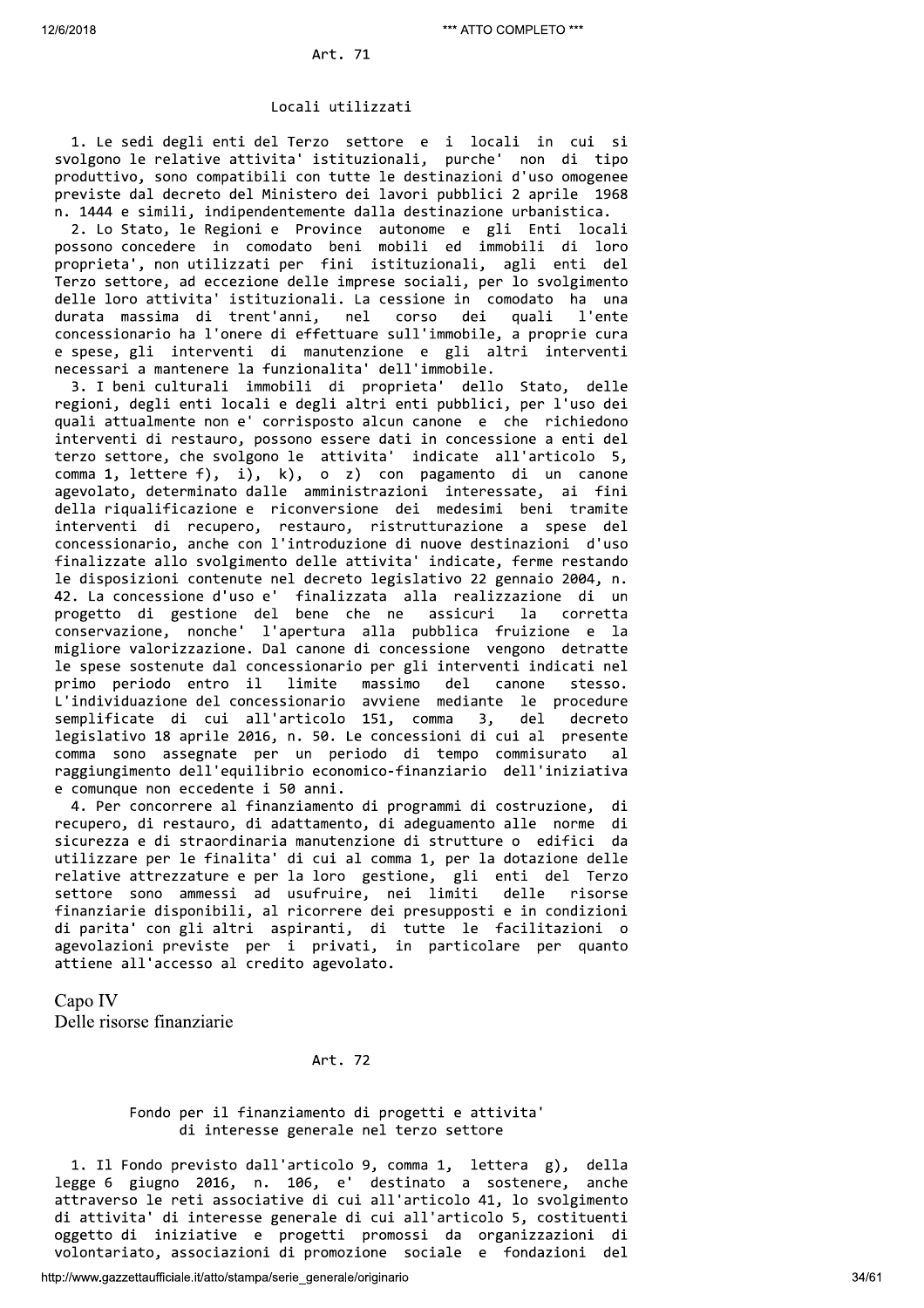Terzo settore, iscritti nel Registro unico nazionale del Terzo settore.

2. Le iniziative e i progetti di cui al comma 1 possono essere finanziati anche in attuazione di accordi sottoscritti, ai sensi dell'articolo 15 della legge 7 agosto 1990, n. 241, dal Ministero del lavoro e delle politiche sociali con le pubbliche amministrazioni di cui all'articolo 1, comma 2, del decreto legislativo 30 marzo 2001, n. 165.

3. Il Ministro del lavoro e delle politiche sociali determina annualmente con proprio atto di indirizzo gli obiettivi generali, le aree prioritarie di intervento e le linee di attivita' finanziabili nei limiti delle risorse disponibili sul Fondo medesimo.

4. In attuazione dell'atto di indirizzo di cui al comma 3, il Ministero del lavoro e delle politiche sociali individua i soggetti attuatori degli interventi finanziabili attraverso le risorse del Fondo, mediante procedure poste in essere nel rispetto dei principi della legge 7 agosto 1990, n. 241.

5. Per l'anno 2017, la dotazione della seconda sezione del Fondo di cui all'articolo 9, comma 1, lettera g), della legge 6 giugno 2016, n. 106, e' incrementata di 40 milioni di euro. A decorrere dall'anno 2018 la medesima dotazione e' incrementata di 20 milioni di euro annui, salvo che per l'anno 2021, per il quale e' incrementata di 3,9 milioni di euro.

# Art. 73

# Altre risorse finanziarie specificamente destinate al sostegno degli enti del Terzo settore

1. A decorrere dall'anno 2017, le risorse finanziarie del Fondo nazionale per le politiche sociali, di cui all'articolo 20, comma 8, della legge 8 novembre 2000, n. 328, destinate alla copertura degli oneri relativi agli interventi in materia di Terzo settore di competenza del Ministero del lavoro e delle politiche sociali, di cui alle seguenti disposizioni, sono trasferite, per le medesime finalita', su un apposito capitolo di spesa iscritto nello stato di previsione del Ministero del lavoro e delle politiche sociali, nel programma «Terzo settore (associazionismo, volontariato, Onlus e formazioni sociali) e responsabilita' sociale delle imprese e delle organizzazioni», nell'ambito della missione «Diritti sociali, politiche sociali e famiglia»:

a) articolo 12, comma 2 della legge 11 agosto 1991, n. 266, per un ammontare di 2 milioni di euro;

b) articolo 1 della legge 15 dicembre 1998, n. 438, per un ammontare di 5,16 milioni di euro;

c) articolo 96, comma 1, della legge 21 novembre 2000, n. 342, per un ammontare di 7,75 milioni di euro;

d) articolo 13 della legge 7 dicembre 2000, n. 383, per un ammontare di 7,050 milioni di euro;

2. Con uno o piu' atti di indirizzo del Ministro del lavoro e delle politiche sociali sono determinati annualmente, nei limiti delle risorse complessivamente disponibili, gli obiettivi generali, le aree prioritarie di intervento, le linee di attivita' finanziabili e la destinazione delle risorse di cui al comma 1 per le seguenti finalita':

a) sostegno alle attivita' delle organizzazioni di volontariato;

b) sostegno alle attivita' delle associazioni di promozione sociale:

c) contributi per l'acquisto di autoambulanze, autoveicoli per attivita' sanitarie e beni strumentali.

3. In attuazione degli atti di indirizzo di cui al comma 2, il Ministero del lavoro e delle politiche sociali individua, mediante procedure poste in essere nel rispetto dei principi della legge 7 agosto 1990, n. 241, i soggetti beneficiari delle risorse, che devono essere iscritti nel Registro unico nazionale del Terzo settore.

Art. 74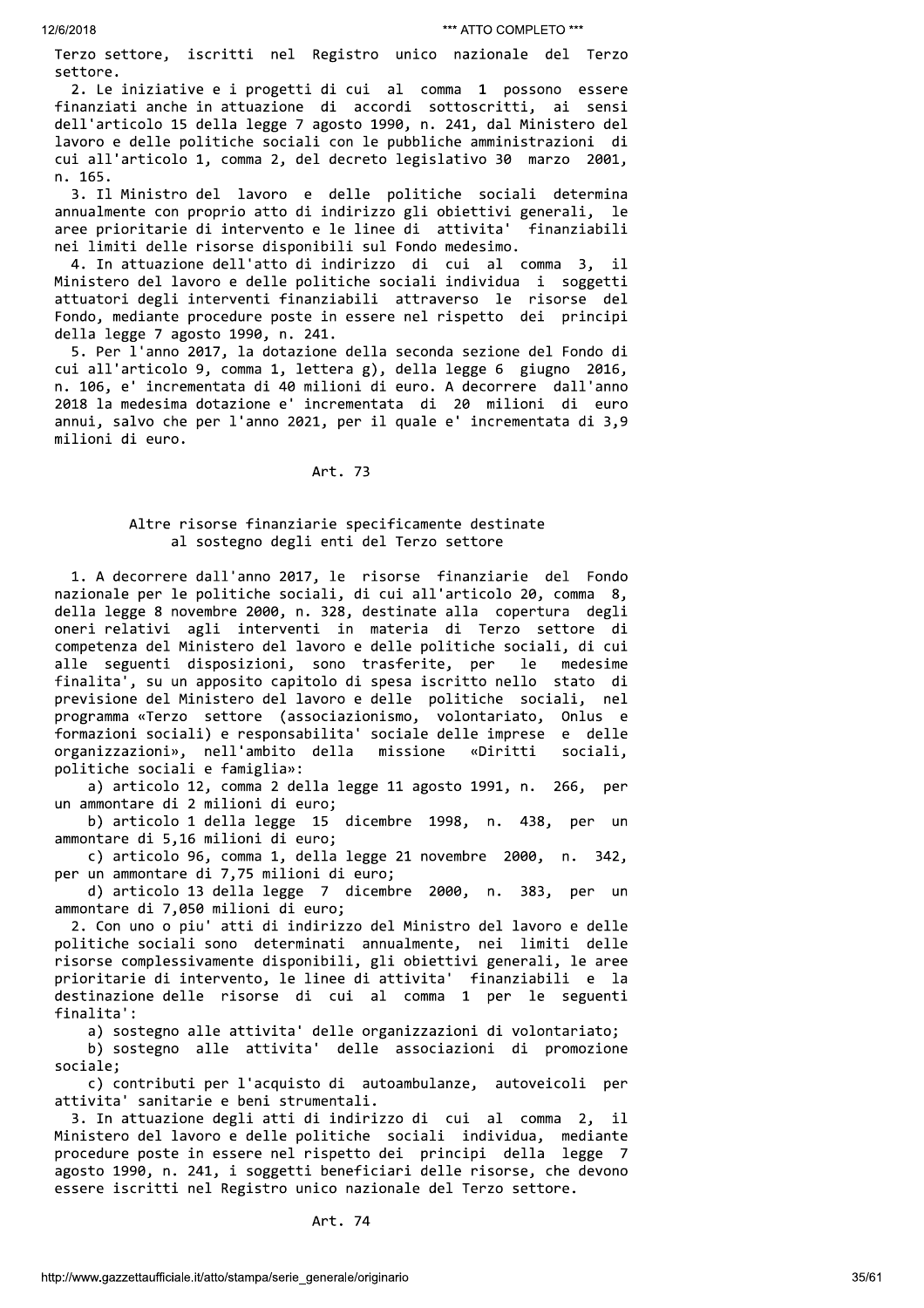# Sostegno alle attivita' delle organizzazioni di volontariato

1. Le risorse di cui all'articolo 73, comma 2, lettera a), sono finalizzate alla concessione di contributi per la realizzazione di progetti sperimentali elaborati anche in partenariato tra loro e in collaborazione con gli enti locali, dalle organizzazioni di volontariato per far fronte ad emergenze sociali e per favorire l'applicazione di metodologie di intervento particolarmente avanzate.

#### Art. 75

# Sostegno alle attivita' delle associazioni di promozione sociale

1. Le risorse di cui all'articolo 73, comma 2, lettera b), sono finalizzate alla concessione di contributi per la realizzazione di progetti elaborati dalle associazioni di promozione sociale, anche in partenariato tra loro e in collaborazione con gli enti locali, volti alla formazione degli associati, al miglioramento organizzativo e gestionale, all'incremento della trasparenza e della rendicontazione al pubblico delle attivita' svolte o a far fronte a particolari emergenze sociali, in particolare attraverso l'applicazione di metodologie avanzate o a carattere sperimentale.

2. Il contributo in favore dei soggetti di cui all'articolo 1, comma 1, lettera a), della legge 19 novembre 1987, n. 476, nella misura indicata all'articolo 1 comma 2, della legge 15 dicembre 1998, n. 438, continua ad essere corrisposto, a valere sulle risorse di cui all'articolo 73, comma 2, lettera b).

3. I soggetti di cui al comma 2 trasmettono entro un anno dall'erogazione del contributo al Ministero del lavoro e delle politiche sociali la rendicontazione sull'utilizzazione nell'anno precedente del contributo di cui al comma 2.

#### Art. 76

# Contributo per l'acquisto di autoambulanze, autoveicoli per attivita' sanitarie e beni strumentali

1. Le risorse di cui all'articolo 73, comma 2, lettera c), sono destinate a sostenere l'attivita' di interesse generale delle organizzazioni di volontariato attraverso l'erogazione di contributi per l'acquisto, da parte delle medesime, di autoambulanze. autoveicoli per attivita' sanitarie e di beni strumentali, utilizzati direttamente ed esclusivamente per attivita' di interesse generale, che per le loro caratteristiche non sono suscettibili di diverse utilizzazioni senza radicali trasformazioni, nonche', per le sole<br>fondazioni, per la donazione dei beni ivi indicati nei confronti delle strutture sanitarie pubbliche.

2. Per l'acquisto di autoambulanze e di beni mobili iscritti in pubblici registri destinati ad attivita' antincendio da parte dei vigili del fuoco volontari, in alternativa a quanto disposto al comma 1, le organizzazioni di volontariato possono conseguire il predetto contributo nella misura corrispondente all'aliquota IVA del prezzo complessivo di acquisto, mediante corrispondente riduzione del d medesimo prezzo praticata dal venditore. Il venditore recupera le somme corrispondenti alla riduzione praticata mediante compensazione, ai sensi dell'articolo 17 del decreto legislativo 9 luglio 1997,  $n$ . 241.

Per le organizzazioni di volontariato aderenti alle reti  $3.$ associative di cui all'articolo 41, comma 2, la richiesta - e l'erogazione dei contributi di cui al comma 1 deve avvenire per il tramite delle reti medesime.

4. Con decreto del Ministro del lavoro e delle politiche sociali sono stabilite le modalita' per l'attuazione delle disposizioni di cui al presente articolo.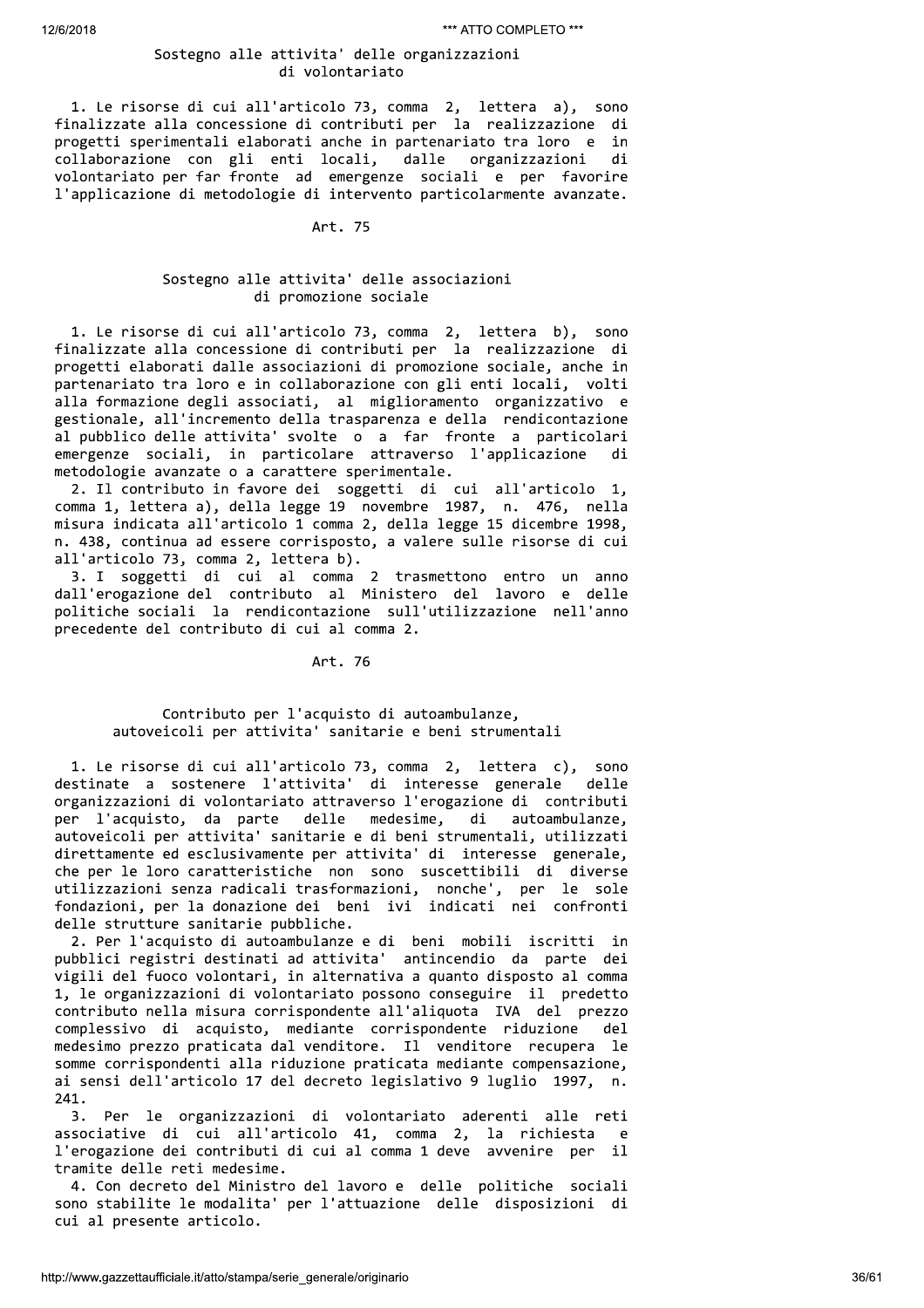Titolo IX

TITOLI DI SOLIDARIETA' DEGLI ENTI DEL TERZO SETTORE ED ALTRE FORME DI FINANZA **SOCIALE** 

Art. 77

# Titoli di solidarieta'

1. Al fine di favorire il finanziamento ed il sostegno delle attivita' di cui all'articolo 5, svolte dagli enti del Terzo settore non commerciali di cui all'articolo 79, comma 5, iscritti al Registro di cui all'articolo 45, gli istituti di credito autorizzati ad operare in Italia, in osservanza delle previsioni del testo unico delle leggi in materia bancaria e creditizia, di cui al decreto legislativo 1º settembre 1993, n. 385, di seguito «emittenti»  $\mathsf{o},$ singolarmente, l'«emittente», possono emettere specifici «titoli di solidarieta'», di seguito «titoli», su cui gli emittenti  $non$ applicano le commissioni di collocamento.

2. I titoli sono obbligazioni ed altri titoli di debito, non subordinati, non convertibili e non scambiabili, e non conferiscono il diritto di sottoscrivere o acquisire altri tipi di strumenti finanziari e non sono collegati ad uno strumento derivato, nonche' certificati di deposito consistenti in titoli individuali  $non$ negoziati nel mercato monetario.

3. Per le obbligazioni e per gli altri titoli di debito restano ferme le disposizioni legislative e regolamentari in materia di strumenti finanziari di cui al decreto legislativo 24 febbraio 1998, n. 58, e relative disposizioni attuative. Per i certificati di deposito consistenti in titoli individuali non negoziati nel mercato monetario restano ferme le disposizioni in materia di trasparenza bancaria dettate dal decreto legislativo 1º settembre 1993, n. 385.

4. Le obbligazioni e gli altri titoli di debito di cui al comma 3 hanno scadenza non inferiore a 36 mesi, possono essere nominativi ovvero al portatore e corrispondono interessi con periodicita' almeno annuale, in misura almeno pari al maggiore tra il tasso rendimento obbligazioni dell'emittente, aventi analoghe lordo annuo di caratteristiche e durata, collocate nel trimestre solare precedente la data di emissione dei titoli e il tasso di rendimento lordo annuo dei titoli di Stato con vita residua similare a quella dei titoli. I certificati di deposito di cui al comma 3 hanno scadenza non inferiore a 12 mesi, corrispondono interessi con periodicita' almeno annuale, in misura almeno pari al maggiore tra il tasso rendimento lordo annuo di certificati di deposito dell'emittente, aventi analoghe caratteristiche e durata, emessi nel trimestre solare precedente la data di emissione dei titoli e il tasso di rendimento lordo annuo dei titoli di Stato con vita residua similare a quella dei titoli. Gli emittenti possono applicare un tasso inferiore rispetto al maggiore tra i due tassi di rendimento sopra indicati, a condizione che si riduca corrispondentemente il tasso di interesse applicato sulle correlate operazioni di finanziamento secondo le modalita' indicate nel decreto attuativo di cui al comma 15.

5. Gli emittenti possono erogare, a titolo di liberalita', una somma commisurata all'ammontare nominale collocato dei titoli, ad uno o piu' enti del Terzo settore di cui al comma 1, per il sostegno di attivita' di cui all'articolo 5, ritenute meritevoli dagli emittenti sulla base di un progetto predisposto dagli enti destinatari della liberalita'. Qualora tale somma sia almeno pari allo 0,60 per cento del predetto ammontare agli emittenti spetta il credito d'imposta di cui al comma 10.

6. Gli emittenti, tenuto conto delle richieste di finanziamento pervenute dagli enti del Terzo settore e compatibilmente con le esigenze di rispetto delle regole di sana e prudente gestione<br>bancaria, devono destinare una somma pari all'intera raccolta effettuata attraverso l'emissione dei titoli, al netto dell'eventuale erogazione liberale di cui al comma 5, ad impieghi a favore degli enti del Terzo settore di cui al comma 1, per il finanziamento di iniziative di cui all'articolo 5.

7. Salvo quanto previsto al comma 5, il rispetto da parte degli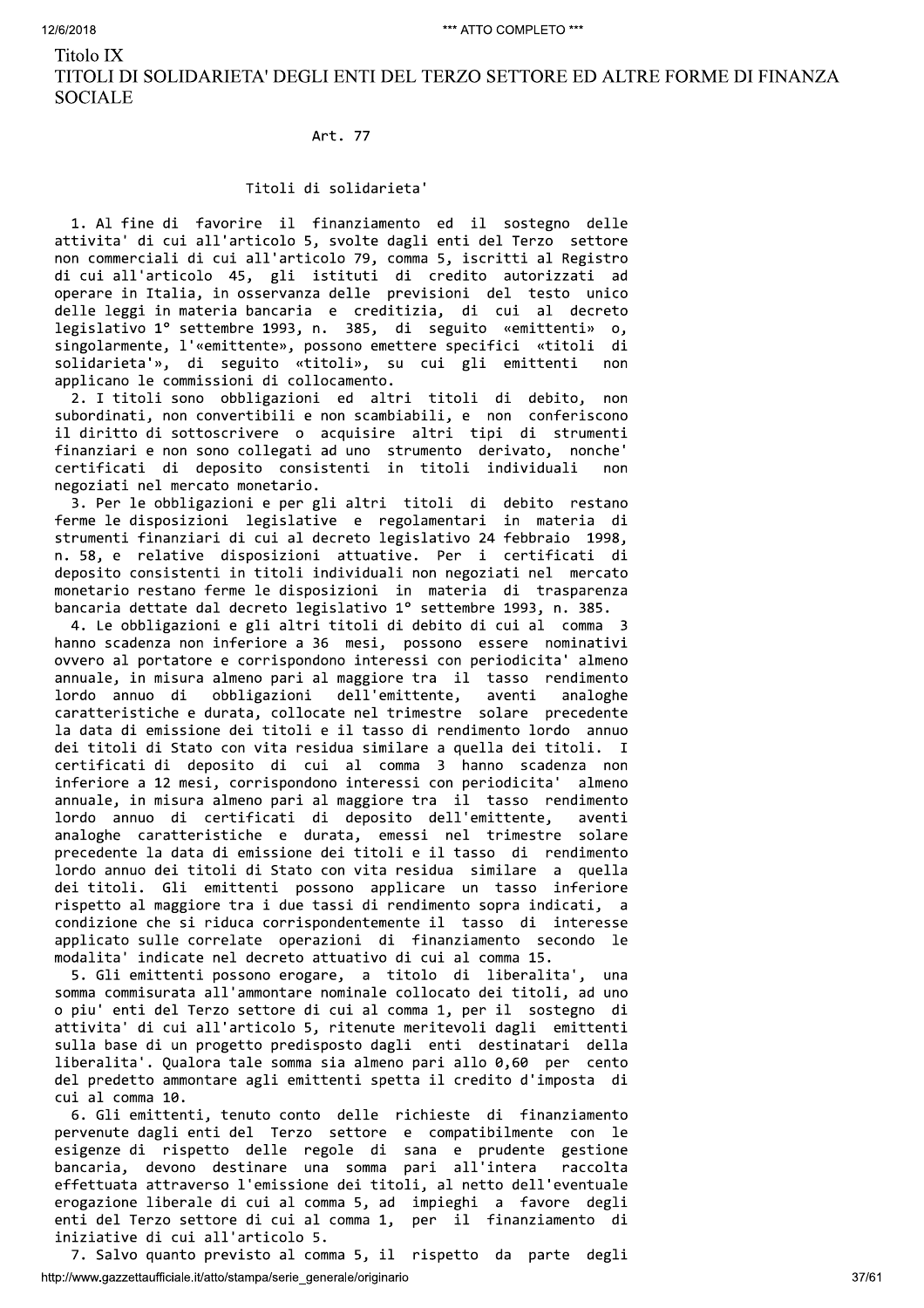emittenti della previsione di cui al comma 6 e' condizione necessaria per l'applicazione dei commi da 8 a 13.

8. I titoli di solidarieta' non rilevano ai fini del computo delle contribuzioni dovute dai soggetti sottoposti alla vigilanza della CONSOB e da quest'ultima determinate ai sensi dell'articolo 40, comma 3, della legge 23 dicembre 1994, n. 724.

9. Gli interessi, i premi ed ogni altro provento di cui all'articolo 44 del testo unico delle imposte sui redditi, approvato con decreto del Presidente della Repubblica 22 dicembre 1986 n. 917 e i redditi diversi di cui all'articolo 67, comma 1, lettera c-ter) del medesimo decreto, relativi ai titoli, sono soggetti al regime fiscale previsto per i medesimi redditi relativi a titoli ed altre obbligazioni di cui all'articolo 31 del decreto del Presidente della Repubblica 29 settembre 1973 n. 601.

10. Agli emittenti e' riconosciuto un credito d'imposta pari al 50 per cento delle erogazioni liberali in danaro di cui al comma 5 effettuate a favore degli enti del Terzo settore. Tale credito d'imposta non e' cumulabile con altre agevolazioni tributarie previste con riferimento alle erogazioni liberali, e' utilizzabile 17 tramite compensazione ai sensi dell'articolo del decreto legislativo 9 luglio 1997, n. 241 e non rileva ai fini delle imposte sui redditi e dell'imposta regionale sulle attivita' produttive. Al credito d'imposta di cui al presente articolo non si applicano i limiti di cui all'articolo 1, comma 53, della legge 24 dicembre 2007, n. 244 e di cui all'articolo 34 della legge 23 dicembre 2000, n. 388. 11. I titoli non rilevano ai fini della previsione di cui all'articolo 1, comma 6-bis del decreto-legge 6 dicembre 2011, n. 201 convertito, con modificazioni, dalla legge 22 dicembre 2011, n. 214.

12. I titoli non concorrono alla formazione dell'attivo ereditario di cui all'articolo 9 del decreto legislativo 31 ottobre 1990,  $n$ . 346.

13. I titoli non rilevano ai fini della determinazione dell'imposta di bollo dovuta per le comunicazioni relative ai depositi titoli, di cui alla nota 2-ter dell'allegato A - Tariffa (Parte I), al decreto del Presidente della Repubblica 26 ottobre 1972, n. 642.

14. Gli emittenti devono comunicare al Ministero del lavoro e delle politiche sociali entro il 31 marzo di ogni anno, il valore delle emissioni di Titoli effettuate nell'anno precedente, le erogazioni liberali impegnate a favore degli Enti di cui al comma 1 e gli importi erogati ai sensi del comma 5 del presente articolo specificando l'Ente beneficiario e le iniziative sostenute e gli importi impiegati di cui al comma 6 specificando le iniziative oggetto di finanziamento.

15. Con decreto del Ministro dell'economia e delle finanze, emanato ai sensi dell'articolo 17, comma 3 della legge 23 agosto 1988, n. 400, sono stabilite le modalita' attuative delle disposizioni di cui al presente articolo.

# Art. 78

# Regime fiscale del Social Lending

1. I gestori dei portali on line che svolgono attivita' di social lending, finalizzato al finanziamento e al sostegno delle attivita' di cui all'articolo 5, operano, sugli importi percepiti a titolo di remunerazione dai soggetti che prestano fondi attraverso tali portali, una ritenuta alla fonte a titolo di imposta, secondo le previsioni dell'articolo 26, comma 4 del decreto del Presidente della Repubblica 29 settembre 1973, n. 600, con l'aliquota prevista per le obbligazioni e gli altri titoli di cui all'articolo 31 del decreto del Presidente della Repubblica 29 settembre 1973, n. 601.

2. Gli importi percepiti, a titolo di remunerazione, dai soggetti che, al di fuori dell'esercizio di attivita' di impresa, prestano fondi attraverso i portali di cui al comma 1, costituiscono redditi di capitale ai sensi dell'articolo 44, comma 1, lettera a), del testo unico delle imposte sui redditi, approvato con decreto del Presidente della Repubblica 22 dicembre 1986, n. 917.

3. Con decreto del Ministro dell'economia e delle finanze, da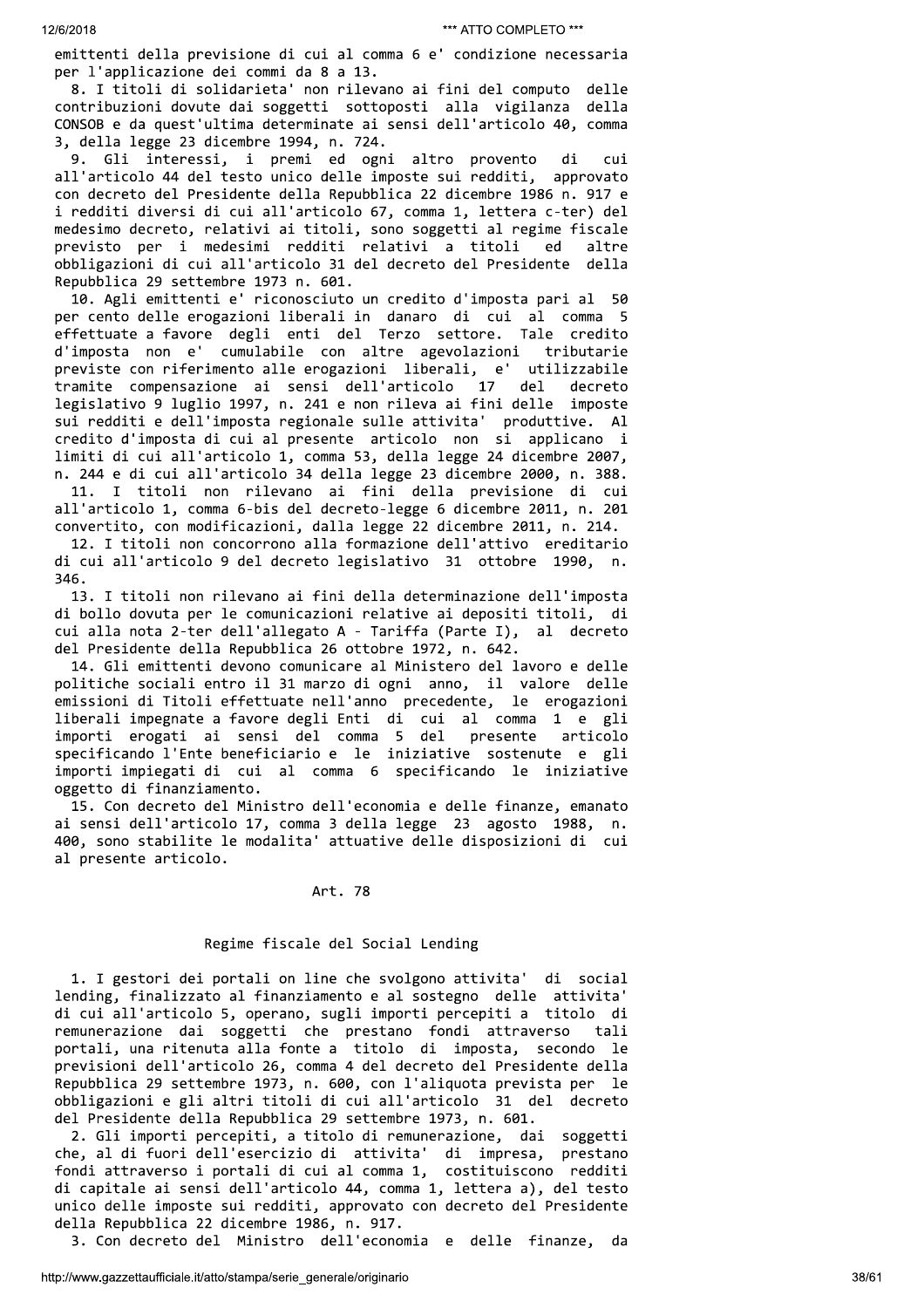adottarsi ai sensi dell'articolo 17, comma 3 della legge 23 agosto 1988, n. 400, sono stabilite le modalita' attuative delle disposizioni di cui al presente articolo.

Titolo X REGIME FISCALE DEGLI ENTI DEL TERZO SETTORE Capo I Disposizioni generali

# Art. 79

# Disposizioni in materia di imposte sui redditi

1. Agli enti del Terzo settore, diversi dalle imprese sociali, si applicano le disposizioni di cui al presente titolo nonche' le norme del titolo II del testo unico delle imposte sui redditi, approvato con decreto del Presidente della Repubblica 22 dicembre 1986, n. 917, in quanto compatibili.

2. Le attivita' di interesse generale di cui all'articolo 5, ivi incluse quelle accreditate o contrattualizzate o convenzionate con le amministrazioni pubbliche di cui all'articolo 1, comma 2, del decreto legislativo 30 marzo 2001, n. 165, l'Unione europea, amministrazioni pubbliche straniere o altri organismi pubblici di diritto internazionale, si considerano di natura non commerciale quando sono svolte a titolo gratuito o dietro versamento di corrispettivi che non superano i costi effettivi, tenuto anche conto degli apporti economici degli enti di cui sopra e salvo eventuali importi di partecipazione alla spesa previsti dall'ordinamento.

3. Sono altresi' considerate non commerciali:

a) le attivita' di cui all'articolo 5, comma 1, lettera h), se svolte direttamente dagli enti di cui al comma 1 la cui finalita' principale consiste nello svolgere attivita' di ricerca scientifica di particolare interesse sociale e purche' tutti gli utili siano interamente reinvestiti nelle attivita' di ricerca e nella diffusione gratuita dei loro risultati e non vi sia alcun accesso preferenziale da parte di altri soggetti privati alle capacita' di ricerca dell'ente medesimo nonche' ai risultati prodotti;

b) le attivita' di cui all'articolo 5, comma 1, lettera h), affidate dagli enti di cui al comma 1 ad universita' e altri organismi di ricerca che la svolgono direttamente in ambiti e secondo modalita' definite dal decreto del Presidente della Repubblica 20 marzo 2003, n. 135.

4. Non concorrono, in ogni caso, alla formazione del reddito degli enti del Terzo settore di cui al comma 5:

a) i fondi pervenuti a seguito di raccolte pubbliche effettuate occasionalmente anche mediante offerte di beni di modico valore o di servizi ai sovventori, in concomitanza di celebrazioni, ricorrenze o campagne di sensibilizzazione;

b) i contributi e gli apporti erogati da parte delle amministrazioni pubbliche di cui all'articolo 1, comma 2, del decreto legislativo 30 marzo 2001, n. 165 per lo svolgimento delle attivita' di cui ai commi 2 e 3 del presente articolo.

5. Si considerano non commerciali gli enti del Terzo settore di cui al comma 1 che svolgono in via esclusiva o prevalente le attivita' di cui all'articolo 5 in conformita' ai criteri indicati nei commi 2 e 3 del presente articolo. Indipendentemente dalle previsioni statutarie gli enti del Terzo settore assumono fiscalmente la qualifica di enti commerciali qualora i proventi delle attivita' di cui all'articolo 5, svolte in forma d'impresa non in conformita' ai criteri indicati nei commi 2 e 3 del presente articolo, nonche' le attivita' di cui all'articolo 6, fatta eccezione per le attivita' di sponsorizzazione svolte nel rispetto dei criteri di cui al decreto previsto all'articolo 6, superano, nel medesimo periodo d'imposta, le entrate derivanti da attivita' non commerciali, intendendo per queste ultime i contributi, le sovvenzioni, le liberalita', le quote associative dell'ente e ogni altra entrata assimilabile alle precedenti, ivi compresi i proventi e le entrate considerate non commerciali ai sensi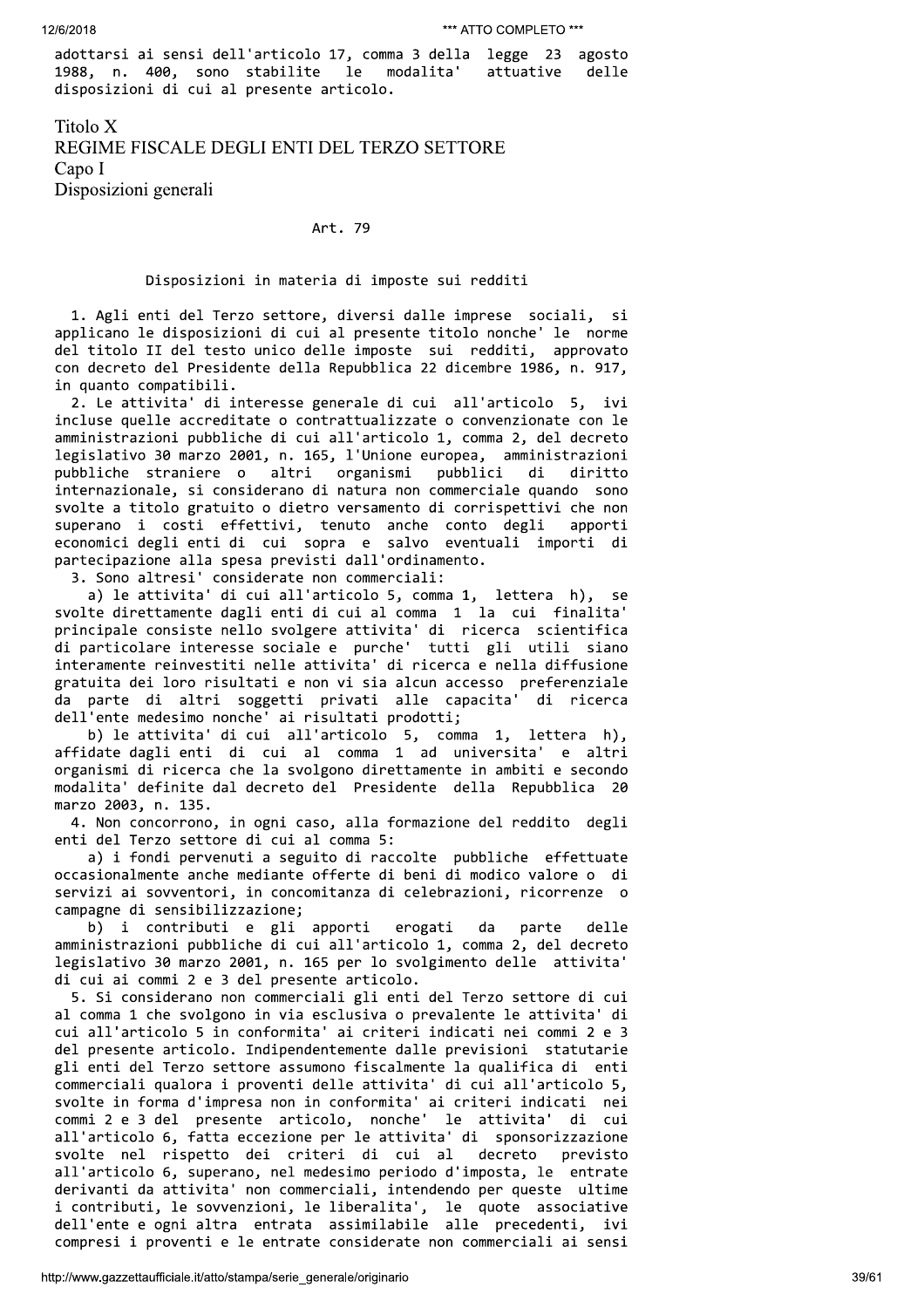dei commi 2, 3 e 4, lettera b), tenuto conto altresi' del valore normale delle cessioni o prestazioni afferenti le attivita' svolte con modalita' non commerciali. Il mutamento della qualifica opera a partire dal periodo d'imposta in cui l'ente assume natura commerciale.

6. Si considera non commerciale l'attivita' svolta dalle associazioni del Terzo settore nei confronti dei propri associati, familiari e conviventi degli stessi in conformita' alle finalita' istituzionali dell'ente. Non concorrono alla formazione del reddito delle associazioni del Terzo settore le somme versate dagli associati a titolo di quote o contributi associativi. Si considerano, tuttavia, attivita' di natura commerciale le cessioni di beni e le prestazioni di servizi effettuate nei confronti degli associati, familiari o conviventi degli stessi verso pagamento di corrispettivi specifici, compresi i contributi e le quote supplementari determinati in funzione delle maggiori o diverse prestazioni alle quali danno diritto. Detti corrispettivi concorrono alla formazione del reddito complessivo come componenti del reddito di impresa o come redditi diversi a seconda che le relative operazioni abbiano carattere di abitualita' o di occasionalita'.

Art. 80

# Regime forfetario degli enti del Terzo settore non commerciali

1. Gli enti del Terzo settore non commerciali di cui all'articolo 79, comma 5, possono optare per la determinazione forfetaria del reddito d'impresa applicando all'ammontare dei ricavi conseguiti nell'esercizio delle attivita' di cui agli articoli 5 e 6, quando svolte con modalita' commerciali, il coefficiente di redditivita' nella misura indicata nelle lettere a) e b) e aggiungendo l'ammontare dei componenti positivi di reddito di cui agli articoli 86, 88, 89 e 90 del testo unico delle imposte sui redditi, approvato con decreto del Presidente della Repubblica 22 dicembre 1986, n. 917:

a) attivita' di prestazioni di servizi:

1) ricavi fino a 130.000 euro, coefficiente 7 per cento;

2) ricavi da 130.001 euro a 300.000 euro, coefficiente 10 per cento;

3) ricavi oltre 300.000 euro, coefficiente 17 per cento; b) altre attivita':

1) ricavi fino a 130.000 euro, coefficiente 5 per cento;

2) ricavi da 130.001 euro a 300.000 euro, coefficiente 7 per cento;

3) ricavi oltre 300.000 euro, coefficiente 14 per cento.

2. Per gli enti che esercitano contemporaneamente prestazioni di servizi ed altre attivita' il coefficiente si determina con riferimento all'ammontare dei ricavi relativi all'attivita' prevalente. In mancanza della distinta annotazione dei ricavi si considerano prevalenti le attivita' di prestazioni di servizi.

3. L'opzione di cui al comma 1 e' esercitata nella dichiarazione annuale dei redditi ed ha effetto dall'inizio del periodo d'imposta nel corso del quale e' esercitata fino a quando non e' revocata e comunque per un triennio. La revoca dell'opzione e' effettuata nella dichiarazione annuale dei redditi ed ha effetto dall'inizio del periodo d'imposta nel corso del quale la dichiarazione stessa e' presentata.

4. Gli enti che intraprendono l'esercizio d'impresa commerciale esercitano l'opzione nella dichiarazione da presentare ai sensi dell'articolo 35 del decreto del Presidente della Repubblica 26 ottobre 1972, n. 633, e successive modificazioni.

5. I componenti positivi e negativi di reddito riferiti ad anni precedenti a quello da cui ha effetto il regime forfetario, la cui tassazione o deduzione e' stata rinviata in conformita' alle disposizioni del testo unico delle imposte sui redditi, approvato con decreto del Presidente della Repubblica 22 dicembre 1986, n. 917, che dispongono o consentono il rinvio, partecipano per le quote residue alla formazione del reddito dell'esercizio precedente a quello di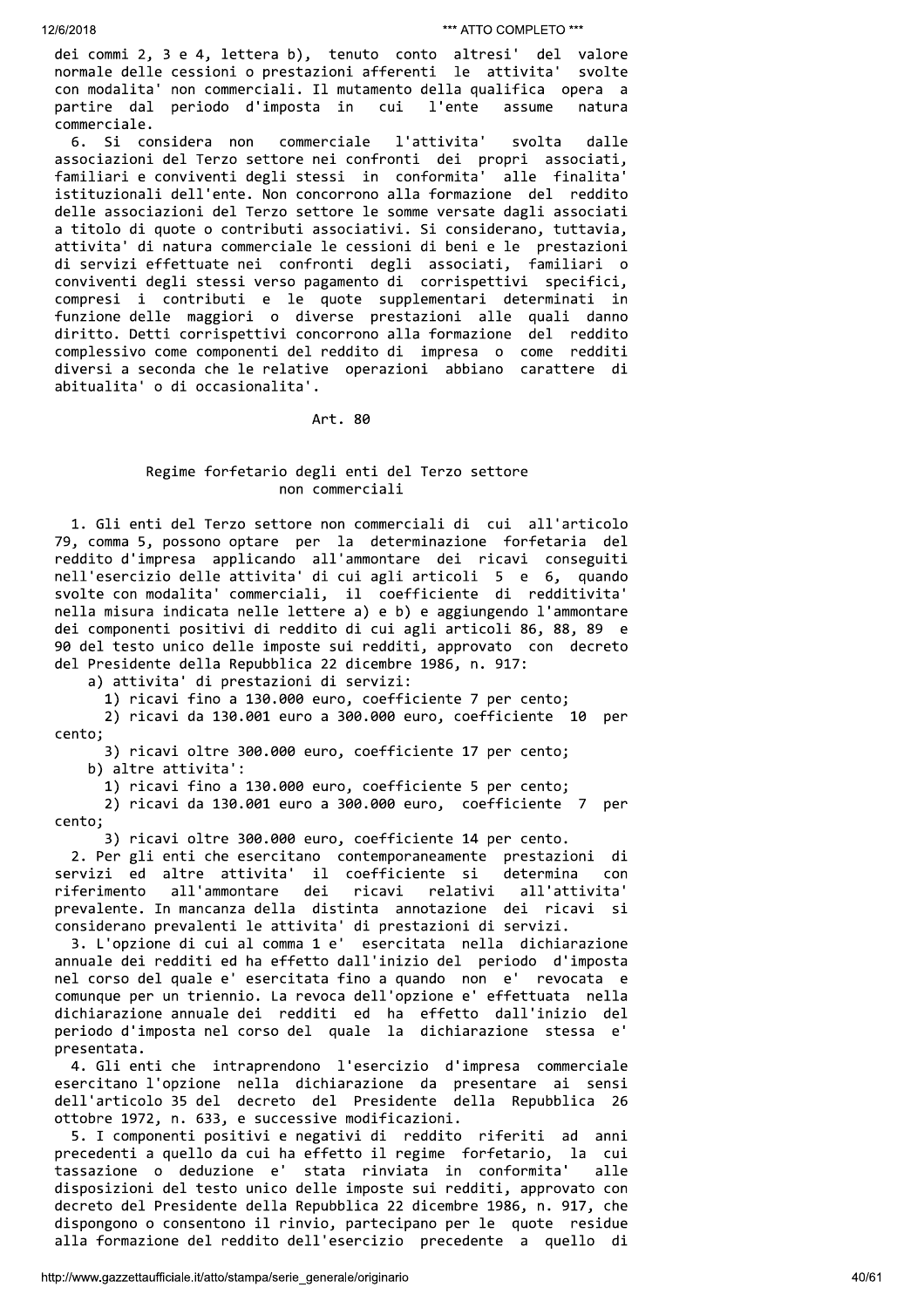efficacia del predetto regime.

6. Le perdite fiscali generatesi nei periodi d'imposta anteriori a quello da cui decorre il regime forfetario possono essere computate in diminuzione del reddito determinato ai sensi dei commi 1 e 2 secondo le regole ordinarie stabilite dal testo unico delle imposte sui redditi, approvato con decreto del Presidente della Repubblica 22 dicembre 1986, n. 917.

7. Gli Enti che optano per la determinazione forfetaria del reddito di impresa sensi presente articolo sono ai del esclusi dall'applicazione degli studi di settore di cui all'articolo 62-bis del decreto-legge 30 agosto 1993, n. 331, convertito, con modificazioni, dalla legge 29 ottobre 1993, n. 427 e dei parametri di cui all'articolo 3, comma 184, della legge 28 dicembre 1995, n. 549, nonche' degli indici sistematici di affidabilita' di cui all'articolo 7-bis del decreto-legge 22 ottobre 2016, n. 193 convertito con modificazioni dalla legge 1º dicembre 2016, n. 225.

Art. 81

# Social Bonus

1. E' istituito un credito d'imposta pari al 65 per cento delle erogazioni liberali in denaro effettuate da persone fisiche e del 50 per cento se effettuate da enti o societa' in favore degli enti del Terzo settore, che hanno presentato al Ministero del lavoro e delle politiche sociali un progetto per sostenere il recupero degli<br>immobili pubblici inutilizzati e dei beni mobili e immobili confiscati alla criminalita' organizzata assegnati ai suddetti enti del Terzo settore e da questi utilizzati esclusivamente per lo svolgimento di attivita' di cui all'art. 5 con modalita' non commerciali. Per le suddette erogazioni non si applicano  $1e$ disposizioni di cui all'articolo 83 ne' le agevolazioni fiscali previste a titolo di deduzione o di detrazione di imposta da altre disposizioni di legge.

2. Il credito d'imposta spettante ai sensi del comma 1 e' riconosciuto alle persone fisiche e agli enti non commerciali nei limiti del 15 per cento del reddito imponibile ed ai soggetti titolari di reddito d'impresa nei limiti del 5 per mille dei ricavi annui. Il credito d'imposta e' ripartito in tre quote annuali di pari importo.

3. Ferma restando la ripartizione in tre quote annuali di pari importo, il credito d'imposta di cui ai commi 1 e 2 e' utilizzabile tramite compensazione ai sensi dell'articolo 17  $de1$ decreto legislativo 9 luglio 1997, n. 241, e non rileva ai fini delle imposte sui redditi e dell'imposta regionale sulle attivita' produttive.

4. Al credito d'imposta di cui al presente articolo non si applicano i limiti di cui all'articolo 1, comma 53, della legge 24 dicembre 2007, n. 244, e di cui all'articolo 34 della legge 23 dicembre 2000, n. 388.

5. I soggetti beneficiari delle erogazioni liberali di cui al comma 1 del presente articolo effettuate per la realizzazione di interventi di manutenzione, protezione e restauro dei beni stessi, comunicano trimestralmente al Ministero del lavoro e delle politiche sociali l'ammontare delle erogazioni liberali ricevute nel trimestre di riferimento; provvedono altresi' a dare pubblica comunicazione di tale ammontare, nonche' della destinazione e dell'utilizzo delle erogazioni stesse, tramite il proprio sito web istituzionale, nell'ambito di una pagina dedicata e facilmente individuabile, e in un apposito portale, gestito dal medesimo Ministero, in cui ai soggetti destinatari delle erogazioni liberali sono associate tutte le informazioni relative allo stato di conservazione del bene, gli interventi di ristrutturazione o riqualificazione eventualmente in atto, i fondi pubblici assegnati per l'anno in corso, l'ente responsabile del bene, nonche' le informazioni relative alla fruizione, in via prevalente, per l'esercizio delle attivita' di cui all'articolo 5.

6. Sono fatte salve le disposizioni del Codice in materia di protezione dei dati personali, di cui al decreto legislativo 30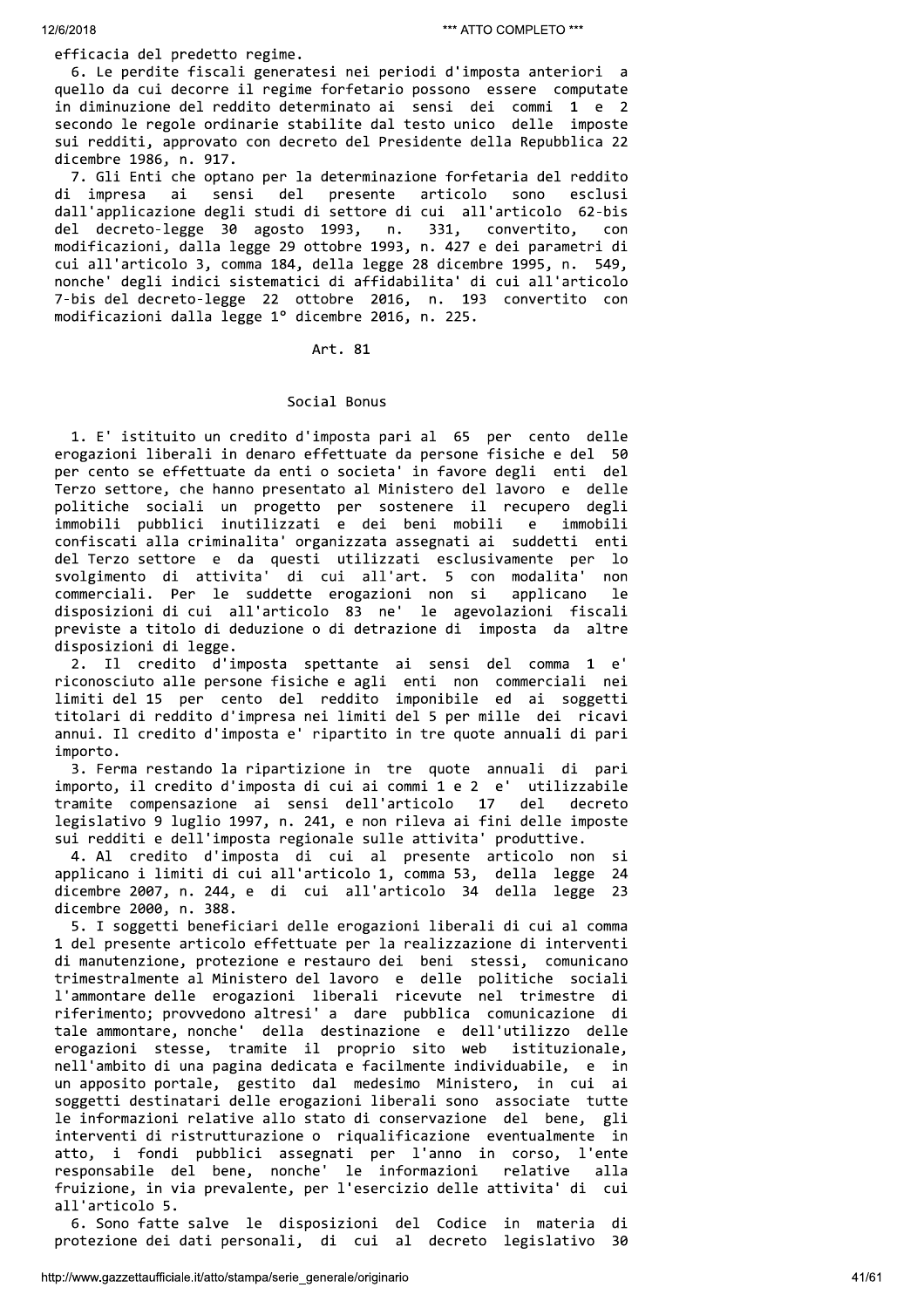# giugno 2003, n. 196.

7. Con decreto del Ministro del lavoro e delle politiche sociali, di concerto con il Ministro dell'interno, il Ministro dell'economia e delle finanze e il Ministro dei beni e delle attivita' culturali e del turismo, emanato ai sensi dell'articolo 17, comma 3 della legge 23 agosto 1988 n. 400, sono individuate le modalita' di attuazione delle agevolazioni previste dal presente articolo, comprese le procedure per l'approvazione dei progetti di recupero finanziabili.

#### Art. 82

# Disposizioni in materia di imposte indirette e tributi locali

1. Le disposizioni del presente articolo si applicano agli enti del Terzo settore comprese le cooperative sociali ed escluse le imprese sociali costituite in forma di societa', salvo quanto previsto ai commi 4 e 6.

2. Non sono soggetti all'imposta sulle successioni e donazioni e alle imposte ipotecaria e catastale i trasferimenti a titolo gratuito effettuati a favore degli enti di cui al comma 1 utilizzati ai sensi dell'articolo 8, comma 1.

3. Agli atti costitutivi e alle modifiche statutarie, comprese le operazioni di fusione, scissione o trasformazione poste in essere da enti del Terzo settore di cui al comma 1, le imposte di registro, ipotecaria e catastale si applicano in misura fissa. Le modifiche statutarie di cui al periodo precedente sono esenti dall'imposta di registro se hanno lo scopo di adeguare gli atti a modifiche o integrazioni normative.

4. Le imposte di registro, ipotecaria e catastale si applicano in misura fissa per gli atti traslativi a titolo oneroso della proprieta' di beni immobili e per gli atti traslativi o costituitivi di diritti reali immobiliari di godimento a favore di tutti gli enti del Terzo settore di cui al comma 1, incluse le imprese sociali, a condizione che i beni siano direttamente utilizzati, entro cinque anni dal trasferimento, in diretta attuazione degli sconi dell'oggetto sociale l'ente istituzionali o e che renda, contestualmente alla stipula dell'atto, apposita dichiarazione in tal senso. In caso di dichiarazione mendace o di mancata effettiva utilizzazione del bene in diretta attuazione degli scopi istituzionali o dell'oggetto sociale, e' dovuta l'imposta nella misura ordinaria, nonche' la sanzione amministrativa pari al 30 per cento dell'imposta dovuta oltre agli interessi di mora decorrenti dalla data in cui l'imposta avrebbe dovuto essere versata.

5. Gli atti, i documenti, le istanze, i contratti, nonche' le copie anche se dichiarate conformi, gli estratti, le certificazioni, le dichiarazioni, le attestazioni e ogni altro documento cartaceo o informatico in qualunque modo denominato posti in essere o richiesti dagli enti di cui al comma 1 sono esenti dall'imposta di bollo.

6. Gli immobili posseduti e utilizzati dagli enti non commerciali del Terzo settore di cui all'articolo 79, comma 5, destinati esclusivamente allo svolgimento con modalita' non commerciali, di attivita' assistenziali, previdenziali, sanitarie, di ricerca scientifica, didattiche, ricettive, culturali, ricreative e sportive, nonche' delle attivita' di cui all'articolo 16, comma 1, lettera a), della legge 20 maggio 1985, n. 222, sono esenti dall'imposta<br>municipale propria e dal tributo per i servizi indivisibili alle condizioni e nei limiti previsti dall'articolo 7, comma 1, lettera i), del decreto legislativo 30 dicembre 1992, n. 504, dall'articolo 9, comma 8, secondo periodo, del decreto legislativo 14 marzo 2011, n. 23, dall'articolo 91-bis del decreto-legge 24 gennaio 2012, n. 1, convertito, con modificazioni, dalla legge 24 marzo 2012, n. 27, e dall'articolo 1, comma 3, del decreto-legge 6 marzo 2014, n. 16, convertito, con modificazioni, dalla legge 2 maggio 2014, n. 68, e relative disposizioni di attuazione.

7. Per i tributi diversi dall'imposta municipale propria e dal tributo per i servizi indivisibili, per i quali restano ferme le disposizioni di cui al comma 6, i comuni, le province, le citta'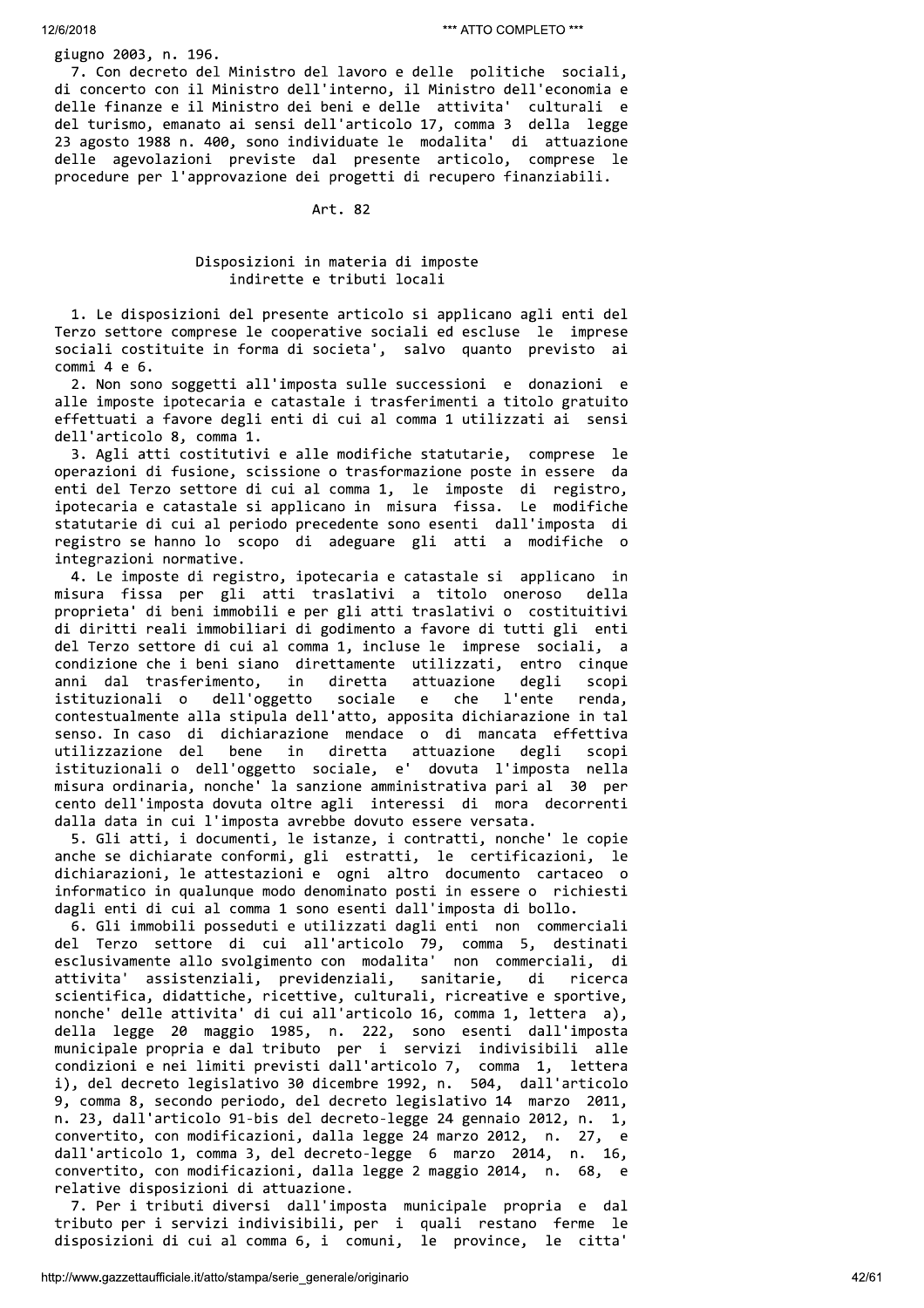metropolitane e le regioni possono deliberare nei confronti degli enti del Terzo settore che non hanno per oggetto esclusivo o principale l'esercizio di attivita' commerciale la riduzione o l'esenzione dal pagamento dei tributi di loro pertinenza e dai connessi adempimenti.

8. Le regioni e le Provincie autonome di Trento e Bolzano possono disporre nei confronti degli enti di cui al comma 1 del presente articolo la riduzione o l'esenzione dall'imposta regionale sulle attivita' produttive di cui decreto legislativo 15 dicembre 1997, n. 446, nel rispetto della normativa dell'Unione europea e degli orientamenti della Corte di giustizia dell'Unione europea.

9. L'imposta sugli intrattenimenti non e' dovuta per le attivita' indicate nella tariffa allegata al decreto del Presidente della Repubblica 26 ottobre 1972, n. 640, svolte dagli enti di cui al comma 1 del presente articolo occasionalmente o in concomitanza di celebrazioni, ricorrenze o campagne di sensibilizzazione. L'esenzione spetta a condizione che dell'attivita' sia data comunicazione, prima dell'inizio di ciascuna manifestazione, al concessionario di cui all'articolo 17 del decreto del Presidente della Repubblica 26 ottobre 1972, n. 640.

10. Gli atti e i provvedimenti relativi agli enti di cui al comma 1 del presente articolo sono esenti dalle tasse sulle concessioni governative di cui al decreto del Presidente della Repubblica 26 ottobre 1972, n. 641.

# Art. 83

# Detrazioni e deduzioni per erogazioni liberali

1. Dall'imposta lorda sul reddito delle persone fisiche si detrae un importo pari al 30 per cento degli oneri sostenuti  $d$ al contribuente per le erogazioni liberali in denaro o in natura a favore degli enti del Terzo settore non commerciali di cui all'articolo 79, comma 5, per un importo complessivo in ciascun periodo d'imposta non superiore a 30.000 euro. L'importo di cui al precedente periodo e' elevato al 35 per cento degli oneri sostenuti dal contribuente, qualora l'erogazione liberale in denaro sia a favore di organizzazioni di volontariato. La detrazione  $\mathsf{e}^{\, \cdot}$ consentita, per le erogazioni liberali in denaro, a condizione che il versamento sia eseguito tramite banche o uffici postali ovvero mediante altri sistemi di pagamento previsti dall'articolo 23 del decreto legislativo 9 luglio 1997, n. 241.

2. Le liberalita' in denaro o in natura erogate a favore degli enti del Terzo settore non commerciali di cui all'articolo 79, comma 5, da persone fisiche, enti e societa' sono deducibili dal reddito complessivo netto del soggetto erogatore nel limite del 10 per cento del reddito complessivo dichiarato. Qualora la deduzione sia di ammontare superiore al reddito complessivo dichiarato, diminuito di tutte le deduzioni, l'eccedenza puo' essere computata in aumento dell'importo deducibile dal reddito complessivo dei periodi di imposta successivi, ma non oltre il quarto, fino a concorrenza del suo ammontare. Con apposito decreto del Ministro del lavoro e delle politiche sociali, di concerto con il Ministro dell'economia e delle finanze, sono individuate le tipologie dei beni in natura che danno diritto alla detrazione o alla deduzione d'imposta e sono stabiliti i criteri e le modalita' di valorizzazione delle liberalita' di cui ai  $commi 1 e 2.$ 

3. Le disposizioni di cui al presente articolo si applicano a condizione che l'ente dichiari la propria natura non commerciale ai sensi dell'articolo 79, comma 5, al momento dell'iscrizione nel Registro unico di cui all'articolo 45. La perdita della natura non commerciale va comunicata dal rappresentante legale dell'ente all'Ufficio del Registro unico nazionale del Terzo settore della Regione o della Provincia autonoma in cui l'ente ha la sede legale, entro trenta giorni dalla chiusura del periodo d'imposta nel quale si verificata. In caso di mancato tempestivo invio di  $e^{\cdot}$ detta comunicazione, il legale rappresentante dell'ente e' punito con la sanzione amministrativa da 500 euro a 5.000 euro.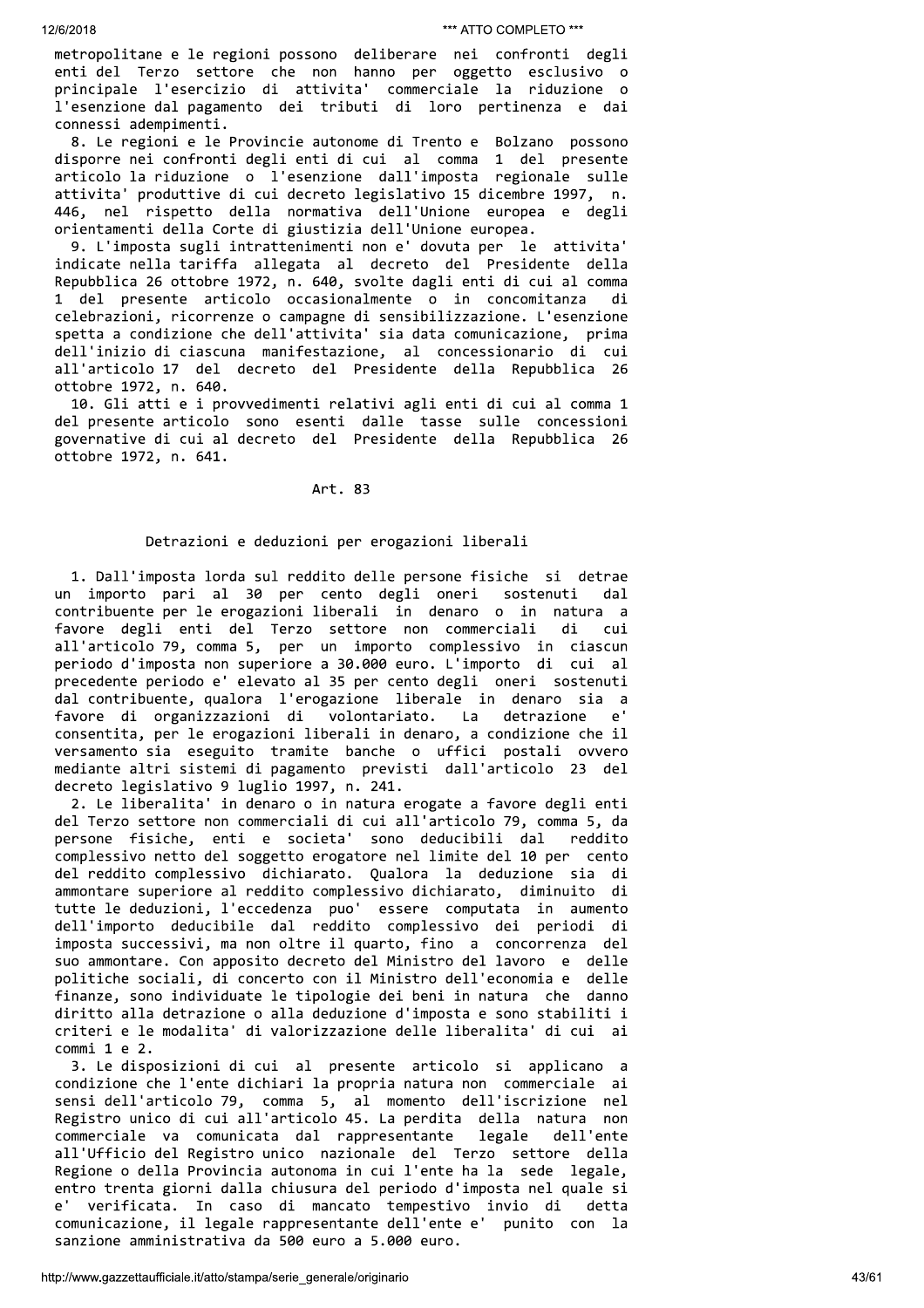4. I soggetti che effettuano erogazioni liberali ai sensi del presente articolo non possono cumulare la deducibilita'  $\Omega$ detraibilita' con altra agevolazione fiscale prevista a titolo di deduzione o di detrazione di imposta da altre disposizioni di legge a fronte delle medesime erogazioni.

5. Dall'imposta lorda si detrae un importo pari al 19 per cento dei contributi associativi per un importo superiore a 1.300 euro versati dai soci alle societa' di mutuo soccorso che operano esclusivamente nei settori di cui all'articolo 1 della legge 15 aprile 1886, n. 3818, al fine di assicurare ai soci un sussidio nei casi di malattia, di impotenza al lavoro o di vecchiaia, ovvero, in caso di decesso, un aiuto alle loro famiglie.

6. Le disposizioni del presente articolo si applicano anche agli enti del terzo settore di cui al comma 1 dell'articolo 82 a condizione che le liberalita' ricevute siano utilizzate ai sensi dell'articolo 8, comma 1.

# Capo II

Disposizioni sulle organizzazioni di volontariato e sulle associazioni di promozione sociale

#### Art. 84

# Regime fiscale delle organizzazioni di volontariato

1. Non si considerano commerciali, oltre alle attivita' di cui all'articolo 79, commi 2 e 3, le seguenti attivita' effettuate dalle organizzazioni di volontariato e svolte senza l'impiego di mezzi organizzati professionalmente per fini di concorrenzialita' sul mercato:

a) attivita' di vendita di beni acquisiti da terzi a titolo gratuito a fini di sovvenzione, a condizione che la vendita sia curata direttamente dall'organizzazione senza alcun intermediario;

b) cessione di beni prodotti dagli assistiti e dai volontari sempreche' la vendita dei prodotti sia curata direttamente dall'organizzazione di volontariato senza alcun intermediario;

attivita' di somministrazione di alimenti e bevande  $\mathcal{L}$ in occasione di raduni, manifestazioni, celebrazioni e simili carattere occasionale.

2. I redditi degli immobili destinati in via esclusiva allo attivita' non commerciale parte svolgimento di da delle organizzazioni di volontariato sono esenti dall'imposta sul reddito delle societa'.

# Art. 85

# Regime fiscale delle associazioni di promozione sociale

1. Non si considerano commerciali le attivita' svolte dalle associazioni di promozione sociale in diretta attuazione degli scopi istituzionali effettuate verso pagamento di corrispettivi specifici nei confronti dei propri associati e dei familiari conviventi degli stessi, ovvero degli associati di altre associazioni che svolgono la medesima attivita' e che per legge, regolamento, atto costitutivo o statuto fanno parte di un'unica organizzazione locale o nazionale, nonche' nei confronti di enti composti in misura non inferiore al settanta percento da enti del Terzo settore ai sensi dell'articolo 5, comma 1, lettera m).

2. Non si considerano, altresi', commerciali, ai fini delle imposte sui redditi, le cessioni anche a terzi di proprie pubblicazioni cedute prevalentemente agli associati e ai familiari conviventi degli stessi verso pagamento di corrispettivi specifici in attuazione degli scopi istituzionali.

3. In deroga a quanto previsto dai commi 1 e 2 del presente articolo si considerano comunque commerciali, ai fini delle imposte sui redditi, le cessioni di beni nuovi prodotti per la vendita, le somministrazioni di pasti, le erogazioni di acqua, gas, energia elettrica e vapore, le prestazioni alberghiere, di alloggio, di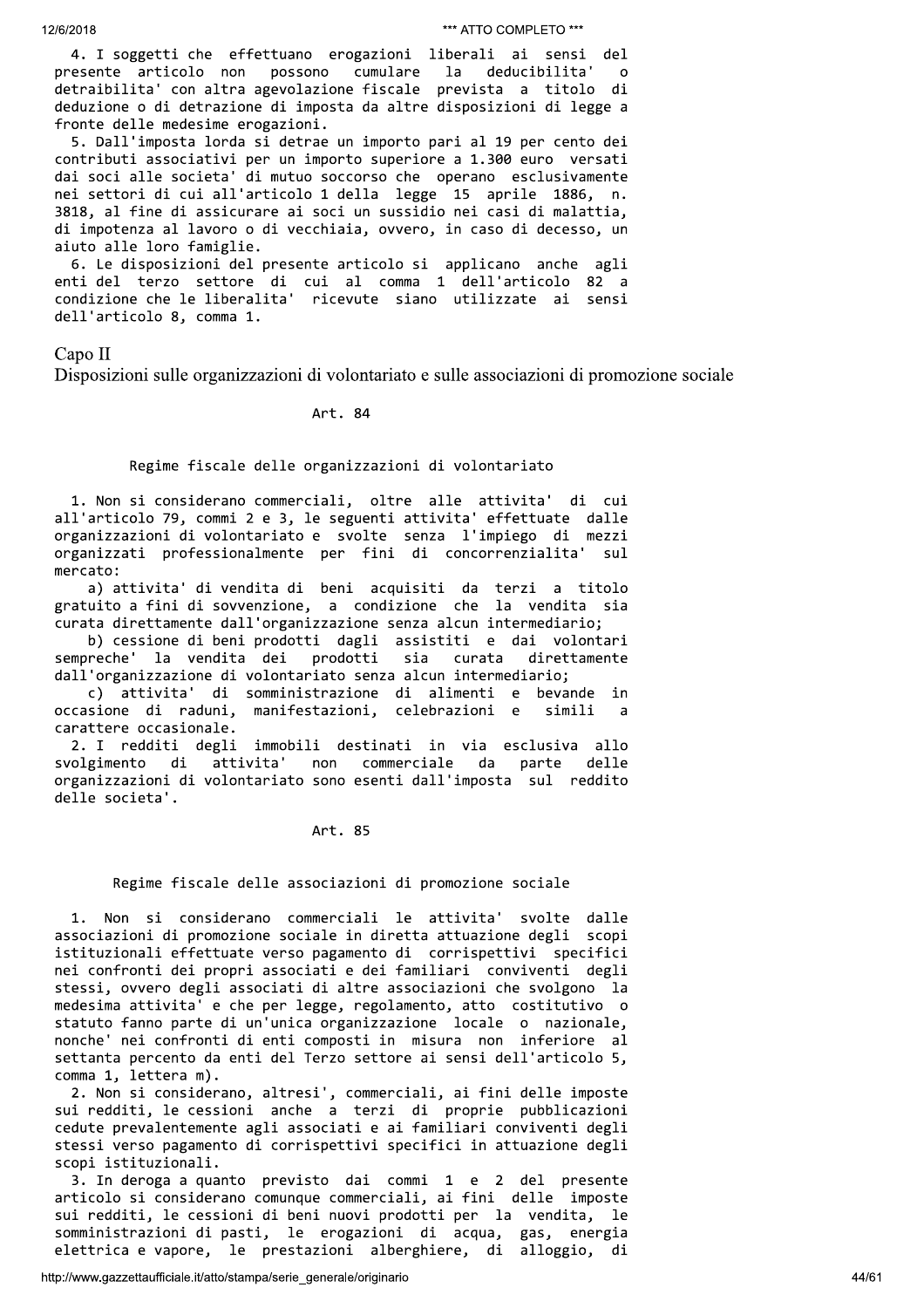trasporto e di deposito e le prestazioni di servizi portuali e aeroportuali nonche' le prestazioni effettuate nell'esercizio delle seguenti attivita':

a) gestione di spacci aziendali e di mense;

- b) organizzazione di viaggi e soggiorni turistici;
- c) gestione di fiere ed esposizioni a carattere commerciale;
- d) pubblicita' commerciale;
- e) telecomunicazioni e radiodiffusioni circolari.

4. Per le associazioni di promozione sociale ricomprese tra gli enti di cui all'articolo 3, comma 6, lettera e), della legge 25 agosto 1991, n. 287, iscritte nell'apposito registro, le cui finalita' assistenziali siano riconosciute Ministero dal dell'interno, non si considera in ogni caso commerciale, anche se effettuata a fronte del pagamento di corrispettivi specifici, la somministrazione di alimenti o bevande effettuata presso le sedi in cui viene svolta l'attivita' istituzionale da bar e esercizi similari, nonche' l'organizzazione di viaggi e soggiorni turistici, sempre che vengano soddisfatte le seguenti condizioni:

a) tale attivita' sia strettamente complementare a quelle svolte in diretta attuazione degli scopi istituzionali e sia effettuata nei confronti degli associati e dei familiari conviventi degli stessi;

b) per lo svolgimento di tale attivita' non ci si avvalga di alcuno strumento pubblicitario o comunque di diffusione di informazioni a soggetti terzi, diversi dagli associati.

5. Le quote e i contributi corrisposti alle associazioni di promozione sociale di cui al presente articolo non concorrono alla formazione della base imponibile, ai fini dell'imposta sugli intrattenimenti.

6. Non si considerano commerciali le attivita' di vendita di beni acquisiti da terzi a titolo gratuito a fini di sovvenzione, a condizione che la vendita sia curata direttamente dall'organizzazione senza alcun intermediario e sia svolta senza l'impiego di mezzi organizzati professionalmente per fini di concorrenzialita' – su l mercato.

7. I redditi degli immobili destinati in via esclusiva allo svolgimento di attivita' non commerciale da parte delle associazioni di promozione sociale sono esenti dall'imposta sul reddito delle societa'.

# Art. 86

Regime forfetario per le attivita' commerciali svolte dalle associazioni di promozione sociale e dalle organizzazioni di volontariato

1. Le organizzazioni di volontariato e le associazioni di promozione sociale possono applicare, in relazione alle attivita' commerciali svolte, il regime forfetario di cui al presente articolo se nel periodo d'imposta precedente hanno percepito ricavi, ragguagliati al periodo d'imposta, non superiori a 130.000 euro o alla diversa soglia che dovesse essere autorizzata dal Consiglio dell'Unione europea in sede di rinnovo della decisione in scadenza al 31 dicembre 2019 o alla soglia che sara' eventualmente armonizzata in sede europea. Fino al sopraggiungere della predetta autorizzazione si applica la misura speciale di deroga rilasciata dal Consiglio dell'Unione europea ai sensi dell'articolo 395 della direttiva 2006/112/CE.

2. Le organizzazioni di volontariato e le associazioni di promozione sociale possono avvalersi del regime forfetario comunicando nella dichiarazione annuale o, nella dichiarazione di inizio di attivita' di cui all'articolo 35 del decreto del Presidente della Repubblica 26 ottobre 1972, n. 633, di presumere la sussistenza dei requisiti di cui al comma 1 del presente articolo.

3. Le organizzazioni di volontariato che applicano il regime forfetario determinano il reddito imponibile applicando all'ammontare dei ricavi percepiti nei limiti di cui al comma 1 un coefficiente di redditivita' pari all'1 per cento. Le associazioni di promozione sociale che applicano il regime forfetario determinano il reddito imponibile applicando all'ammontare dei ricavi percepiti nei limiti di cui al comma 1 un coefficiente di redditivita' pari al 3 per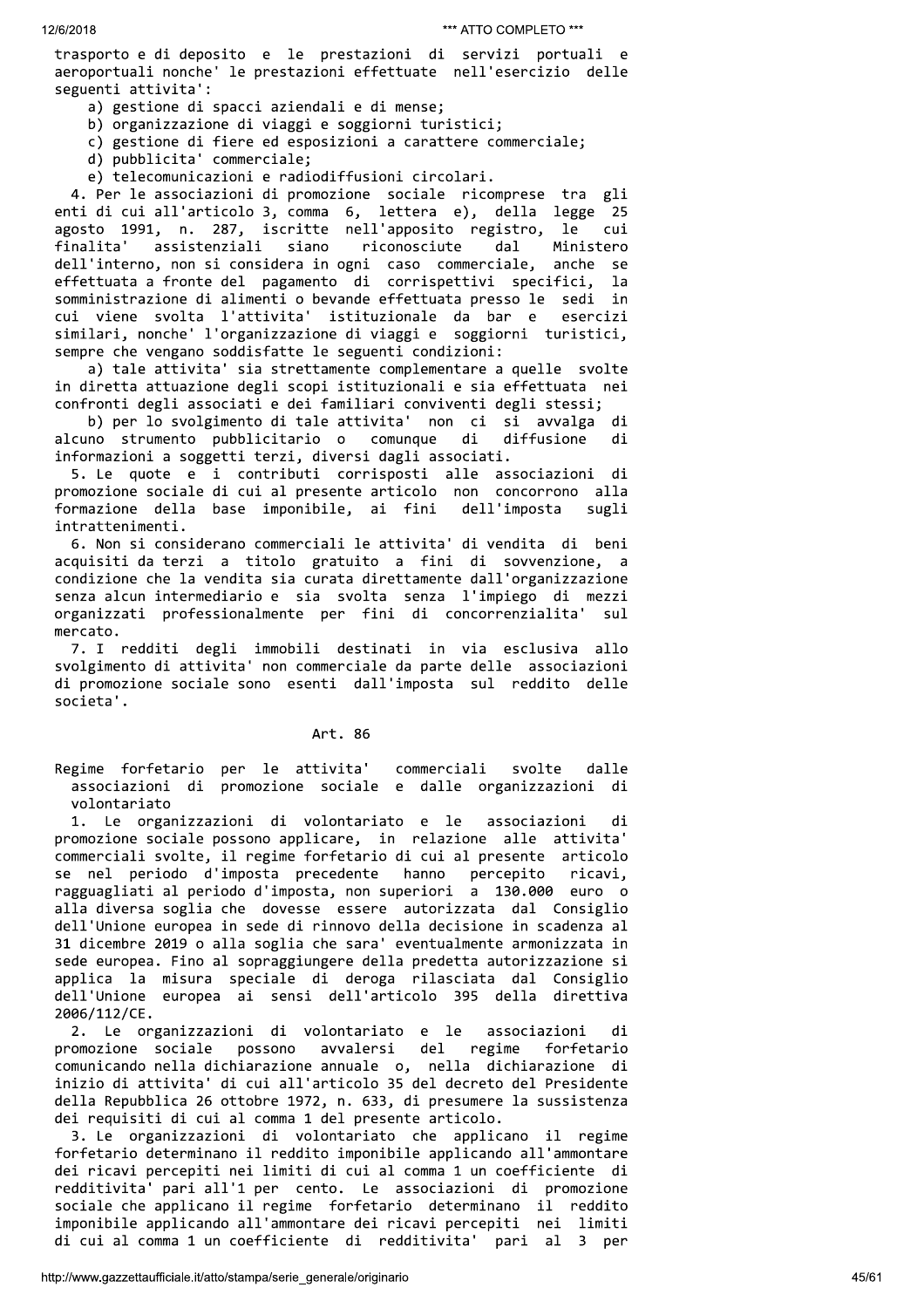cento.

4. Qualora sia esercitata l'opzione per il regime forfetario di cui ai commi precedenti si applica il comma 5 e 6 dell'articolo 80 considerando quale reddito dal quale computare in diminuzione le perdite quello determinato ai sensi del comma 3.

5. Fermo restando l'obbligo di conservare, ai sensi dell'articolo 22 del decreto del Presidente della Repubblica 29 settembre 1973, n. 600, i documenti ricevuti ed emessi, le organizzazioni di volontariato e le associazioni di promozione sociale che applicano il regime forfetario sono esonerati dagli obblighi di registrazione e di tenuta delle scritture contabili. La dichiarazione dei redditi e' presentata nei termini e con le modalita' definiti nel regolamento di cui al decreto del Presidente della Repubblica 22 luglio 1998, n.  $322.$ 

Le organizzazioni di volontariato e le associazioni 6. di promozione sociale che applicano il regime forfetario non sono tenuti a operare le ritenute alla fonte di cui al titolo III del decreto del Presidente della Repubblica 29 settembre 1973, n. 600; tuttavia, nella dichiarazione dei redditi, i medesimi contribuenti indicano il codice fiscale del percettore dei redditi per i quali all'atto del pagamento degli stessi non e' stata operata la ritenuta e l'ammontare dei redditi stessi.

7. Ai fini dell'imposta sul valore aggiunto, le organizzazioni di volontariato e le associazioni di promozione sociale che applicano il regime forfetario:

a) non esercitano la rivalsa dell'imposta di cui all'articolo 18 del decreto del Presidente della Repubblica 26 ottobre 1972, n. 633, per le operazioni nazionali;

b) applicano alle cessioni di beni intracomunitarie l'articolo 41, comma 2-bis, del decreto-legge 30 agosto 1993,  $n.$ 331. convertito, con modificazioni, dalla legge 29 ottobre 1993, n. 427;

c) applicano agli acquisti di beni intracomunitari l'articolo 38, comma 5, lettera c), del decreto-legge 30 agosto 1993, n. 331, convertito, con modificazioni, dalla legge 29 ottobre 1993, n. 427;

d) applicano alle prestazioni di servizi ricevute da soggetti non residenti o rese ai medesimi gli articoli 7-ter e seguenti del decreto del Presidente della Repubblica 26 ottobre 1972, n. 633;

e) applicano alle importazioni, alle esportazioni  $e$ alle operazioni ad esse assimilate le disposizioni di cui al decreto del Presidente della Repubblica 26 ottobre 1972, n. 633, ferma restando l'impossibilita' di avvalersi della facolta' di acquistare senza applicazione dell'imposta ai sensi dell'articolo 8, comma 1, lettera c), e comma 2, del decreto del Presidente della Repubblica 26 ottobre 1972, n. 633.

Per le operazioni di cui al presente comma le organizzazioni di volontariato e le associazioni di promozione sociale che applicano il regime forfettario non hanno diritto alla detrazione dell'imposta sul valore aggiunto assolta, dovuta o addebitata sugli acquisti ai sensi degli articoli 19 e seguenti del decreto del Presidente della Repubblica 26 ottobre 1972, n. 633.

8. Salvo quanto disposto dal comma 9, le organizzazioni di volontariato e le associazioni di promozione sociale che applicano il regime forfetario sono esonerati dal versamento dell'imposta sul valore aggiunto e da tutti gli altri obblighi previsti dal decreto del Presidente della Repubblica 26 ottobre 1972, n. 633, ad eccezione degli obblighi di numerazione e di conservazione delle fatture di acquisto e delle bollette doganali. di certificazione dei corrispettivi e di conservazione dei relativi documenti. Resta fermo l'esonero dall'obbligo di certificazione di cui all'articolo 2 del regolamento di cui al decreto del Presidente della Repubblica 21 dicembre 1996, n. 696 e successive modificazioni.

9. Le organizzazioni di volontariato e le associazioni di promozione sociale che applicano il regime forfetario, per le operazioni per le quali risultano debitori dell'imposta, emettono la fattura o la integrano con l'indicazione dell'aliquota e della relativa imposta e versano l'imposta entro il giorno 16 del mese successivo a quello di effettuazione delle operazioni.

10. Il passaggio dalle regole ordinarie di applicazione dell'imposta sul valore aggiunto al regime forfetario comporta la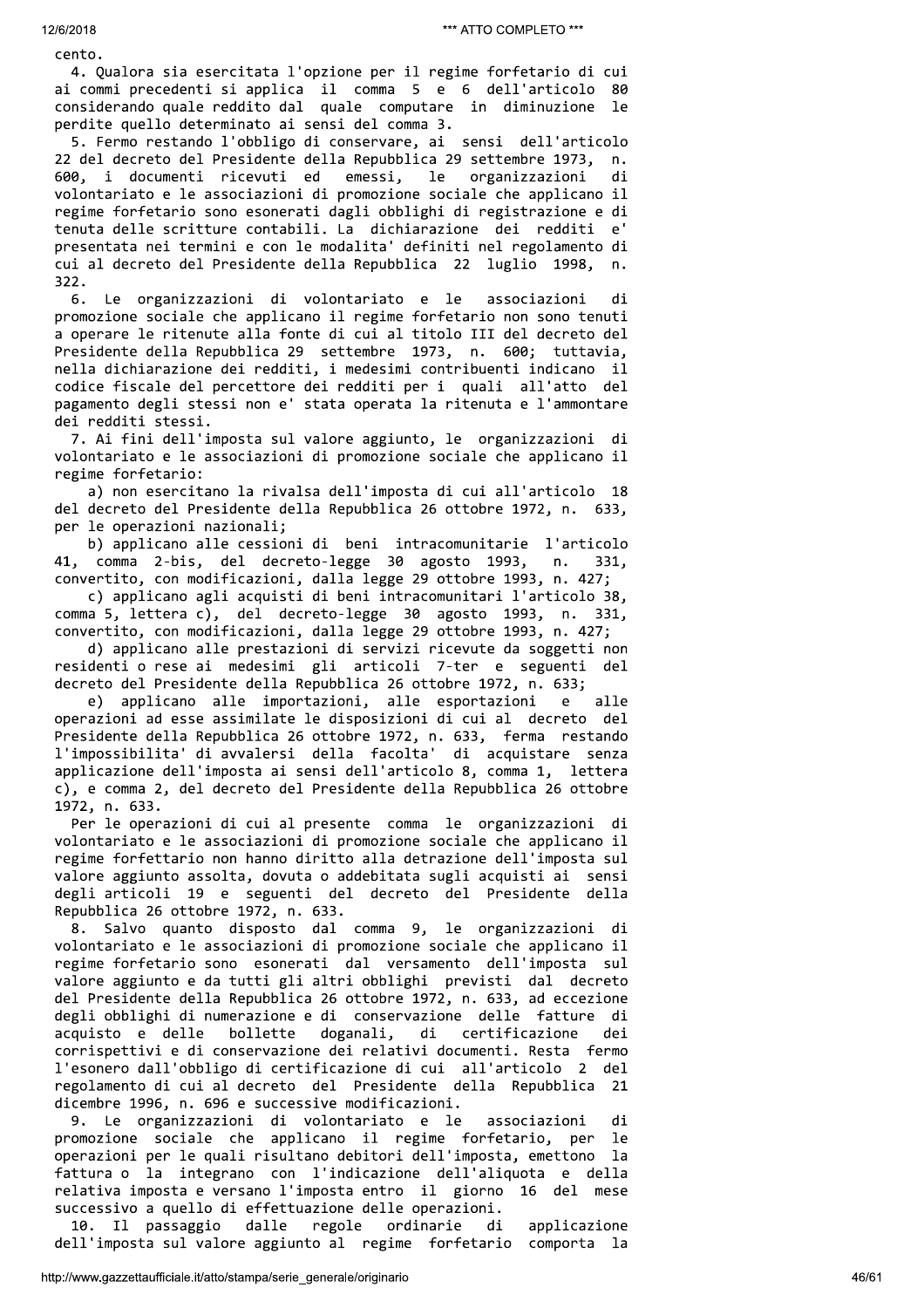rettifica della detrazione di cui all'articolo 19-bis del decreto del Presidente della Repubblica 26 ottobre 1972, n. 633, da operarsi nella dichiarazione dell'ultimo periodo d'imposta di applicazione delle regole ordinarie. In caso di passaggio, anche per opzione, dal regime forfetario alle regole ordinarie e' operata un'analoga rettifica della detrazione nella dichiarazione del primo periodo d'imposta di applicazione delle regole ordinarie.

11. Nell'ultima liquidazione relativa al periodo d'imposta in cui e' applicata l'imposta sul valore aggiunto e' computata anche l'imposta relativa alle operazioni, per le quali non si e' ancora verificata l'esigibilita', di cui all'articolo 6, comma 5, del decreto del Presidente della Repubblica 26 ottobre 1972, n. 633 e all'articolo 32-bis del decreto-legge 22 giugno 2012, n. 83. convertito, con modificazioni, dalla legge 7 agosto 2012, n. 134. Nella stessa liquidazione puo' essere esercitato, ai sensi degli articoli 19 e seguenti del citato decreto del Presidente della Repubblica n. 633 del 1972, il diritto alla detrazione dell'imposta relativa alle operazioni di acquisto effettuate vigenza in dell'opzione di cui all'articolo 32-bis del citato decreto-legge n. 83 del 2012, i cui corrispettivi non sono stati ancora pagati.

12. L'eccedenza detraibile emergente dalla dichiarazione presentata dalle organizzazioni di volontariato e associazioni di promozione sociale che applicano il regime forfetario, relativa all'ultimo periodo d'imposta in cui l'imposta sul valore aggiunto e' applicata nei modi ordinari, puo' essere chiesta a rimborso ovvero puo' essere utilizzata in compensazione ai sensi dell'articolo 17 del decreto legislativo 9 luglio 1997, n. 241.

13. Le organizzazioni di volontariato e le associazioni di promozione sociale che applicano il regime forfetario possono optare per l'applicazione dell'imposta sul valore aggiunto nei modi ordinari di cui al decreto del Presidente della Repubblica 26 ottobre 1972, n. 633 e delle imposte sul reddito nei modi ordinari ovvero in quelli di cui all'articolo 80. L'opzione, valida per almeno un triennio,  $\mathsf{e}$ comunicata con la prima dichiarazione annuale da presentare successivamente alla scelta operata. Trascorso il periodo minimo di permanenza nel regime ordinario, l'opzione resta valida per ciascun periodo d'imposta successivo, fino a quando permane la concreta applicazione della scelta operata.

14. Il regime forfetario cessa di avere applicazione a partire dal periodo d'imposta successivo a quello in cui viene meno taluna delle condizioni di cui al comma 1.

15. Nel caso di passaggio da un periodo d'imposta soggetto al regime forfetario a un periodo d'imposta soggetto al regime ordinario ovvero a quello di cui all'articolo 80, al fine di evitare salti o duplicazioni di imposizione, i ricavi che, in base alle regole del regime forfetario, hanno gia' concorso a formare il reddito non assumono rilevanza nella determinazione del reddito degli anni successivi ancorche' di competenza di tali periodi; viceversa i ricavi che, ancorche' di competenza del periodo in cui il reddito e' stato determinato in base alle regole del regime forfetario, non hanno concorso a formare il reddito imponibile del periodo assumono rilevanza nei periodi di imposta successivi nel corso dei quali si verificano presupposti previsti dal regime  $\mathbf{i}$ forfetario. Corrispondenti criteri si applicano per l'ipotesi inversa di passaggio dal regime ordinario ovvero da quello di cui all'articolo 80 a quello forfetario. Nel caso di passaggio da un periodo di imposta soggetto al regime forfetario a un periodo di imposta soggetto a un diverso regime, i costi sostenuti nel periodo di applicazione del regime forfetario non assumono rilevanza nella determinazione del reddito degli anni successivi. Nel caso di cessione, successivamente all'uscita dal regime forfetario, di beni strumentali acquisiti in esercizi precedenti a quello da cui decorre il regime forfetario, ai fini del calcolo dell'eventuale plusvalenza o minusvalenza determinata, rispettivamente, ai sensi degli articoli 86 e 101 del testo unico delle imposte sui redditi, approvato con decreto del Presidente della Repubblica 22 dicembre 1986, n. 917, si assume come costo non ammortizzato quello risultante alla fine dell'esercizio precedente a quello dal quale decorre il regime. Se la cessione concerne beni strumentali acquisiti nel corso del regime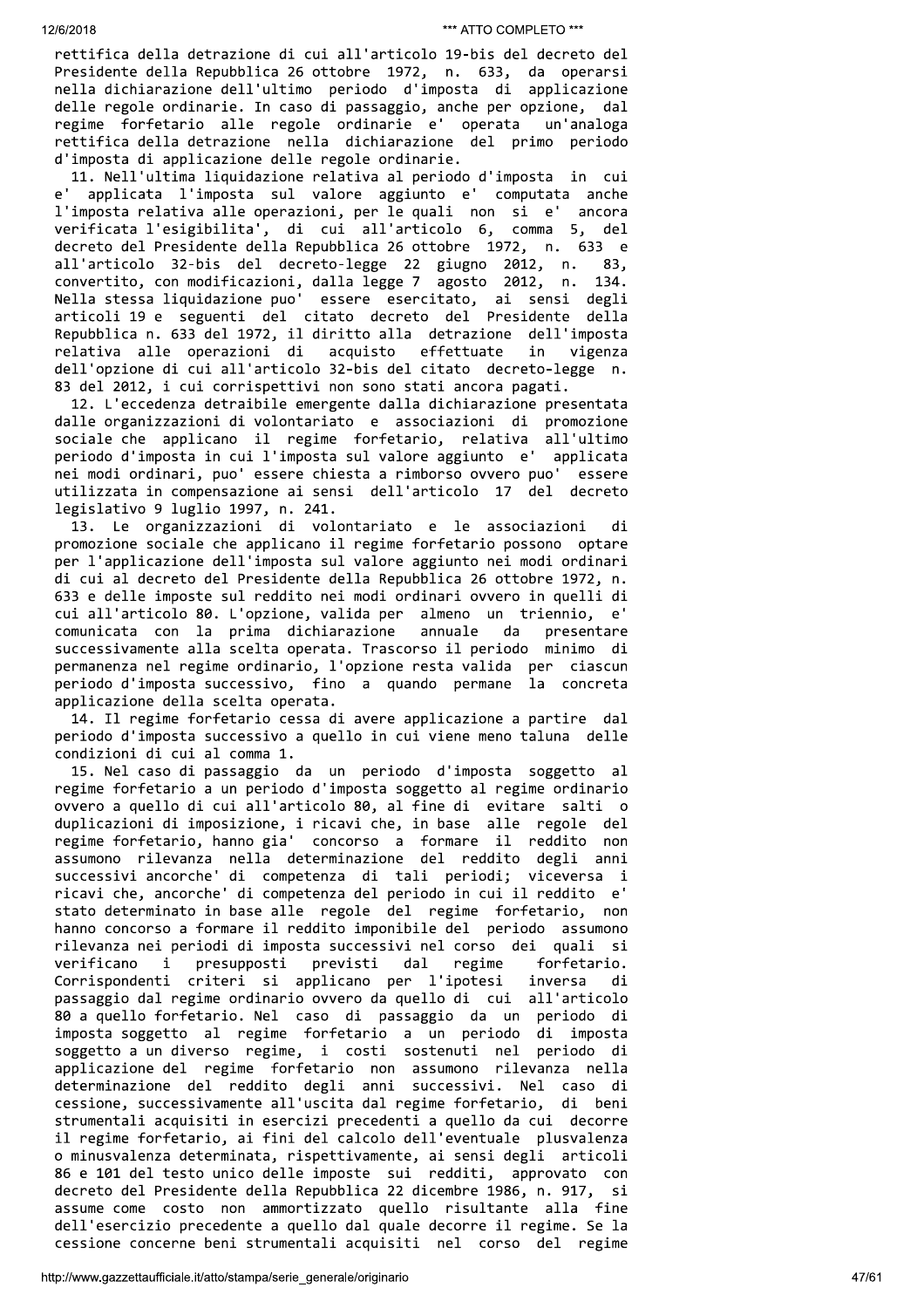forfetario, si assume come costo non ammortizzabile il prezzo di acquisto.

16. Le organizzazioni di volontariato e le associazioni di promozione sociale che applicano il regime forfetario sono escluse dall'applicazione degli studi di settore di cui all'articolo 62-bis del decreto-legge 30 agosto 1993, n. 331, convertito, con modificazioni, dalla legge 29 ottobre 1993, n. 427 e dei parametri di cui all'articolo 3, comma 184, della legge 28 dicembre 1995, n. 549, nonche' degli indici sistematici di affidabilita' di cui all'articolo 7-bis del decreto-legge 22 ottobre 2016, n. 193, convertito, con modificazioni dalla legge 1º dicembre 2016, n. 225.

Capo III

Delle scritture contabili

Art. 87

# Tenuta e conservazione delle scritture contabili degli Enti del terzo settore

1. Gli enti del Terzo settore non commerciali di cui all'articolo 79, comma 5, che non applicano il regime forfetario di cui all'articolo 86, a pena di decadenza dai benefici fiscali per esse previsti, devono:

a) in relazione all'attivita' complessivamente svolta, redigere scritture contabili cronologiche e sistematiche atte ad esprimere con compiutezza e analiticita' le operazioni poste in essere in ogni periodo di gestione, e rappresentare adeguatamente in apposito documento, da redigere entro sei mesi dalla chiusura dell'esercizio annuale, la situazione patrimoniale, economica  $^{\circ}$  e finanziaria dell'ente, distinguendo le attivita' indicate all'articolo 6 da quelle di cui all'articolo 5, con obbligo di conservare le stesse scritture e la relativa documentazione per un periodo non inferiore quello indicato dall'articolo 22 del decreto del Presidente della Repubblica 29 settembre 1973, n. 600;

b) in relazione alle attivita' svolte con modalita' commerciali, di cui agli articoli 5 e 6, tenere le scritture contabili previste dalle disposizioni di cui all'articolo 18 del decreto del Presidente della Repubblica 29 settembre 1973, n. 600, anche al di fuori dei limiti quantitativi previsti al comma 1 del medesimo articolo.

2. Gli obblighi di cui al comma 1, lettera a), si considerano assolti anche qualora la contabilita' consti del libro giornale e del libro degli inventari, tenuti in conformita' alle disposizioni di cui agli articoli 2216 e 2217 del codice civile.

3. I soggetti di cui al comma 1 che nell'esercizio delle attivita' di cui agli articoli 5 e 6 non abbiano conseguito in un anno proventi di ammontare superiore a 50.000 euro possono tenere per l'anno successivo, in luogo delle scritture contabili previste al primo comma, lettera a), il rendiconto economico e finanziario delle entrate e delle spese complessive di cui all'articolo 13, comma 2.

4. In relazione all'attivita' commerciale esercitata, gli enti del Terzo settore non commerciali di cui all'articolo 79, comma 5, hanno l'obbligo di tenere la contabilita' separata.

5. Fatta salva l'applicazione dell'articolo 86, commi 5 e 8, e fermi restando gli obblighi previsti dal titolo secondo del decreto del Presidente della Repubblica 26 ottobre 1972, n. 633, gli enti del Terzo settore non commerciali di cui all'articolo 79, comma 5, limitatamente alle attivita' non commerciali di cui agli articoli 5 e 6, non sono soggetti all'obbligo di certificazione dei corrispettivi mediante ricevuta o scontrino fiscale.

6. Gli enti del Terzo settore non commerciali di cui all'articolo 79, comma 5, che effettuano raccolte pubbliche di fondi devono inserire all'interno del rendiconto o del bilancio redatto ai sensi dell'articolo 13, entro quattro mesi dalla chiusura dell'esercizio, un rendiconto specifico redatto ai sensi del comma 3 dell'articolo 48, tenuto e conservato ai sensi dell'articolo 22 del decreto del Presidente della Repubblica 29 settembre 1973, n. 600, dal quale devono risultare, anche a mezzo di una relazione illustrativa, in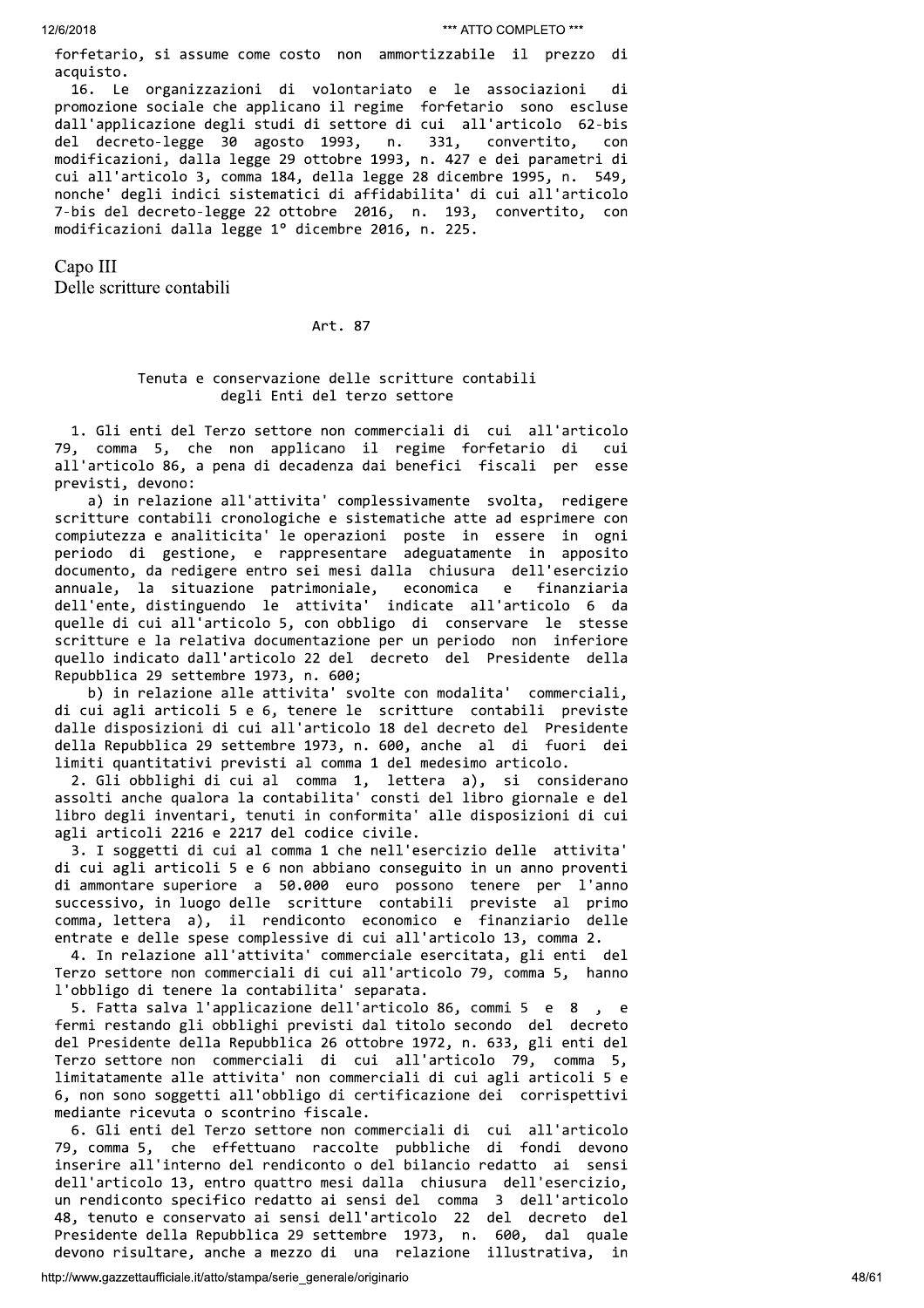modo chiaro e trasparente, le entrate e le spese relative a ciascuna delle celebrazioni, ricorrenze o campagne di sensibilizzazione di cui all'articolo 79, comma 4, lettera a). Il presente comma si applica anche ai soggetti che si avvalgono del regime forfetario di cui all'articolo 86.

7. Entro tre mesi dal momento in cui si verificano i presupposti di cui all'articolo 79, comma 5, ai fini della qualificazione dell'ente del Terzo settore come ente commerciale, tutti i beni facenti parte del patrimonio dovranno essere compresi nell'inventario di cui all'articolo 15 del decreto del Presidente della Repubblica 29 settembre 1973, n. 600, con l'obbligo per il predetto ente di tenere le scritture contabili di cui agli articoli 14, 15, 16 del medesimo decreto del Presidente della Repubblica n. 600 del 1973. Le registrazioni nelle scritture cronologiche delle operazioni comprese dall'inizio del periodo di imposta al momento in cui si verificano i presupposti che determinano il mutamento della qualifica di cui all'articolo 79, comma 5, devono essere eseguite, in deroga alla disciplina ordinaria, entro tre mesi decorrenti dalla sussistenza dei suddetti presupposti.

Capo IV Delle disposizioni transitorie e finali

#### Art. 88

#### «De minimis»

1. Le agevolazioni di cui all'articolo 82, commi 7 e 8 e all'articolo 85, commi 2 e 4, sono concesse ai sensi e nei limiti del regolamento (UE) n. 1407/2013 della Commissione, del 18 dicembre 2013, relativo all'applicazione degli articoli 107 e 108 del Trattato sul funzionamento dell'Unione europea agli aiuti «de minimis», e del regolamento (UE) n. 1408/2013 della Commissione, del 18 dicembre 2013, relativo all'applicazione degli articoli 107 e 108 del Trattato sul funzionamento dell'Unione europea agli aiuti «de minimis» nel settore agricolo.

# Art. 89

#### Coordinamento normativo

1. Agli enti del Terzo settore di cui all'articolo 79, comma 1, non si applicano le seguenti disposizioni:

a) l'articolo 143, comma 3, l'articolo 144, commi 2, 5 e 6 e gli articoli 148 e 149 del testo unico delle imposte sui redditi, approvato con decreto del Presidente della Repubblica 22 dicembre 1986, n. 917;

b) l'articolo 3, commi 1 e 2, del decreto legislativo 31 ottobre 1990, n. 346 e gli articoli 1, comma 2 e 10, comma 3 del decreto legislativo 31 ottobre 1990, n. 347;

c) la legge 16 dicembre 1991, n. 398.

2. Le norme di cui al comma 1, lettera b) continuano ad applicarsi ai trasferimenti a titolo gratuito, non relativi alle attivita' di cui all'articolo 5, eseguiti a favore dei soggetti di cui all'articolo 4, comma 3, iscritti nel Registro unico nazionale del Terzo Settore.

3. L'articolo 145 del testo unico delle imposte sui redditi, approvato con decreto del Presidente della Repubblica 22 dicembre 1986, n. 917, si applica ai soggetti di cui all'articolo 4, comma 2, nonche' a quelli di cui all'articolo 4, comma 3, che non sono iscritti nel Registro unico nazionale del terzo settore. Ai soggetti di cui all'articolo 4, comma 3, iscritti nel Registro unico nazionale del Terzo settore l'articolo 145 del testo unico delle imposte sui redditi, approvato con decreto del Presidente della Repubblica 22 dicembre 1986, n. 917, si applica limitatamente alle attivita' diverse da quelle elencate all'articolo 5.

4. All'articolo 148, comma 3, del testo unico delle imposte sui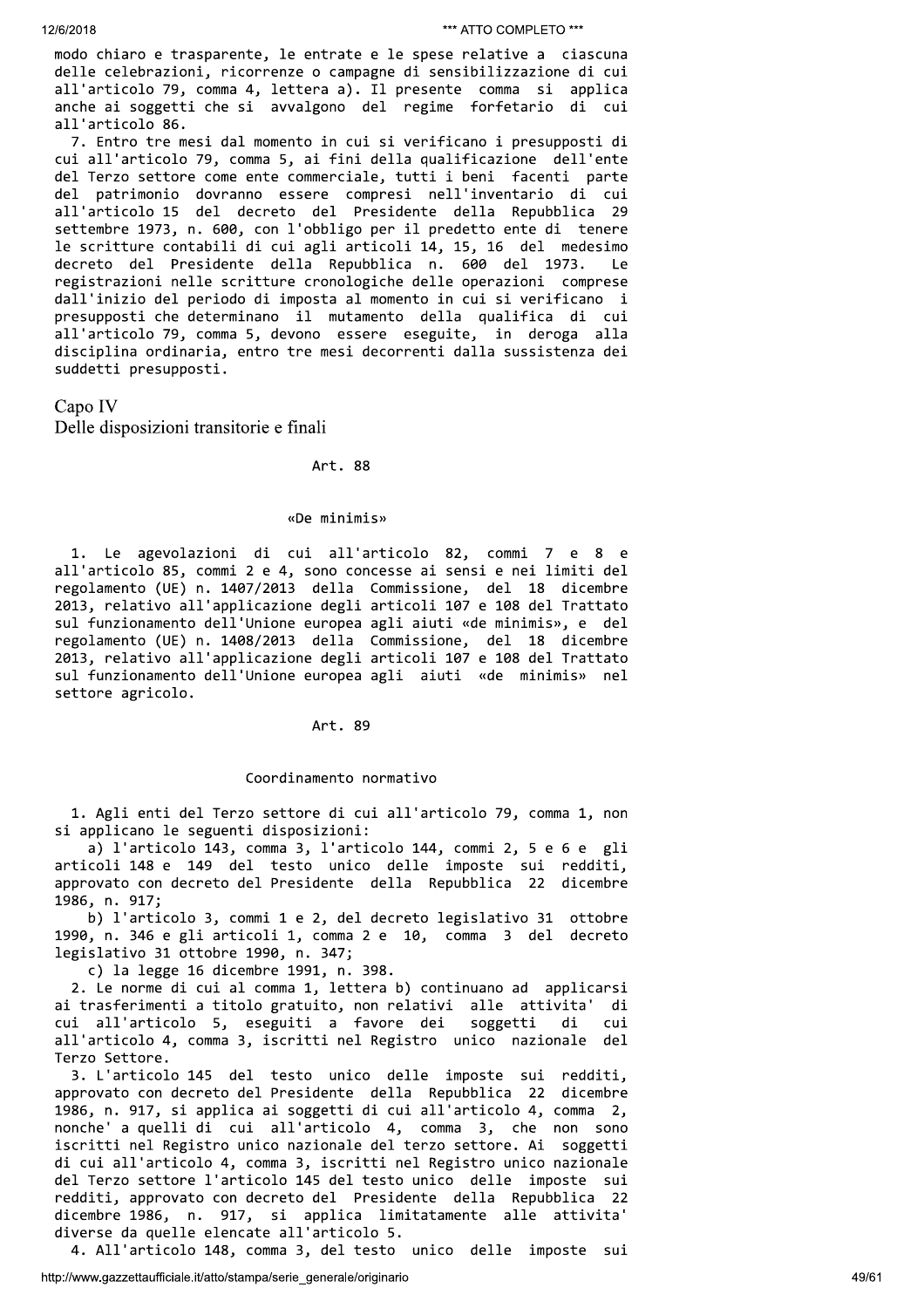redditi, approvato con decreto del Presidente della Repubblica 22 dicembre 1986, n. 917 le parole «Per le associazioni politiche, sindacali e di categoria, religiose, assistenziali, culturali, sportive dilettantistiche, di promozione sociale e di formazione extra-scolastica della persona non si considerano commerciali» sono sostituite dalle seguenti: «Per le associazioni politiche, sindacali e di categoria, religiose, sportive dilettantistiche non ςi considerano commerciali».

5. All'articolo 6, del decreto del Presidente della Repubblica 29 settembre 1973, n. 601, e' aggiunto, in fine, il seguente comma: «La riduzione non si applica agli enti iscritti nel Registro Unico nazionale del terzo settore. Ai soggetti di cui all'articolo 4, comma 3, codice del Terzo settore di cui all'articolo 1, comma 2, lettera b), della legge 6 giugno 2016, n. 106, iscritti nel Registro unico nazionale del Terzo settore, la riduzione si applica limitatamente alle attivita' diverse da quelle elencate all'articolo 5 del medesimo decreto legislativo».

6. All'articolo 52, comma 1, del decreto del Presidente della Repubblica 26 ottobre 1972, n. 633, le parole: «al decreto legislativo 4 dicembre 1997, n. 460» sono sostituite dalle seguenti: «al codice del Terzo settore di cui all'articolo 1, comma 2, lettera b), della legge 6 giugno 2016, n. 106».

7. Si intendono riferite agli enti non commerciali del Terzo settore di cui all'articolo 82, comma 1, le disposizioni normative vigenti riferite alle ONLUS in quanto compatibili con le disposizioni del presente decreto. Al decreto del Presidente della Repubblica 26 ottobre 1972, n. 633, sono apportate le seguenti modificazioni:

a) all'articolo 3, terzo comma, primo periodo, le parole «di enti associazioni che senza scopo di lucro perseguono finalita' educative, culturali, sportive, religiose e di assistenza e e solidarieta' sociale, nonche' delle organizzazioni non lucrative di utilita' sociale (ONLUS)» sono sostituite dalle seguenti: «di enti del Terzo settore di natura non commerciale»;

b) all'articolo 10, primo comma, ai numeri 15), 19), 20) e 27-ter), la parola «ONLUS» e' sostituita dalle seguenti: «enti del Terzo settore di natura non commerciale»

8. All'articolo 1, comma 3, della legge 22 giugno 2016, n. 112, le parole: «organizzazioni non lucrative di utilita' sociale di cui all'articolo 10, comma 1, del decreto legislativo 4 dicembre 1997, n. 460. riconosciute come persone giuridiche, che operano prevalentemente nel settore della beneficenza di cui al comma 1, lettera a), numero 3), dell'articolo 10 del decreto legislativo 4 dicembre 1997, n. 460, anche ai sensi del comma 2-bis dello stesso articolo» sono sostituite dalle seguenti: «enti del Terzo settore non commerciali, che operano prevalentemente nel settore della beneficenza di cui all'articolo 5, comma 1, lettera u)».

9. All'articolo 32, comma 7, della legge 11 agosto 2014 n. 125 e' aggiunto in fine il seguente periodo: «Le Organizzazioni non governative di cui al presente comma sono iscritte nel Registro unico nazionale del Terzo settore».

10. All'articolo 6, comma 9, della legge 22 giugno 2016, n. 112 le parole «le agevolazioni di cui all'articolo 14, comma 1, del decreto-legge 14 marzo 2005, n. 35, convertito, con modificazioni, dalla legge 14 maggio 2005, n. 80, e i limiti ivi indicati sono elevati, rispettivamente, al 20 per cento del reddito complessivo dichiarato e a 100.000 euro» sono sostituite dalle seguenti: «le agevolazioni previste per le organizzazioni di volontariato ai sensi dell'articolo 83, commi 1 e 2, del codice del Terzo settore di cui all'articolo 1, comma 2, lettera b), della legge 6 giugno 2016, n. 106».

11. Ai soggetti che effettuano erogazioni liberali agli enti del Terzo settore non commerciali di cui all'articolo 79, comma 5, nonche' alle cooperative sociali, non si applicano, per le medesime erogazioni liberali, le disposizioni di cui all'articolo 15, comma 1.1. e all'articolo 100, comma 2, lettera h), del testo unico delle imposte sui redditi approvato con decreto del Presidente della Repubblica 22 dicembre 1986, n. 917.

12. La deducibilita' dal reddito imponibile delle erogazioni liberali prevista dall'articolo 10, comma 1, lettera g), del testo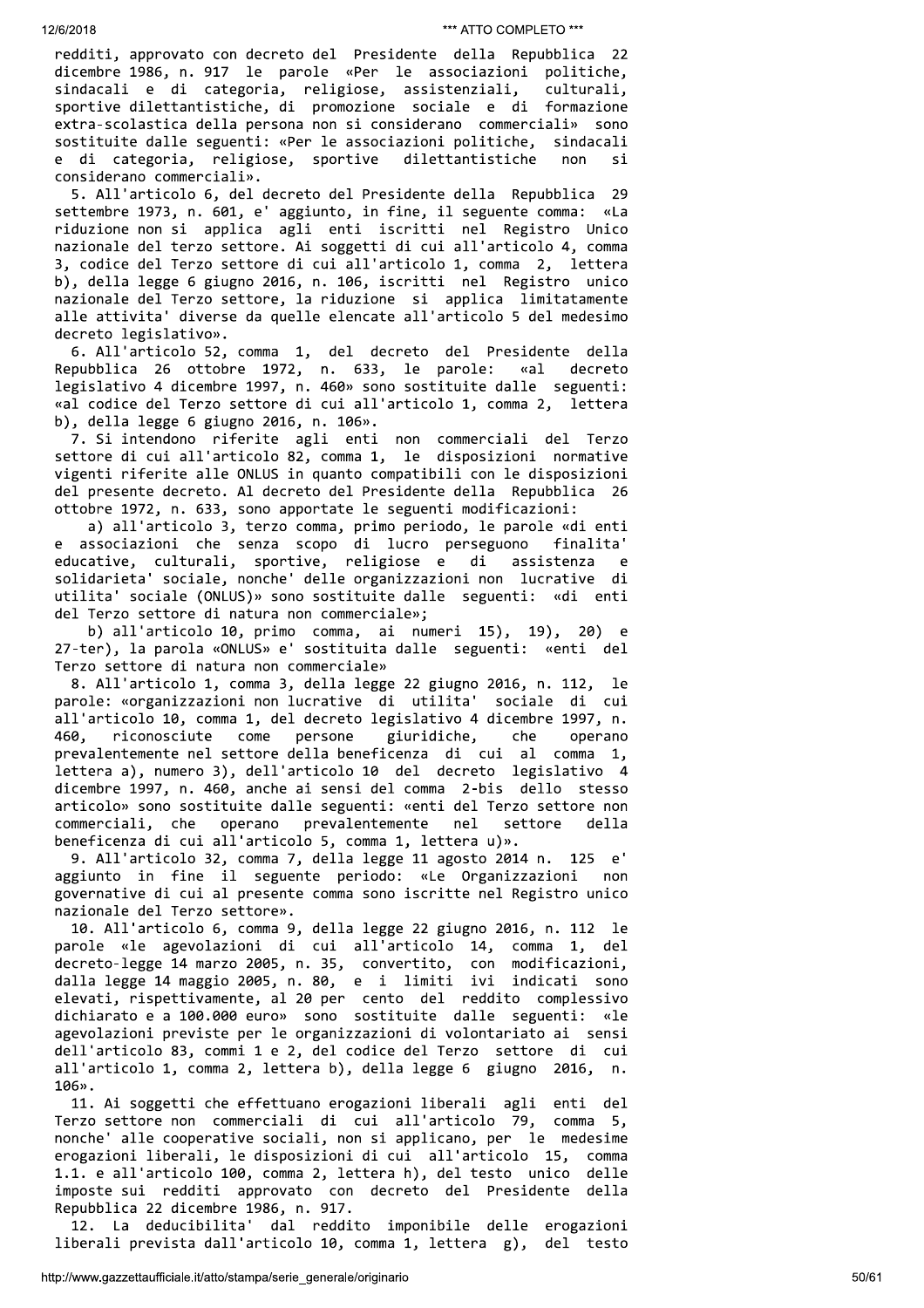unico delle imposte sui redditi, approvato con decreto del Presidente della Repubblica 22 dicembre 1986, n. 917, e' consentita a condizione che per le medesime erogazioni il soggetto erogante non usufruisca delle detrazioni d'imposta di cui all'articolo 15, comma 1.1, del medesimo testo unico.

13. La deducibilita' dal reddito imponibile delle erogazioni liberali previste dall'articolo 100, comma 2, lettere a) e b), del testo unico delle imposte sui redditi, approvato con decreto del Presidente della Repubblica 22 dicembre 1986, n. 917, e' consentita a condizione che per le medesime erogazioni liberali il soggetto erogante non usufruisca delle deduzioni previste dalla lettera h) del medesimo articolo 100, comma 2.

14. La deducibilita' dal reddito imponibile delle erogazioni liberali previste all'articolo 153, comma 6, lettere a) e b), del testo unico delle imposte sui redditi, approvato con decreto del Presidente della Repubblica 22 dicembre 1986, n. 917, e' consentita a condizione che per le medesime erogazioni liberali il soggetto erogante non usufruisca delle detrazioni d'imposta previste dal comma 3 del medesimo articolo 153.

15. Alle Fondazioni lirico-sinfoniche di cui al decreto legislativo 29 giugno 1996, n. 367 e di cui alla legge 11 novembre 2003, n. 310, e successive modificazioni, iscritte nel Registro unico nazionale del Terzo settore, non si applica l'articolo 25, comma 5 del suddetto decreto legislativo.

16. Alle associazioni che operano  $\circ$ che partecipano manifestazioni di particolare interesse storico, artistico  $\epsilon$ culturale, legate agli usi ed alle tradizioni delle comunita' locali, iscritte nel Registro unico nazionale del Terzo settore, non si applica l'articolo 1, commi 185, 186 e 187 della legge 27 dicembre 2006, n. 296.

17. In attuazione dell'articolo 115 del decreto legislativo 22 gennaio 2004, n. 42, il Ministero dei beni e delle attivita' culturali e del turismo, le regioni, gli enti locali e gli altri enti pubblici possono attivare forme speciali di partenariato con enti del Terzo settore che svolgono le attivita' indicate all'articolo 5, comma 1, lettere f), i), k) o z), individuati attraverso le procedure semplificate di cui all'articolo 151, comma del 3, decreto legislativo 18 aprile 2016, n. 50, dirette alla prestazione di attivita' di valorizzazione di beni culturali immobili di appartenenza pubblica.

18. Le attivita' indicate all'articolo 79, comma 4, lett. a), fermo restando il regime di esclusione dall'imposta sul valore aggiunto, sono esenti da ogni altro tributo.

19. Alla legge 19 agosto 2016, n. 166, sono apportate le seguenti modificazioni:

a) all'articolo 2, comma 1, lettera b), le parole «i soggetti di cui all'articolo 10 del decreto legislativo 4 dicembre 1997, n. 460» sono sostituite dalle seguenti: «gli enti del Terzo settore non commerciali di cui all'articolo 79, comma 5, del codice del Terzo settore di cui all'articolo 1, comma 2, lettera b), della legge 6 giugno 2016, n. 106»;

b) all'articolo 16, comma 5, lettera a), numero 2, le parole «agli enti pubblici, alle ONLUS e agli enti privati costituiti per il perseguimento, senza scopo di lucro, di finalita' civiche  $\epsilon$ solidaristiche e che, in attuazione del principio di sussidiarieta' e in coerenza con i rispettivi statuti o atti costitutivi, promuovono e realizzano attivita' d'interesse generale anche mediante 1a produzione e lo scambio di beni e servizi di utilita' sociale nonche' attraverso forme di mutualita'» sono sostituite dalle seguenti: «ai soggetti di cui all'articolo 2, comma 1, lettera b), della legge 19 agosto 2016, n. 166.

20. All'articolo 15 del decreto del Presidente della Repubblica 29 luglio 1982 n. 571, comma 6, le parole «i soggetti di cui all'articolo 10 del decreto legislativo 4 dicembre 1997, n. 460» sono sostituite dalle seguenti: «gli enti del Terzo settore non commerciali di cui all'articolo 79, comma 5, del codice del Terzo settore di cui all'articolo 1, comma 2, lettera b), della legge 6 giugno 2016, n. 106».

21. All'articolo 1, comma 236, della legge 27 dicembre 2013, n. 147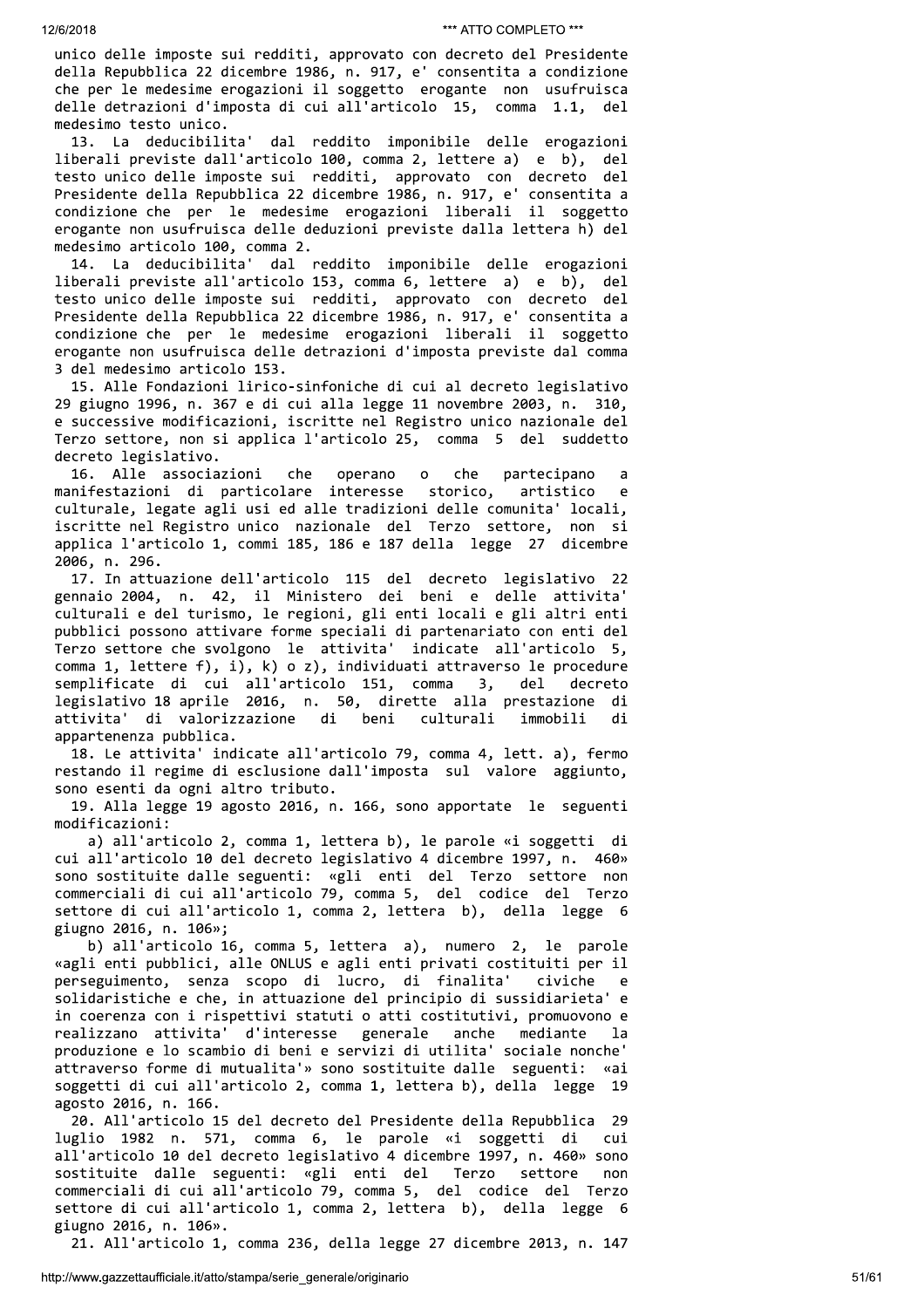le parole «i soggetti di cui all'articolo 10 del decreto legislativo 4 dicembre 1997, n. 460» sono sostituite dalle seguenti: «gli enti del Terzo settore non commerciali di cui all'articolo 79, comma 5, del codice del Terzo settore di cui all'articolo 1, comma 2, lettera b), della legge 6 giugno 2016, n. 106».

22. All'articolo 1, comma 1 della legge 25 giugno 2003, n. 155 le parole «i soggetti di cui all'articolo 10 del decreto legislativo 4 dicembre 1997, n. 460» sono sostituite dalle seguenti: «gli enti del Terzo settore non commerciali di cui all'articolo 79, comma 5, del codice del Terzo settore di cui all'articolo 1, comma 2, lettera b), della legge 6 giugno 2016, n. 106».

23. All'articolo 157, comma 1-bis, del decreto legislativo 24 aprile 2006, n. 219, sono apportate le seguenti modifiche:

a) le parole «organizzazioni non lucrative di utilita' sociale (ONLUS)» sono sostituite dalle seguenti: «enti del Terzo settore non commerciali di cui all'articolo 79, comma 5, del codice del Terzo settore di cui all'articolo 1, comma 2, lettera b), della legge 6 giugno 2016, n. 106»;

b) le parole «Alle ONLUS» sono sostituite dalle seguenti: «Agli enti del Terzo settore non commerciali di cui all'articolo 79, comma 5, del codice del Terzo settore di cui all'articolo 1, comma 2, lettera b), della legge 6 giugno 2016, n. 106».

# Titolo XI DEI CONTROLLI E DEL COORDINAMENTO

# Art. 90

# Controlli e poteri sulle fondazioni del Terzo settore

1. I controlli e i poteri di cui agli articoli 25, 26 e 28 del codice civile sono esercitati sulle fondazioni del Terzo settore dall'Ufficio del Registro unico nazionale del Terzo settore.

# Art. 91

# Sanzioni a carico dei rappresentanti legali e dei componenti degli organi amministrativi

1. In caso di distribuzione, anche indiretta, di utili e avanzi di gestione, fondi e riserve comunque denominate a un fondatore, un associato, un lavoratore o un collaboratore, un amministratore o altro componente di un organo associativo dell'ente, anche nel caso di recesso o di ogni altra ipotesi di scioglimento individuale del rapporto associativo, i rappresentanti legali e i componenti degli organi amministrativi dell'ente del Terzo settore che hanno commesso la violazione o che hanno concorso a commettere la violazione sono soggetti alla sanzione amministrativa pecuniaria da 5.000,00 euro a 20.000,00 euro.

2. In caso di devoluzione del patrimonio residuo effettuata in assenza o in difformita' al parere dell'Ufficio del Registro unico nazionale, i rappresentanti legali e i componenti degli organi amministrativi degli enti del Terzo settore che hanno commesso la violazione o che hanno concorso a commettere la violazione sono soggetti alla sanzione amministrativa pecuniaria da 1.000,00 euro a 5.000,00 euro.

3. Chiunque utilizzi illegittimamente l'indicazione di ente del Terzo settore, di associazione di promozione sociale  $\overline{0}$ di organizzazione di volontariato oppure i corrispondenti acronimi, ETS, APS e ODV, e' punito con la sanzione amministrativa pecuniaria da 2.500,00 euro a 10.000,00 euro. La sanzione medesima e' raddoppiata qualora l'illegittimo utilizzo sia finalizzato ad ottenere da terzi l'erogazione di denaro o di altre utilita'.

4. Le sanzioni di cui ai commi 1, 2 e 3 e di cui al comma 5 dell'articolo 48 sono irrogate dall'Ufficio del Registro unico nazionale del Terzo settore ai sensi dell'articolo 45.

5. Le somme dovute a titolo di sanzioni previste dal presente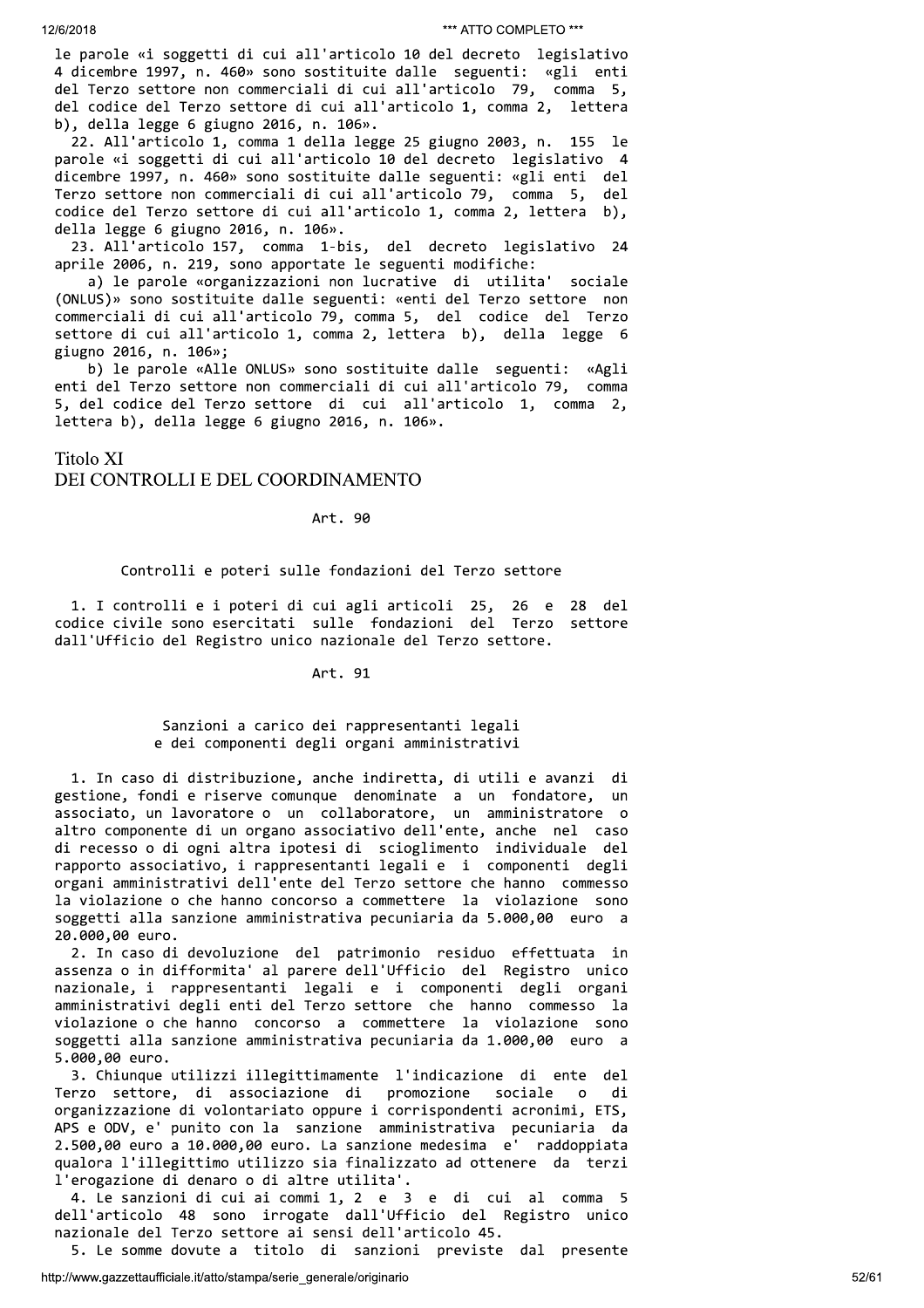articolo sono versate all'entrata del bilancio dello Stato, secondo modalita' da definirsi con decreto del Ministro dell'economia e delle finanze, di concerto con il Ministro del lavoro e delle politiche sociali.

# Art. 92

# Attivita' di monitoraggio, vigilanza e controllo

1. Al fine di garantire l'uniforme applicazione della disciplina legislativa, statutaria e regolamentare applicabile agli Enti del Terzo settore e l'esercizio dei relativi controlli, il Ministero del lavoro e delle politiche sociali:

a) vigila sul sistema di registrazione degli enti del Terzo settore nel rispetto dei requisiti previsti dal presente codice e monitora lo svolgimento delle attivita' degli Uffici del Registro unico nazione del Terzo settore operanti a livello regionale;

b) promuove l'autocontrollo degli enti del Terzo settore autorizzandone l'esercizio da parte delle reti associative nazionali iscritte nell'apposita sezione del registro unico nazionale e dei Centri di servizio per il volontariato accreditati ai sensi dell'articolo 61:

c) predispone e trasmette alle Camere, entro il 30 giugno di ogni anno, una relazione sulle attivita' di vigilanza, monitoraggio e controllo svolte sugli enti del Terzo settore anche sulla base dei dati acquisiti attraverso le relazioni di cui all'articolo 95, commi 2 e 3, nonche' sullo stato del sistema di registrazione di cui alla lettera b).

2. Restano fermi i poteri delle amministrazioni pubbliche competenti in ordine ai controlli, alle verifiche ed alla vigilanza finalizzati ad accertare la conformita' delle attivita' di cui all'articolo 5 alle norme particolari che ne disciplinano l'esercizio.

### Art. 93

#### Controllo

1. I controlli sugli enti del Terzo settore sono finalizzati ad accertare:

a) la sussistenza e la permanenza dei requisiti necessari all'iscrizione al Registro unico nazionale del Terzo settore;

b) il perseguimento delle finalita' civiche, solidaristiche o di utilita' sociale;

c) l'adempimento degli obblighi derivanti dall'iscrizione al Registro unico nazionale del Terzo settore;

d) il diritto di avvalersi dei benefici anche fiscali e del 5 per mille derivanti dall'iscrizione nel Registro unico nazionale del Terzo settore;

e) il corretto impiego delle risorse pubbliche, finanziarie e strumentali, ad essi attribuite.

2. Alle imprese sociali si applicano le disposizioni contenute<br>nell'articolo 15 del decreto legislativo recante revisione della<br>disciplina in materia di impresa sociale, di cui all'articolo 1, comma 2, lettera c), della legge 6 giugno 2016, n. 106.

3. L'ufficio del Registro unico nazionale del Terzo settore<br>territorialmente competente esercita le attivita di controllo di cui alle lettere a), b) e c) del comma 1, nei confronti degli enti del Terzo settore aventi sede legale sul proprio territorio, anche accertamenti documentali. visite ed attraverso ispezioni, d'iniziativa, periodicamente o in tutti i casi in cui venga a conoscenza di atti o fatti che possano integrare violazioni alle disposizioni del presente codice, anche con riferimento ai casi di cui al comma 1, lettera b). In caso di enti che dispongano di sedi secondarie in regioni diverse da quella della sede legale, l'ufficio del Registro unico nazionale del Terzo settore competente ai sensi<br>del primo periodo puo', ove necessario, attivare forme di reciproca collaborazione e assistenza con i corrispondenti uffici di altre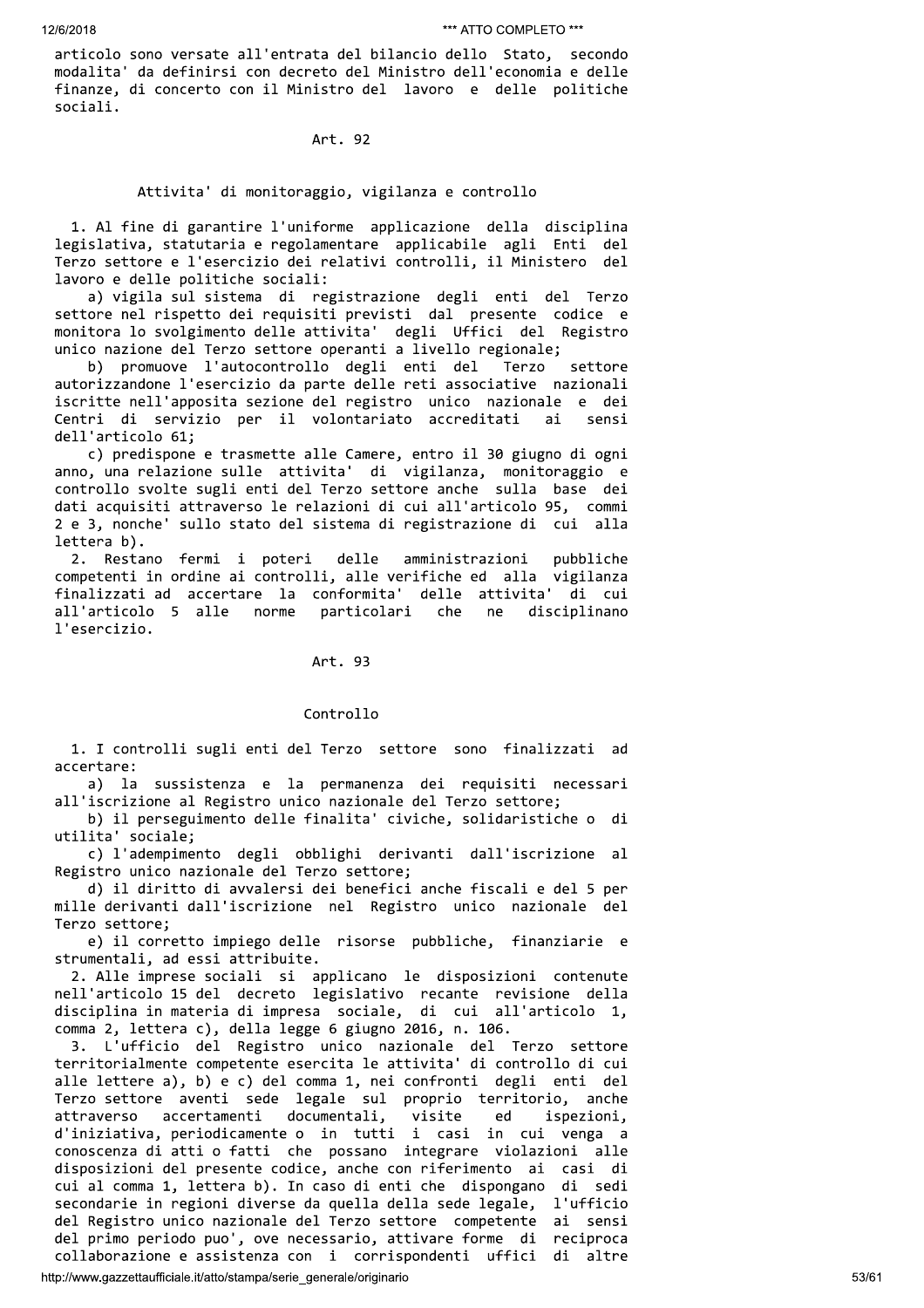regioni per l'effettuazione di controlli presso le sedi operative, le articolazioni territoriali e gli organismi affiliati degli enti di terzo settore interessati.

4. Le amministrazioni pubbliche e gli enti territoriali che erogano risorse finanziarie o concedono l'utilizzo di beni immobili o strumentali di qualunque genere agli enti del Terzo settore per lo svolgimento delle attivita' statutarie di interesse generale, dispongono i controlli amministrativi e contabili di cui alla lettera e) del comma 1 necessari a verificarne il corretto utilizzo da parte dei beneficiari.

5. Le reti associative di cui all'articolo 41, comma 2 iscritte nell'apposita sezione del Registro unico nazionale del Terzo settore e gli enti accreditati come Centri di servizio per il volontariato previsti dall'articolo 61, appositamente autorizzati dal Ministero del lavoro e delle politiche sociali, possono svolgere attivita' di controllo ai sensi del comma 1, lettere a), b) e c) nei confronti dei rispettivi aderenti.

6. Ai fini del rilascio dell'autorizzazione di cui al comma 5, le reti associative nazionali ed i Centri di servizio per  $11$ volontariato devono risultare in possesso dei requisiti tecnici e professionali stabiliti con il decreto di cui all'articolo 96, tali da garantire un efficace espletamento delle attivita' di controllo. entro novanta L'autorizzazione  $\rho'$ rilasciata giorni dalla presentazione dell'istanza e mantiene validita' fino alla avvenuta cancellazione della rete associativa dall'apposita sezione del Registro unico nazionale del Terzo settore, ai sensi dell'articolo 41, o alla revoca dell'accreditamento del CSV, ai sensi dell'articolo 66 o fino alla revoca della stessa autorizzazione di cui al comma 5, disposta in caso di accertata inidoneita' della rete associativa o del Centro di servizio ad assolvere efficacemente le attivita' di controllo nei confronti dei propri aderenti. Decorso il predetto termine di novanta giorni, l'autorizzazione si intende rilasciata.

7. L'attivita' di controllo espletata dalle reti associative nazionali e dai Centri di servizio per il volontariato autorizzati ai sensi del presente articolo e' sottoposta alla vigilanza Ministero del lavoro e delle politiche sociali.

#### Art. 94

# Disposizioni in materia di controlli fiscali

1. Ai fini dell'applicazione delle disposizioni del titolo X l'Amministrazione finanziaria esercita autonomamente attivita' di controllo in merito al rispetto di quanto previsto dagli articoli 8, 9, 13, 15, 23, 24 nonche' al possesso dei requisiti richiesti per fruire delle agevolazioni fiscali previste per i soggetti iscritti nel Registro unico nazionale del Terzo settore di cui all'articolo 45, avvalendosi dei poteri istruttori previsti dagli articoli 32 e 33 del decreto del Presidente della Repubblica 29 settembre 1973, n. 600 e dagli articoli 51 e 52 del decreto del Presidente della Repubblica 26 ottobre 1972, n. 633 e, in presenza di violazioni, disconosce la spettanza del regime fiscale applicabile all'ente in ragione dell'iscrizione nel Registro unico nazionale del Terzo settore. L'ufficio che procede alle attivita' di controllo ha l'obbligo, a pena di nullita' del relativo atto di accertamento, di invitare l'ente a comparire per fornire dati e notizie rilevanti ai fini dell'accertamento. L'ufficio del Registro unico nazionale del Terzo settore trasmette all'Amministrazione finanziaria gli esiti dei controlli di competenza, ai fini dell'eventuale assunzione dei conseguenti provvedimenti.

2. L'Amministrazione finanziaria, a seguito dell'attivita' di controllo, trasmette all'ufficio del Registro unico nazionale del Terzo settore ogni elemento utile ai fini della valutazione in merito all'eventuale cancellazione dal Registro unico di cui all'articolo 45 ove ne ricorrano i presupposti.

3. Resta fermo il controllo eseguito dall'ufficio del Registro Unico nazionale del Terzo settore ai fini dell'iscrizione, aggiornamento e cancellazione degli enti nel Registro medesimo.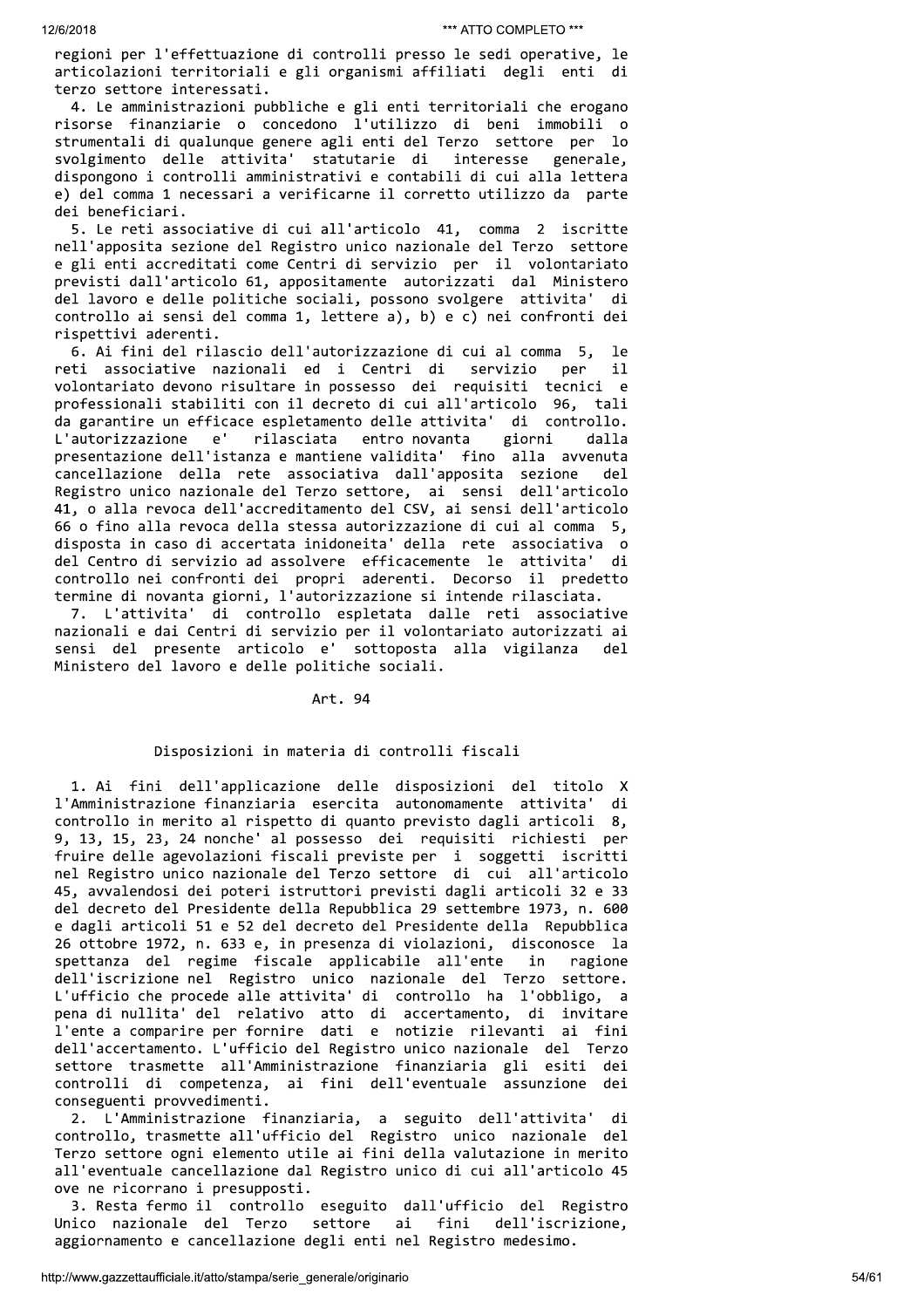4. Agli enti del Terzo settore non si applicano le disposizioni di cui all'articolo 30 del decreto-legge 29 novembre 2008 n. 185, convertito, con modificazioni dalla legge 28 gennaio 2009, n. 2 e comunque tali enti non sono tenuti alla presentazione dell'apposito modello di cui al comma 1 del medesimo articolo 30.

# Art. 95

#### Vigilanza

1. La funzione di vigilanza, esercitata dal Ministero del lavoro e delle politiche sociali, e' finalizzata a verificare il funzionamento del sistema di registrazione degli enti del Terzo settore e del<br>sistema dei controlli al fine di assicurare principi di uniformita' tra i registri regionali all'interno del Registro unico nazionale e una corretta osservanza della disciplina prevista nel presente codice.

2. A tal fine, entro il 15 marzo di ogni anno le Regioni e le Province autonome trasmettono al Ministero del lavoro e delle politiche sociali una relazione sulle attivita' di iscrizione degli enti al Registro unico nazionale del Terzo settore e di revisione periodica con riferimento ai procedimenti conclusi nell'anno precedente e sulle criticita' emerse, nonche' sui controlli eseguiti nel medesimo periodo e i relativi esiti.

3. L'Organismo nazionale di controllo di cui all'articolo 64<br>trasmette al Ministero del lavoro e delle politiche sociali la relazione annuale sulla propria attivita' e sull'attivita' e lo stato dei Centri di servizio per il volontariato entro il termine previsto nel medesimo articolo.

4. Il Ministero del lavoro e delle politiche sociali puo' effettuare verifiche, anche in loco avvalendosi degli Ispettorati territoriali del lavoro, o a campione, sulle operazioni effettuate e sulle attivita' svolte dagli enti autorizzati al controllo, ai sensi dell'articolo 80 93, dirette al soddisfacimento delle finalita' accertative espresse nel comma 1.

5. La vigilanza sugli enti di cui all'articolo 1, comma 1, lettera a), della legge 19 novembre 1987, n. 476 e' esercitata dal Ministero del lavoro e delle politiche sociali. Negli organi di controllo di tali enti deve essere assicurata la presenza di un rappresentante dell'Amministrazione vigilante. Gli enti medesimi trasmettono al Ministero del lavoro e delle politiche sociali il bilancio di cui all'articolo 13 entro dieci giorni dalla sua approvazione. Al Ministero del lavoro e delle politiche sociali sono trasferite le competenze relative alla ripartizione dei contributi di cui all'articolo 2, comma 466, della legge 24 dicembre 2007, n. 244 e successive modificazioni.

#### Art. 96

## Disposizioni di attuazione

1. Ai sensi dell'articolo 7, comma 4, della legge 6 giugno 2016, n. 106, con decreto del Ministro del lavoro e delle politiche sociali, sentito il Ministro dell'interno e previa intesa in sede di Conferenza permanente per i rapporti tra lo Stato, le Regioni e le Province autonome di Trento e Bolzano, sono definiti le forme,  $\mathbf i$ contenuti, i termini e le modalita' per l'esercizio delle funzioni di vigilanza, controllo e monitoraggio, le modalita' di raccordo con le altre Amministrazioni interessate e gli schemi delle relazioni annuali. Con il medesimo decreto sono altresi' individuati i criteri, i requisiti e le procedure per l'autorizzazione all'esercizio delle attivita' di controllo da parte delle reti associative nazionali e<br>dei Centri di servizio per il volontariato, le forme di vigilanza da parte del Ministero del lavoro e delle politiche sociali sui soggetti autorizzati, nonche' i criteri, che tengano anche conto delle dimensioni degli enti da controllare e delle attivita' da porre in essere, per l'attribuzione ai soggetti autorizzati ad effettuare i controlli ai sensi dell'articolo 93, delle relative risorse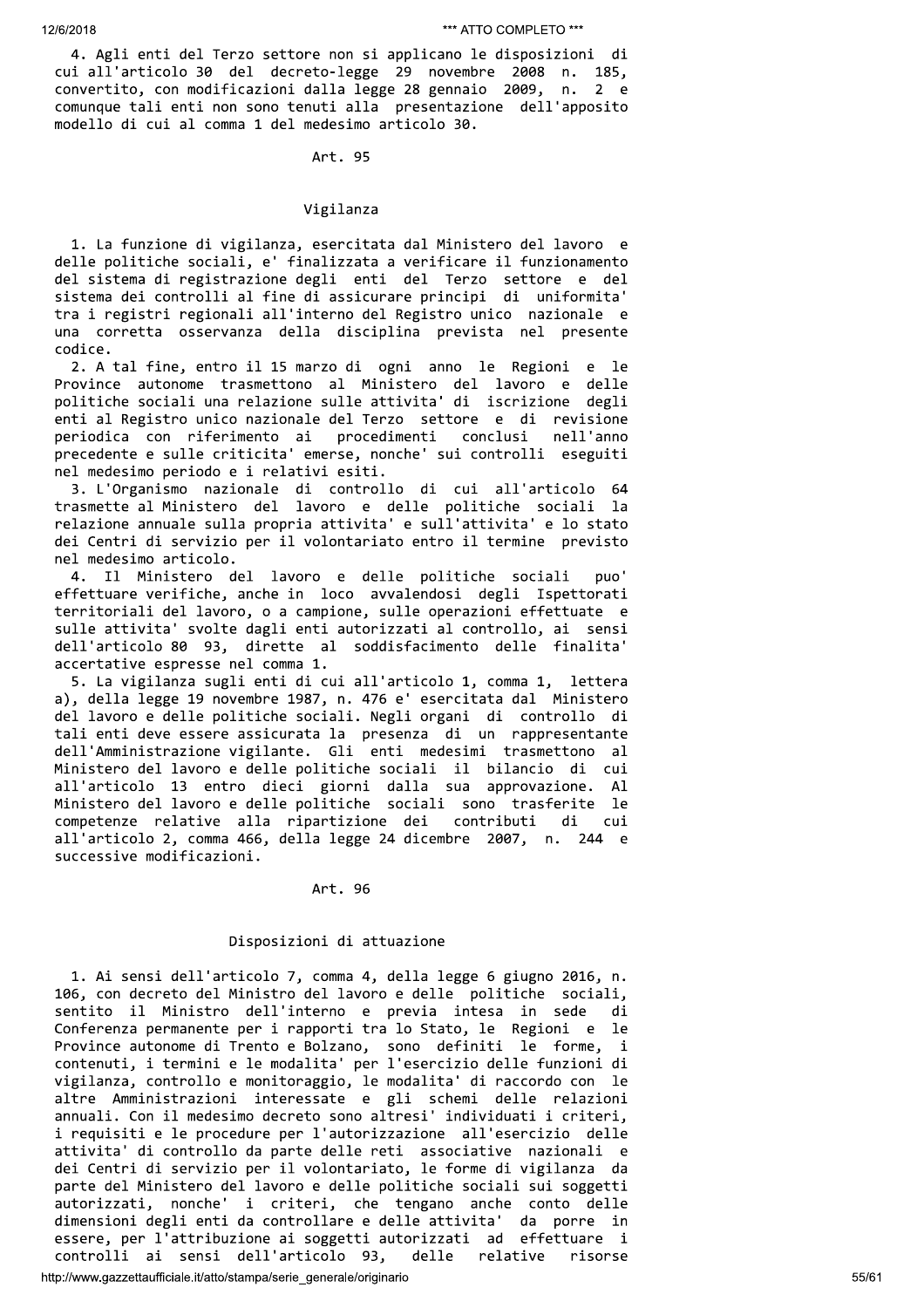finanziarie, entro il limite massimo di 5 milioni di euro annui, a decorrere dall'anno 2019.

Art. 97

# Coordinamento delle politiche di governo

1. E' istituita, presso la Presidenza del Consiglio dei ministri, una Cabina di regia con il compito di coordinare, in raccordo con i ministeri competenti, le politiche di governo e le azioni di promozione e di indirizzo delle attivita' degli enti del Terzo settore.

2. Ai fini di cui al comma 1, la Cabina di regia:

a) coordina l'attuazione del presente codice al fine di assicurarne la tempestivita', l'efficacia e la coerenza ed<br>esprimendo, la' dove prescritto, il proprio orientamento in ordine ai relativi decreti e linee guida;

b) promuove le attivita' di raccordo con le amministrazioni pubbliche interessate, nonche' la definizione di accordi, protocolli di intesa o convenzioni, anche con enti privati, finalizzati a valorizzare l'attivita' degli enti del Terzo settore e a sviluppare azioni di sistema:

c) monitora lo stato di attuazione del presente codice anche al fine di segnalare eventuali soluzioni correttive e di miglioramento.

3. La composizione e le modalita' di funzionamento della Cabina di regia sono stabilite con decreto del Presidente del Consiglio dei ministri, da adottare, di concerto con il Ministro del lavoro e delle politiche sociali, entro tre mesi dalla data di entrata in vigore del presente codice, assicurando la presenza di rappresentanti del sistema degli enti territoriali. La partecipazione alla Cabina di regia e' gratuita e non da' diritto alla corresponsione di alcun compenso, indennita', emolumento rimborso spese  $\circ$ comunque denominato.

4. All'attuazione del presente articolo si provvede con le risorse umane, strumentali e finanziarie disponibili a legislazione vigente e senza nuovi o maggiori oneri a carico della finanza pubblica.

**Titolo XII** 

# DISPOSIZIONI TRANSITORIE E FINALI

Art. 98

# Modifiche al codice civile

1. Dopo l'articolo 42 del codice civile, e' inserito il seguente: «Art. 42-bis (Trasformazione, fusione e scissione). - Se non e' espressamente escluso dall'atto costitutivo o dallo statuto, - le associazioni riconosciute e non riconosciute e le fondazioni di cui al presente titolo possono operare reciproche trasformazioni, fusioni o scissioni.

La trasformazione produce gli effetti di cui all'articolo 2498. L'organo di amministrazione deve predisporre una relazione relativa alla situazione patrimoniale dell'ente in via di trasformazione piu' contenente l'elenco dei creditori, aggiornata a non di centoventi giorni precedenti la delibera di trasformazione, nonche' la relazione di cui all'articolo 2500-sexies, secondo comma. Si applicano inoltre gli articoli 2499, 2500, 2500-bis, 2500-ter, secondo comma, 2500-quinquies e 2500-nonies, in quanto compatibili.

Alle fusioni e alle scissioni si applicano, rispettivamente, le disposizioni di cui alle sezioni II e III del capo X, titolo V, libro V, in quanto compatibili.

Gli atti relativi alle trasformazioni, alle fusioni e alle scissioni per i quali il libro V prevede l'iscrizione nel Registro delle imprese sono iscritti nel Registro delle Persone Giuridiche ovvero, nel caso di enti del Terzo settore, nel Registro unico nazionale del Terzo settore.».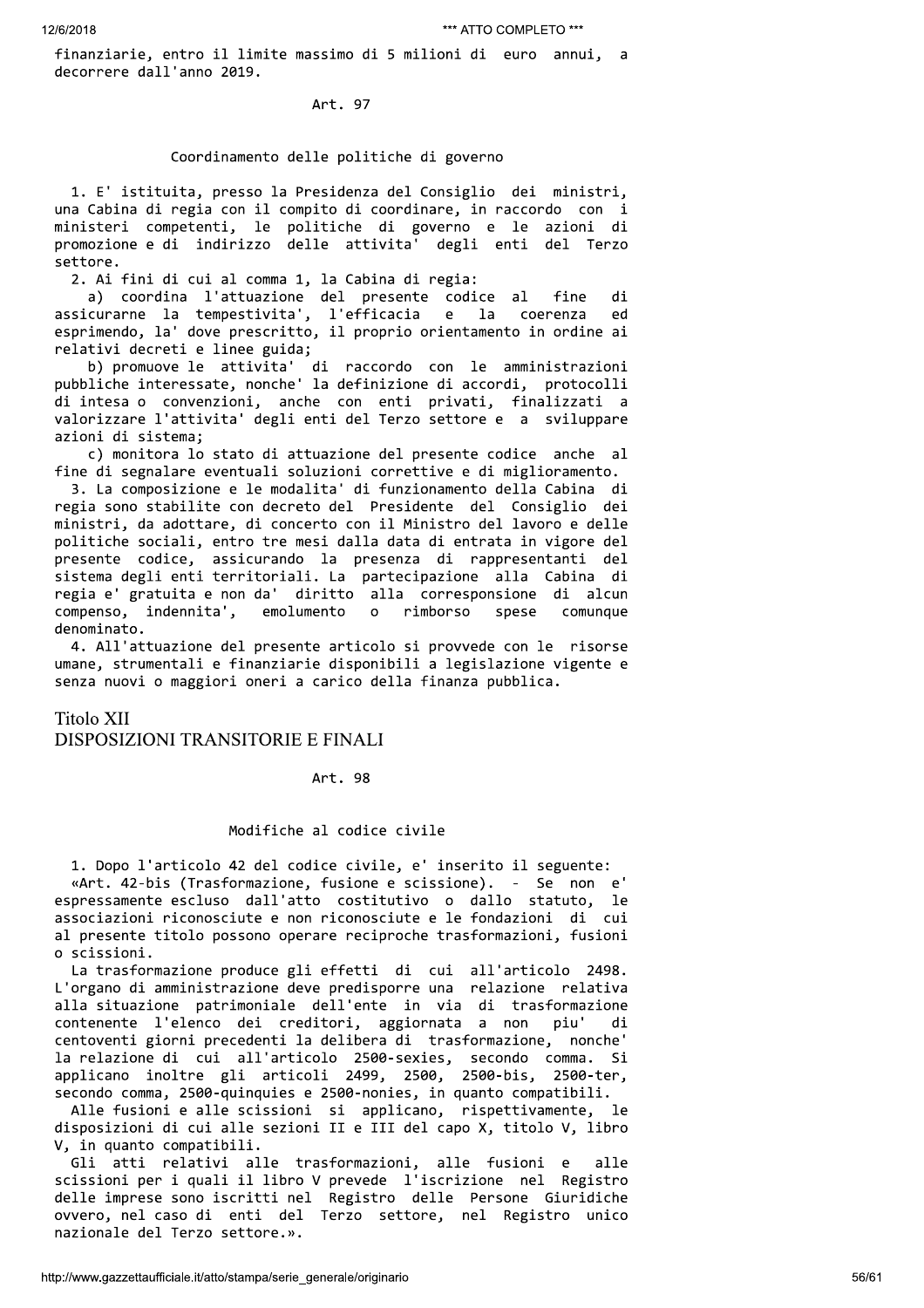# Modifiche normative

1. Al decreto legislativo 28 settembre 2012, n. 178 sono apportate le seguenti modificazioni:

a) all'articolo 1, comma 1, le parole: «nei registri regionali e provinciali delle associazioni di promozione sociale, applicandosi ad essa, per quanto non diversamente disposto dal presente decreto, la legge 7 dicembre 2000, n. 383» sono sostituite dalle seguenti: «nella sezione organizzazioni di volontariato del registro unico nazionale del Terzo settore, applicandosi ad essa, per quanto non diversamente disposto dal presente decreto, il codice del Terzo settore di cui all'articolo 1, comma 2, lettera b), della legge 6 giugno 2016, n.  $106$ »:

b) all'articolo 1, comma 6, le parole: «L'utilizzazione da parte della Associazione delle risorse disponibili a livello nazionale, regionale e locale per le Associazioni di promozione sociale e' condizionata all'emanazione di un decreto del Ministro della salute, di concerto con il Ministro del lavoro e delle politiche sociali, sentita la Conferenza per i rapporti tra lo Stato, le regioni e le province autonome di Trento e Bolzano, con il quale e' stabilita la misura massima della medesima utilizzazione» sono soppresse;

c) all'articolo 1-bis, le parole: «nei registri provinciali delle associazioni di promozione sociale, applicandosi ad essi, per quanto non diversamente disposto dal presente decreto, la legge 7 dicembre 2000, n. 383» sono sostituite dalle seguenti: «nella sezione organizzazioni di volontariato del registro unico nazionale del Terzo settore, applicandosi ad essi, per quanto non diversamente disposto dal presente decreto, il codice del Terzo settore di cui all'articolo 1, comma 2, lettera b), della legge 6 giugno 2016, n. 106».

2. All'articolo 26, comma 2, della legge 11 agosto 2014 n. 125 le parole «Organizzazioni non lucrative di utilita' sociale (ONLUS)» sono sostituite dalle seguenti «enti del Terzo settore (ETS) non commerciali di cui all'articolo 79, comma 5, del codice del Terzo settore di cui all'articolo 1, comma 2, lettera b), della legge 6 giugno 2016, n. 106».

3. Fino all'abrogazione di cui all'articolo 102, comma 2, lettera h), all'articolo 14, comma 1, del decreto-legge 14 marzo 2005, n. 35 dopo le parole: «Le liberalita' in denaro o in natura erogate da persone fisiche o da enti soggetti all'imposta sul reddito delle societa'» sono soppresse le seguenti «in favore di organizzazioni non lucrative di utilita' sociale di cui all'articolo 10, commi 1, 8 e 9, del decreto legislativo 4 dicembre 1997, n. 460, nonche' quelle erogate in favore di associazioni di promozione sociale iscritte nel registro nazionale previsto dall'articolo 7, commi 1 e 2, della legge 7 dicembre 2000, n. 383, ».

#### Art. 100

# Clausola di salvaguardia per le Province autonome

1. Le disposizioni del presente decreto sono applicabili nelle regioni a statuto speciale e nelle Province autonome di Trento e di Bolzano compatibilmente con i rispettivi statuti e le relative norme di attuazione, anche con riferimento alla legge costituzionale 18 ottobre 2001, n. 3.

2. Tenendo conto della tutela delle minoranze, prevista dall'articolo 6 della Costituzione e dallo Statuto di Autonomia, la Provincia autonoma di Bolzano disciplina l'istituzione e la tenuta del registro unico del Terzo settore e l'utilizzo degli acronimi di cui al presente codice, nonche' funzioni vigilanza, le di monitoraggio e controllo pubblico di cui al presente codice del terzo settore, nel rispetto dei principi previsti dagli articoli 99 e 100 del testo unico di cui al decreto del Presidente della Repubblica 31 agosto 1972, n. 670.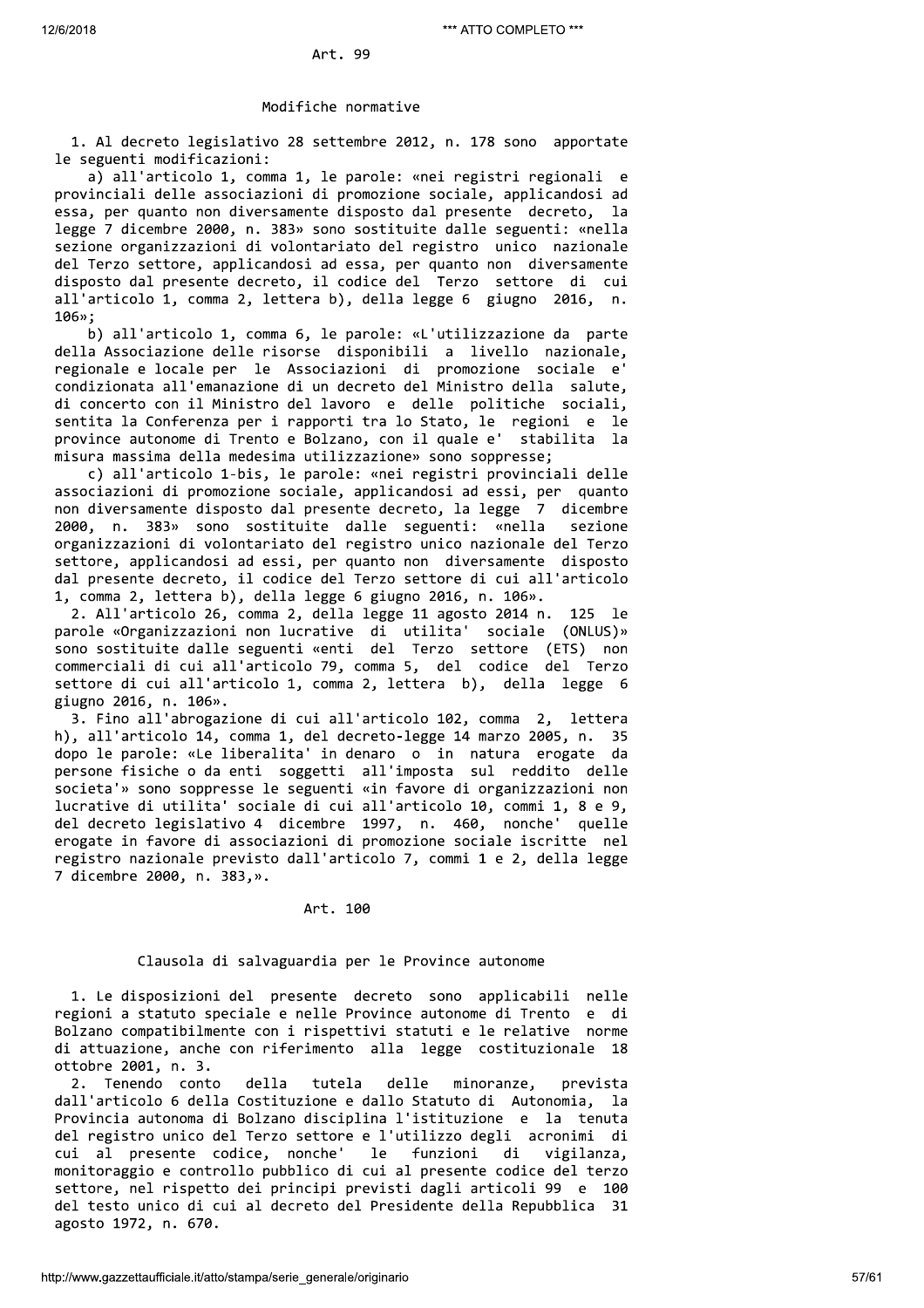### Norme transitorie e di attuazione

1. Ogni riferimento nel presente decreto al Consiglio nazionale del Terzo settore diviene efficace dalla data di adozione del decreto di nomina dei suoi componenti ai sensi dell'articolo 59, comma 3. Ogni riferimento nel presente decreto al Registro unico nazionale del Terzo settore diviene efficace dalla sua operativita' ai sensi dell'articolo 53, comma 2.

2. Fino all'operativita' del Registro unico nazionale del Terzo settore, continuano ad applicarsi le norme previgenti ai fini e per gli effetti derivanti dall'iscrizione degli enti nei Registri Onlus, Organizzazioni di Volontariato, Associazioni di promozione sociale e Imprese sociali che si adeguano alle disposizioni del presente decreto entro diciotto mesi dalla data della sua entrata in vigore. Entro il medesimo termine, esse possono modificare i propri statuti con le modalita' e le maggioranze previste per le deliberazioni dell'assemblea ordinaria.

3. Il requisito dell'iscrizione al Registro unico nazionale del presente Terzo settore previsto dal decreto, nelle more dell'istituzione del Registro medesimo, si intende soddisfatto da parte delle reti associative e degli enti del Terzo settore attraverso la loro iscrizione ad uno dei registri attualmente previsti dalle normative di settore.

4. Le reti associative, ove necessario, integrano, entro diciotto mesi dalla data di entrata in vigore del presente decreto, il proprio statuto secondo le previsioni di cui all'articolo 41, comma 1, lettera b) e comma 2, pena l'automatica cancellazione dal relativo registro.

5. I comitati di gestione di cui all'articolo 2, comma 2, del decreto del Ministro del tesoro 8 ottobre 1997, pubblicato nella Gazzetta Ufficiale n. 241 del 15 ottobre 1997, sono sciolti dalla data di costituzione dei relativi OTC, e il loro patrimonio residuo devoluto entro novanta giorni dallo scioglimento  $a1$  $\mathsf{P}$ FUN. nell'ambito del quale conserva la sua precedente destinazione territoriale. I loro presidenti ne diventano automaticamente i liquidatori. Al FUN devono inoltre essere versate dalle FOB. conservando la loro destinazione territoriale, tutte le risorse maturate, ma non ancora versate, in favore dei fondi speciali di cui all'articolo 15 della legge 11 agosto 1991, n. 266.

6. In sede di prima applicazione del presente decreto e fino al 31 dicembre 2017, sono accreditati come CSV gli enti gia' istituiti come CSV in forza del decreto del Ministro del tesoro 8 ottobre 1997. Successivamente a tale data, tali enti, o eventualmente l'ente risultante dalla loro fusione o aggregazione, sono valutati ai fini dell'accreditamento in base alle disposizioni del presente decreto. Nel caso di valutazione negativa, si procede all'accreditamento di altri enti secondo le norme del presente decreto. All'ente gia' istituito CSV in forza del decreto del Ministro del tesoro 8 ottobre 1997, che non risulti accreditato sulla base delle norme del presente decreto, si applica, per quanto attiene agli effetti finanziari e patrimoniali, l'articolo 63, commi 4 e 5.

7. Il divieto di cui all'articolo 61, comma 1, lettera j), non si applica alle cariche sociali in essere al momento dell'entrata in vigore del presente decreto e fino alla naturale scadenza del relativo mandato, cosi' come determinato dallo statuto al momento del conferimento.

8. La perdita della qualifica di ONLUS, a seguito dell'iscrizione nel Registro unico nazionale degli enti del Terzo settore, anche in qualita' di impresa sociale, non integra un'ipotesi di scioglimento dell'ente ai sensi e per gli effetti di quanto previsto dagli articoli 10, comma 1, lettera f), del decreto legislativo 4 dicembre 1997, n. 460, e articolo 4, comma 7, lettera b), del decreto del Presidente della Repubblica 26 ottobre 1972, n. 633. Per gli enti associativi, l'iscrizione nel Registro unico nazionale del Terzo settore, anche in qualita' di impresa sociale, non integra un'ipotesi di scioglimento dell'ente, ai sensi e per gli effetti di quanto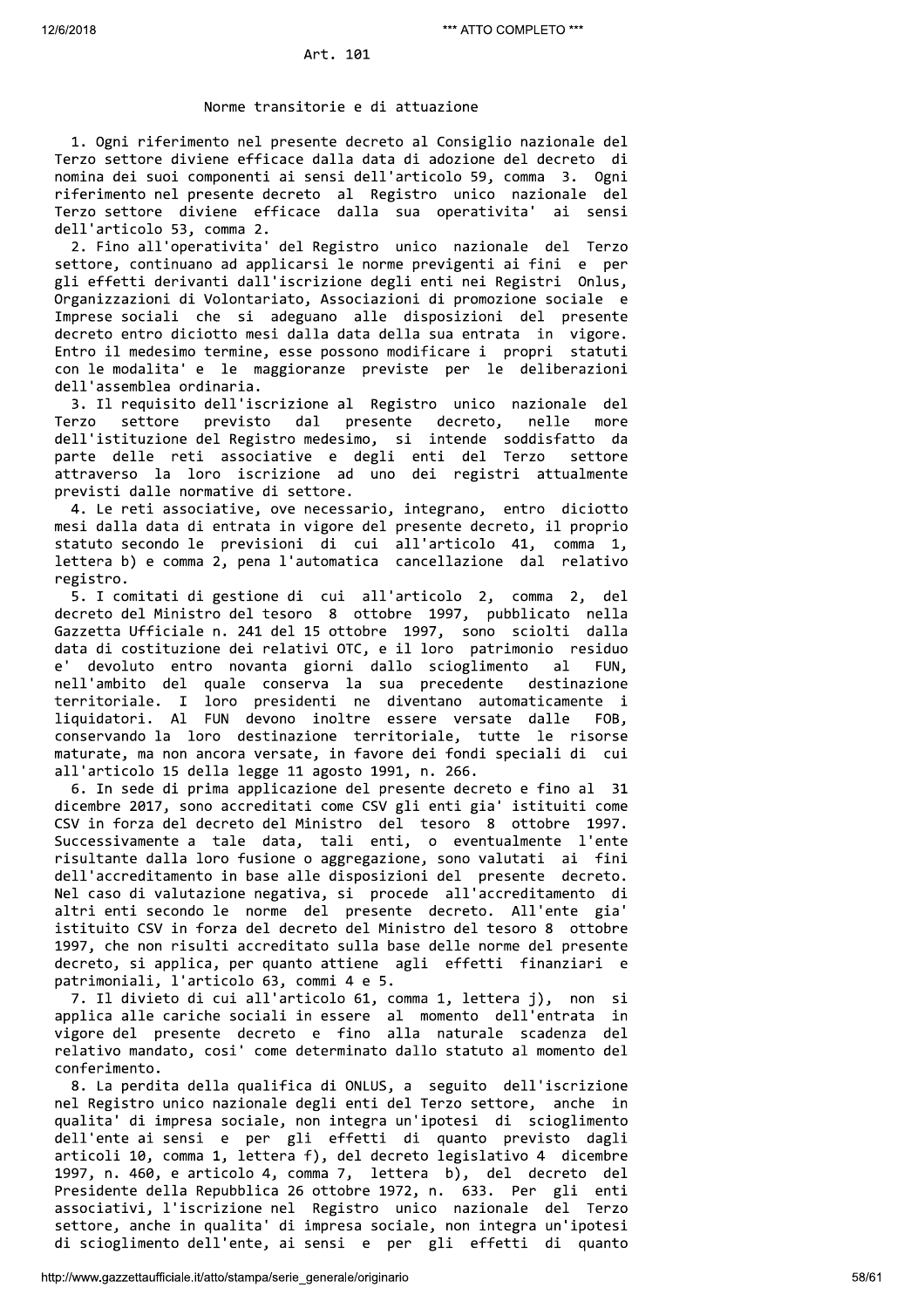previsto dal comma 8 dell'articolo 148 del testo unico delle imposte sui redditi, approvato con decreto del Presidente della Repubblica 22 dicembre 1986. Le disposizioni che precedono rilevano anche qualora l'iscrizione al Registro unico nazionale del Terzo settore avvenga prima dell'autorizzazione della Commissione europea di cui al comma  $10.$ 

9. Tenuto conto di quanto previsto dall'articolo 1, comma 7, della legge 6 giugno 2016, n. 106, a far data dall'entrata in vigore delle disposizioni contenute nel presente decreto e' svolto uno specifico monitoraggio, coordinato dalla Cabina di regia di cui all'articolo 97, con l'obiettivo di raccogliere e valutare le evidenze attuative che emergeranno nel periodo transitorio ai fini della introduzione delle disposizioni integrative e correttive dei decreti attuativi.

10. L'efficacia delle disposizioni di cui agli articoli 77, comma 10, 80 e 86 e' subordinata, ai sensi dell'articolo 108, paragrafo 3, del Trattato sul funzionamento dell'Unione europea, all'autorizzazione della Commissione europea, richiesta a cura del Ministero del lavoro e delle politiche sociali

11. Al fine di aumentare il numero dei volontari da avviare al servizio civile universale, la dotazione del Fondo nazionale per il servizio civile di cui all'articolo 19 della legge 8 luglio 1998, n. 230, e' incrementata di 82 milioni di euro per l'anno 2018, di 47,2 milioni di euro per l'anno 2019, di 42,1 milioni di euro per l'anno 2020 e di 10,2 milioni di euro annui a decorrere dal 2022.

12. I decreti di cui agli articoli 6 comma 1, 7 comma 2, 13 comma 3, 14 comma 1, 18 comma 2, 19 comma 2, 46 comma 3, 47 comma 5, 53 comma 1, 59 comma 3, 62 comma 6, 54 comma 1, 64 comma 3, 65 comma 4, 76 comma 4, 77 comma 15, 78 comma 3, 81 comma 7, 83 comma 2, e 96 comma 1 ove non diversamente disposto, sono emanati entro un anno dall'entrata in vigore del presente decreto.

Art. 102

## Abrogazioni

1. Sono abrogate le seguenti disposizioni salvo quanto previsto ai commi 2, 3 e 4:

a) la legge 11 agosto 1991, n. 266, e la legge 7 dicembre 2000, n. 383;

b) gli articoli 2, 3, 4 e 5, della legge 15 dicembre 1998, n. 438;

c) il decreto del Ministro del lavoro e delle politiche sociali 14 settembre 2010, n. 177;

d) il decreto del Ministro del tesoro 8 ottobre 1997, recante «Modalita' per la costituzione dei fondi speciali per il volontariato presso le regioni»;

e) l'articolo 100, comma 2, lettera 1), del testo unico delle imposte sui redditi, approvato con decreto del Presidente della Repubblica 22 dicembre 1986, n. 917;

f) l'articolo 15, comma 1, lettera i-quater), del testo unico delle imposte sui redditi, approvato con decreto del Presidente della Repubblica 22 dicembre 1986, n. 917;

g) l'articolo 15, comma 1, lettera i-bis) del testo unico delle imposte sui redditi, approvato con decreto del Presidente della Repubblica 22 dicembre 1986, n. 917.

2. Sono altresi' abrogate le seguenti disposizioni a decorrere dal termine di cui all'articolo 104, comma 2:

a) gli articoli da 10 a 29 del decreto legislativo 4 dicembre 1997, n. 460, fatto salvo l'articolo 13, commi 2, 3 e 4;

b) l'articolo 20-bis, del decreto del Presidente della Repubblica 29 settembre 1973, n. 600;

c) l'articolo 150 del testo unico delle imposte sui redditi, approvato con decreto del Presidente della Repubblica 22 dicembre 1986, n. 917;

d) l'articolo 8, comma 2, primo periodo e comma 4 della legge 11 agosto 1991, n. 266;

e) l'articolo 9-bis del decreto-legge 30 dicembre 1991, n. 417, convertito, con modificazioni, dalla legge 6 febbraio 1992, n. 66;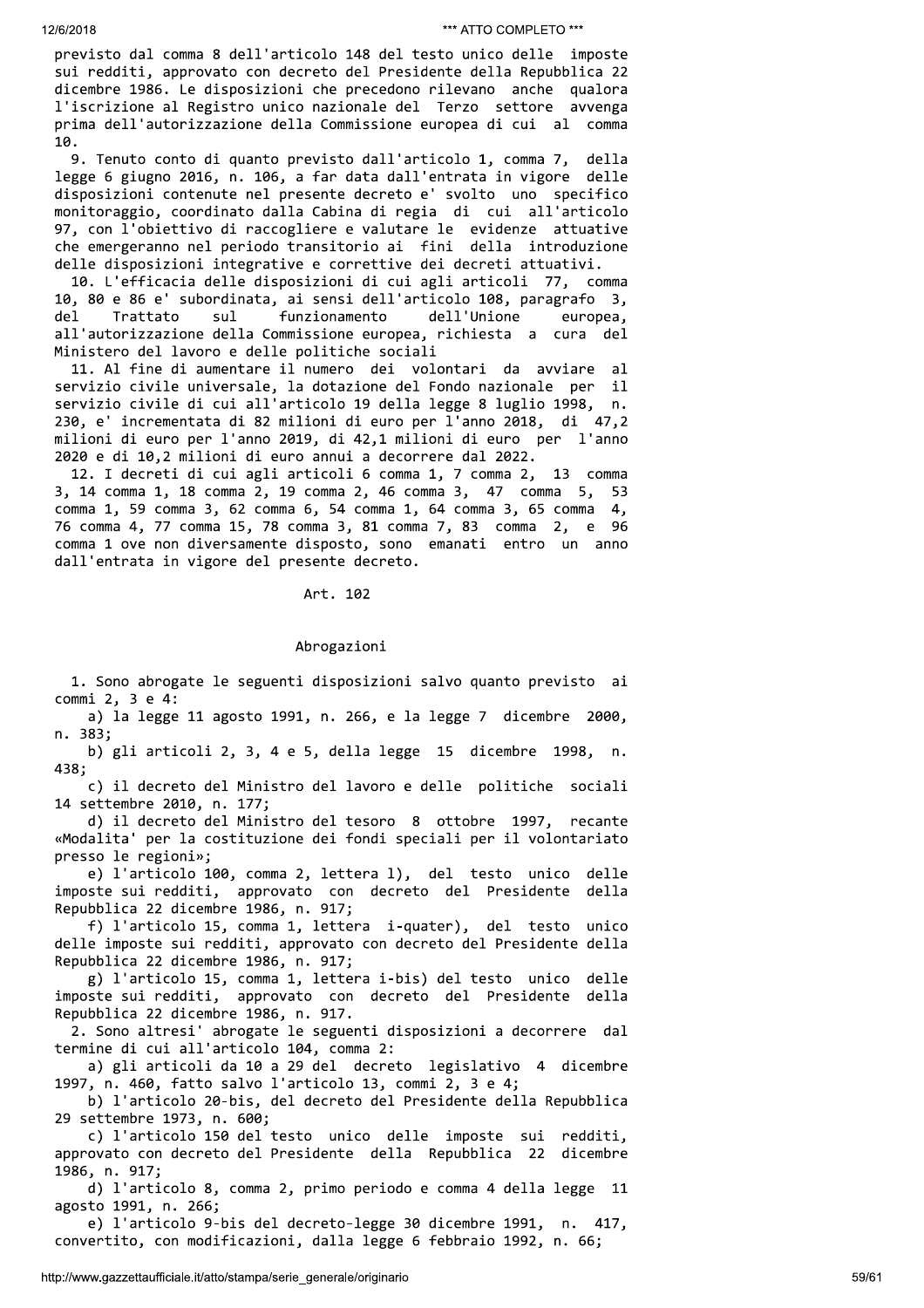f) l'articolo 2, comma 31, della legge 24 dicembre 2003, n. 350;

g) gli articoli 20 e 21 della legge n. 383 del 7 dicembre 2000; h) l'articolo 14, commi 1, 2, 3, 4, 5 e 6 del decreto-legge 14 marzo 2005, n. 35, convertito, con modificazioni, dalla legge 14 maggio 2005, n. 80.

3. Le disposizioni di cui all'articolo 12, comma 2, della legge 11 agosto 1991, n. 266, all'articolo 13 della legge 7 dicembre 2000, n. 383, e all'articolo 96, comma 1, della legge 21 novembre 2000, n. 342, sono abrogate a decorrere dalla data di efficacia del decreto del Ministro dell'economia e delle finanze di cui all'articolo 103, comma 2, finalizzato a dare attuazione a quanto previsto dall'articolo 73, comma 1.

4. Le disposizioni di cui all'articolo 6, della legge 11 agosto 1991, n. 266, agli articoli 7, 8, 9 e 10 della legge 7 dicembre 2000, n. 383, nonche' il decreto del Ministro del lavoro e delle politiche sociali 14 novembre 2001, n. 471, sono abrogate a decorrere dalla data di operativita' del Registro unico nazionale del Terzo settore, ai sensi dell'articolo 53.

# Art. 103

### Disposizioni finanziarie

1. Agli oneri derivanti dall'attuazione degli articoli 53, 62, 72, 77, 79, 80, 81, 82 e 83, 84, 85, 86, 96 e 101, pari a 40 milioni di euro per l'anno 2017, a 163 milioni di euro per l'anno 2018, a 166,1 milioni di euro annui a decorrere dall'anno 2019, si provvede mediante corrispondente riduzione dell'autorizzazione di spesa di cui all'articolo 1, comma 187, della legge 23 dicembre 2014, n. 190.

2. Ai fini dell'attuazione delle disposizioni di cui al comma 1, e e all'articolo 73, comma 1, il Ministro dell'economia e delle finanze e' autorizzato ad apportare, con propri decreti, le occorrenti variazioni di bilancio.

3. Dall'attuazione delle ulteriori disposizioni del presente decreto non devono derivare nuovi o maggiori oneri a carico della amministrazioni interessate provvedono finanza pubblica. Le all'attuazione delle disposizioni con le risorse umane, strumentali e finanziarie disponibili a legislazione vigente.

#### Art. 104

#### Entrata in vigore

1. Le disposizioni di cui agli articoli 77, 78, 81, 82, 83 e 84, comma 2, 85 comma 7 e dell'articolo 102, comma 1, lettere e), f) e g) si applicano in via transitoria a decorrere dal periodo di imposta successivo a quello in corso al 31 dicembre 2017 e fino al periodo d'imposta di entrata in vigore delle disposizioni di cui al titolo X secondo quanto indicato al comma 2, alle Organizzazioni non lucrative di utilita' sociale di cui all'articolo 10, del decreto legislativo 4 dicembre 1997, n. 460 iscritte negli appositi registri, alle organizzazioni di volontariato iscritte nei registri di cui alla legge 11 agosto 1991, n. 266, e alle associazioni di promozione sociale iscritte nei registri nazionali, regionali e delle provincie autonome di Trento e Bolzano previsti dall'articolo 7 della legge 7 dicembre 2000, n. 383.

2. Le disposizioni del titolo X, salvo quanto previsto dal comma 1, si applicano agli enti iscritti nel Registro unico nazionale del Terzo settore a decorrere dal periodo di imposta successivo all'autorizzazione della Commissione europea di cui all'articolo 101, comma 10, e, comunque, non prima del periodo di imposta successivo di operativita' del predetto Registro.

3. Il presente decreto entra in vigore il giorno successivo a quello della sua pubblicazione nella Gazzetta Ufficiale della Repubblica italiana.

Il presente decreto, munito del sigillo dello Stato, sara' inserito nella Raccolta ufficiale degli atti normativi della Repubblica italiana. E' fatto obbligo a chiunque spetti di osservarlo e di farlo